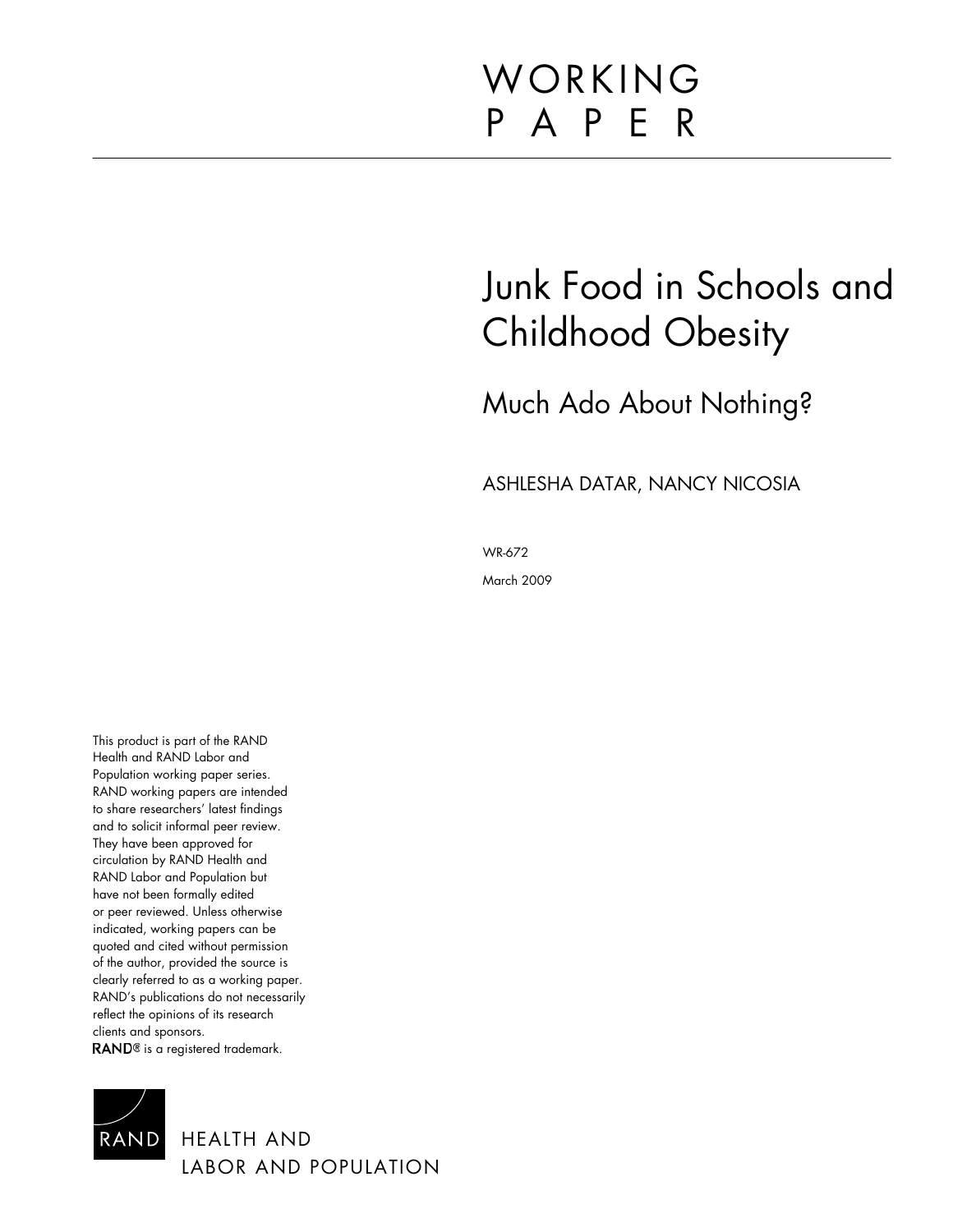## **Junk Food in Schools and Childhood Obesity: Much Ado About Nothing?**

Ashlesha Datar\* and Nancy Nicosia

February 2009

## Abstract

There is a growing belief among policymakers and the general public that competitive foods in schools are a significant contributor to the childhood obesity epidemic. Numerous policy initiatives are underway at the local, state and federal level to regulate the availability of competitive foods in schools. However, the existing empirical evidence motivating these efforts is limited and rarely addresses the potential endogeneity of the school food environment. In this paper, we estimate the causal effect of competitive food availability on children's body mass index (BMI) and other food- and school-related outcomes using an instrumental variables approach on a national sample of children. We find that competitive food availability generates in-school purchases of junk foods, but contrary to common concerns, there is no significant effect on children's BMI. Nor do we observe significant changes in overall consumption of healthy and unhealthy foods, and in physical activity. Finally, our results find no support for broader effects of junk foods in school on social/behavioral and academic outcomes.

\*Corresponding author, RAND Corporation, 1776 Main Street, P.O. Box 2138, Santa Monica, CA 90407, Email: [datar@rand.org](mailto:datar@rand.org) This research was funded by grants from the Robert Wood Johnson Foundation's Healthy Eating Research Program, NIH R01 HD057193, the Bing Center for Health Economics at RAND, and the RAND Labor and Population Program. All opinions are those of the authors and do not represent opinions of the funding agencies. We are grateful to Darius Lakdawalla, Neeraj Sood, Roland Sturm for their helpful comments, and to Carlos Dobkin and Eric Meijer for helpful discussions. We are also grateful to Le Wang for sharing his STATA code to estimate quantile regression instrumental variables models. All remaining errors are our own.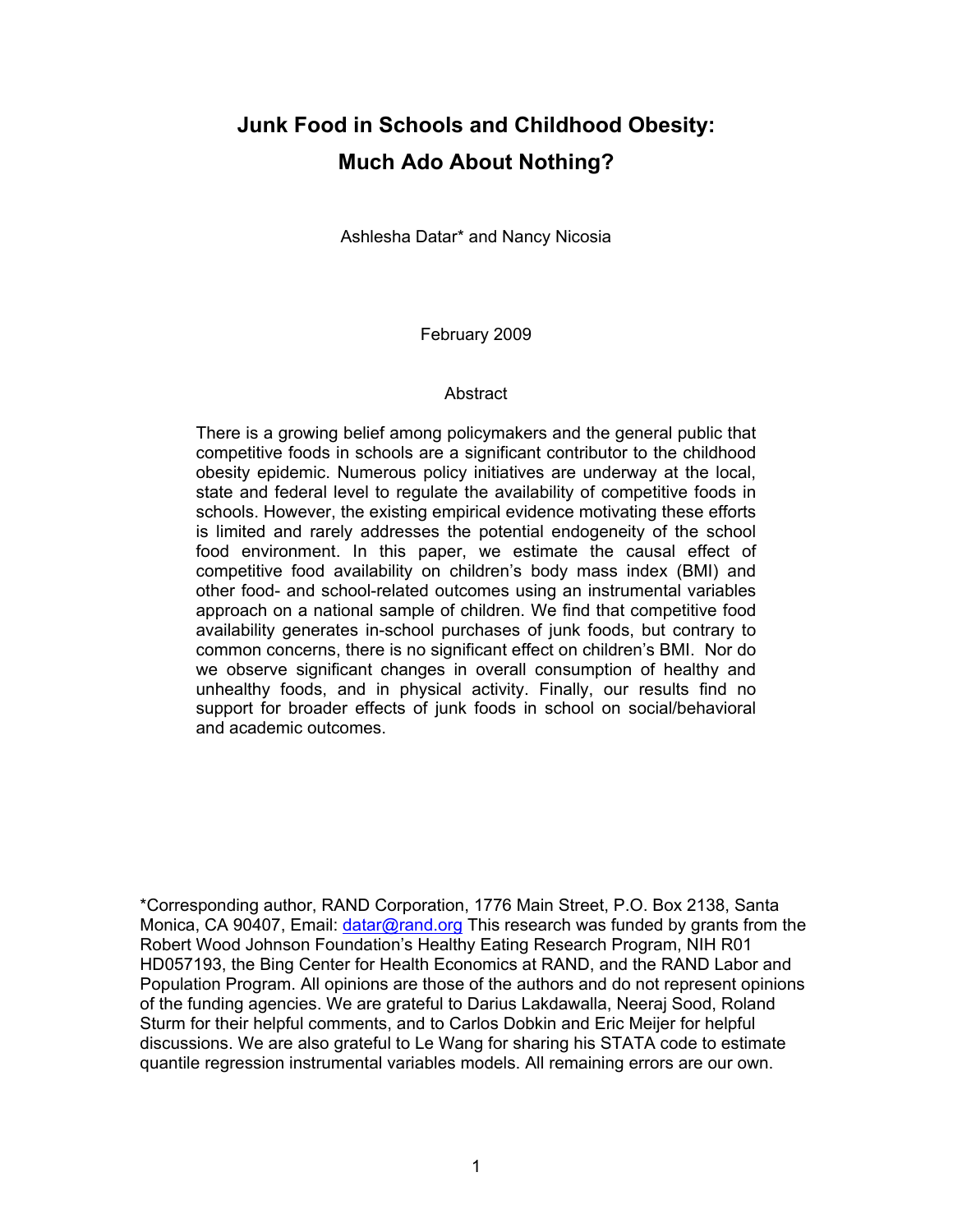## **1. Introduction**

The prevalence of childhood obesity in the US is at an all-time high with nearly one-third of all children and adolescents now considered overweight or obese (Ogden et al 2008). Considerable attention has been focused on schools in an attempt to identify policy levers that will help reverse the obesity epidemic. In particular, the availability of "competitive foods" in schools, defined as foods and beverages available or sold in schools outside of the school lunch and breakfast programs, has been a much debated issue.

Competitive foods are sold through a la carte lines, vending machines, school canteens/stores, and fundraisers and, in contrast to the federally-reimbursable school meal programs, there are no federal nutritional standards for foods sold through these venues. As a result, competitive foods account for much of the variation in the food environment across schools. On the one hand, opponents question the nutritional value of competitive foods, and indeed, the available evidence suggests that competitive foods are higher in fat compared with foods sold as part of the school meal programs (Gordon et al 2007b, Harnack et al 2000, Wechsler et al 2000, Story, Hayes & Kalina 1996). On the other hand, supporters argue that revenues from these food sales provide muchneeded funding for schools, especially in times of budgetary pressures. For example, during 2005-2006, middle and high schools earned an average of \$10,850 and \$15,233, respectively, from a la carte sales alone.<sup>1</sup> In addition, nearly a third of high schools and middle schools earned between \$1,000-\$9,999 during that same year, another ten percent earned between \$10,000-\$50,000, and a small number earned in excess of

<sup>&</sup>lt;sup>1</sup> Estimates are based on the 2005 School Nutrition and Dietary Assessment Study (SNDA-III), but response rates were low for some revenue categories (Gordon et al 2007a). Competitive food availability and revenues were less common in elementary schools though as many as 47% of elementary schools have pouring rights contracts.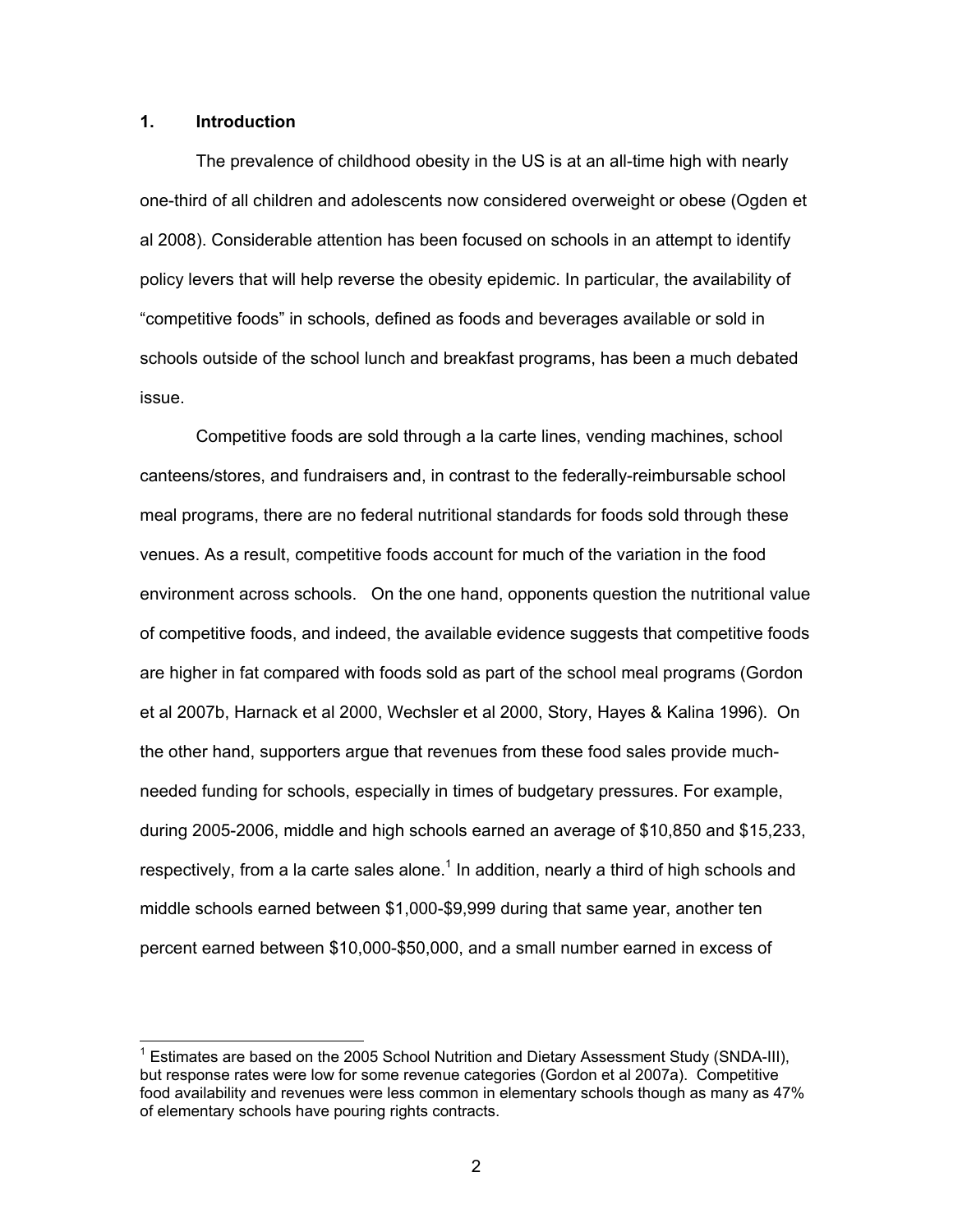\$50,000 per year. These figures are substantial and may be supplemented by additional revenue from on-site school stores and pouring contracts with beverage companies.

Competitive foods availability is a long-standing issue in the policy debate. Legislation and regulations targeting competitive foods have been proposed for decades. U.S. Department of Agriculture (USDA) regulations had been comprehensive, but in 1983, a successful lawsuit by the National Soft Drink Association limited the scope of these regulations to food service areas during meal hours. In recent years, several states, school districts, and individual schools have enacted competitive food policies that are more restrictive than federal regulations.<sup>2</sup> For example, two of the largest school districts in the nation, New York City Public School District and Los Angeles Unified School District, imposed a ban on soda vending in schools in 2003 and 2004, respectively. Many others have followed suit with similar bans or stricter regulation of competitive foods.

Despite the growing support for competitive food regulation, it is hard to deny opponents' claims that the evidence against competitive foods is limited. Existing research does show that competitive food availability in schools is associated with a decline in nutritional quality of meals consumed at school (Cullen et al 2000, Cullen & Zakeri 2004; Templeton, Marlette & Panemangalore 2005).<sup>3</sup> However, less is known about the effects on overall diet quality (consumed in and out of school) and children's weight. The literature does provide some evidence of substitution of caloric intake across meals and location among adults (Anderson and Matsa 2009), but the evidence is less clear regarding children. Only Kubik and colleagues have examined 24 hour dietary recall (2003) and BMI (2005), however these studies are generally based on

<sup>————————————————————&</sup>lt;br><sup>2</sup> Competitive food policies differ widely in the types and stringency of restrictions they apply.  $3$  Other studies have examined the effects of price reductions and increases in availability and promotion of low-fat foods in secondary schools on sales and purchases of these foods (French et al 2004, 2001, 1997a, 1997b, Jeffery et al 1994) as well as their consumption (Perry et al 2004) within experimental settings and have found positive effects.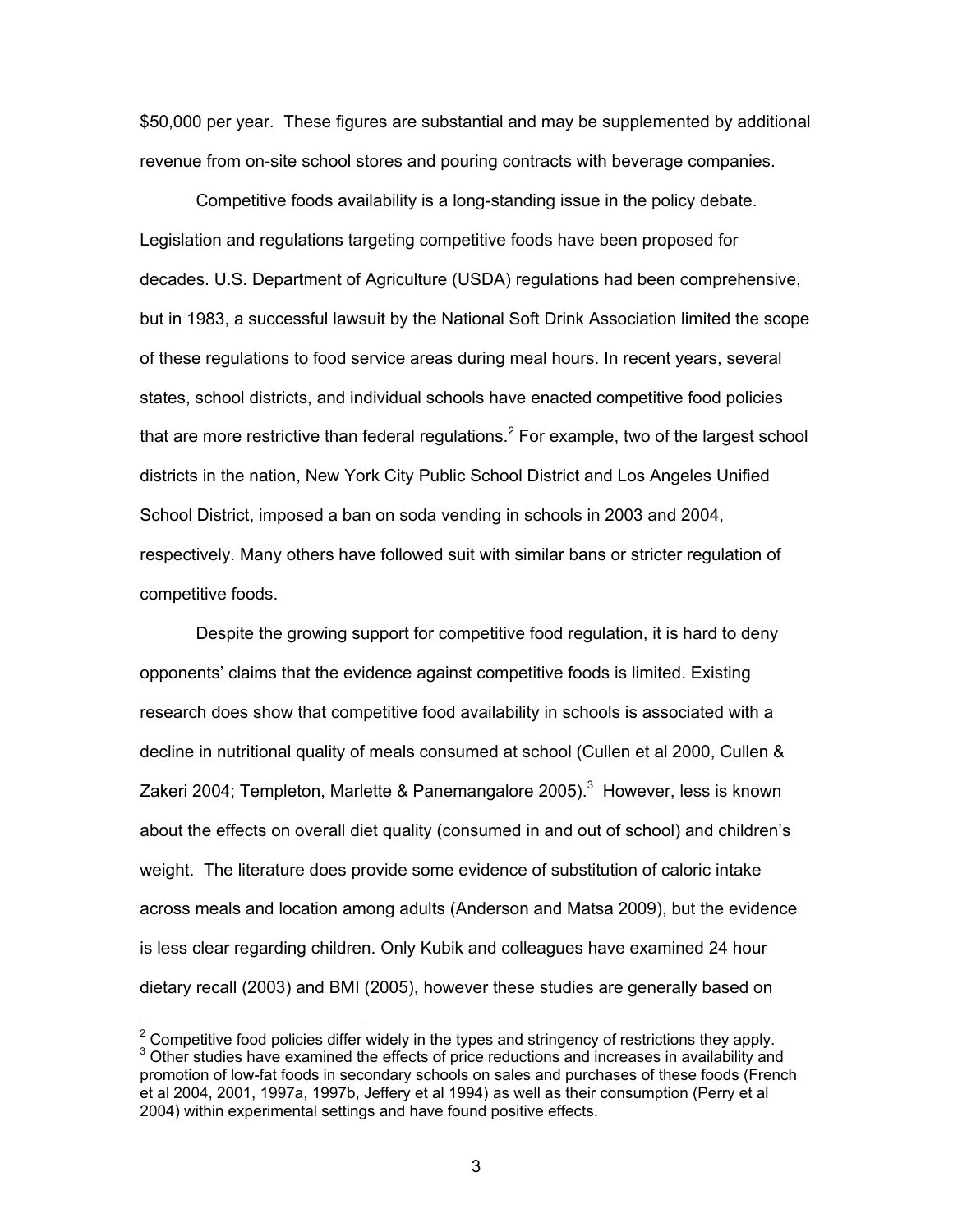small local samples and do not address the potential endogeneity of the school food environment.<sup>4</sup> An exception is Anderson and Butcher (2006), who use national data on adolescents to examine whether school food policies such as the availability of "junk foods", "pouring rights" contracts, soda and snack food advertisements, and school events have an impact on adolescent obesity.<sup>5</sup> In the absence of a single data source containing information on school food policies and BMI, the authors use a two-sample instrumental variables (IV) approach to estimate the effects of school food policies on adolescent BMI. Using county, state, and regional characteristics as instruments that capture budgetary pressures on schools, they find that a 10 percentage point increase in the proportion of schools in the county that offer junk foods leads to a 1 percent increase in BMI. This effect is primarily driven by adolescents with an overweight parent, which the authors interpret as a measure of family susceptibility to weight gain. Their results for the other school policies, pouring rights contracts, and food and beverage advertisements are smaller and less precise. The IV approach constitutes an innovation over the literature, but the authors acknowledge that their results may be undermined by a weak first stage.

Our paper adds to the limited existing literature by attempting to isolate the causal effect of competitive food availability on children's food consumption and BMI using data on a national sample of fifth graders from the Early Childhood Longitudinal

<sup>&</sup>lt;sup>4</sup> Kubik et al (2003) find that a la carte availability in school is negatively associated with overall intake of fruits and vegetables and positively associated with total and saturated fat intake among  $7<sup>th</sup>$  graders attending 16 schools in Minneapolis-St Paul. Using the same data, Kubik et al (2005) show that practices such as the use of competitive foods as rewards and incentives for students are positively associated with higher body mass index (BMI).

<sup>5</sup> "Junk Food Available" means that students can buy chocolate, candy, cakes, ice cream, or salty snacks (that are not fat free) from a machine or school store. "Pouring Rights" contract means the school has agreed to sell one brand of soft drinks, often in exchange for a percentage of sales or other incentive packages. "Soda or Snack Food Advertisements" means that advertisements are allowed at least at one type of school related activity or in one or more places at the school—for example, on a school bus, at a school sporting event, on school grounds, or school textbooks etc.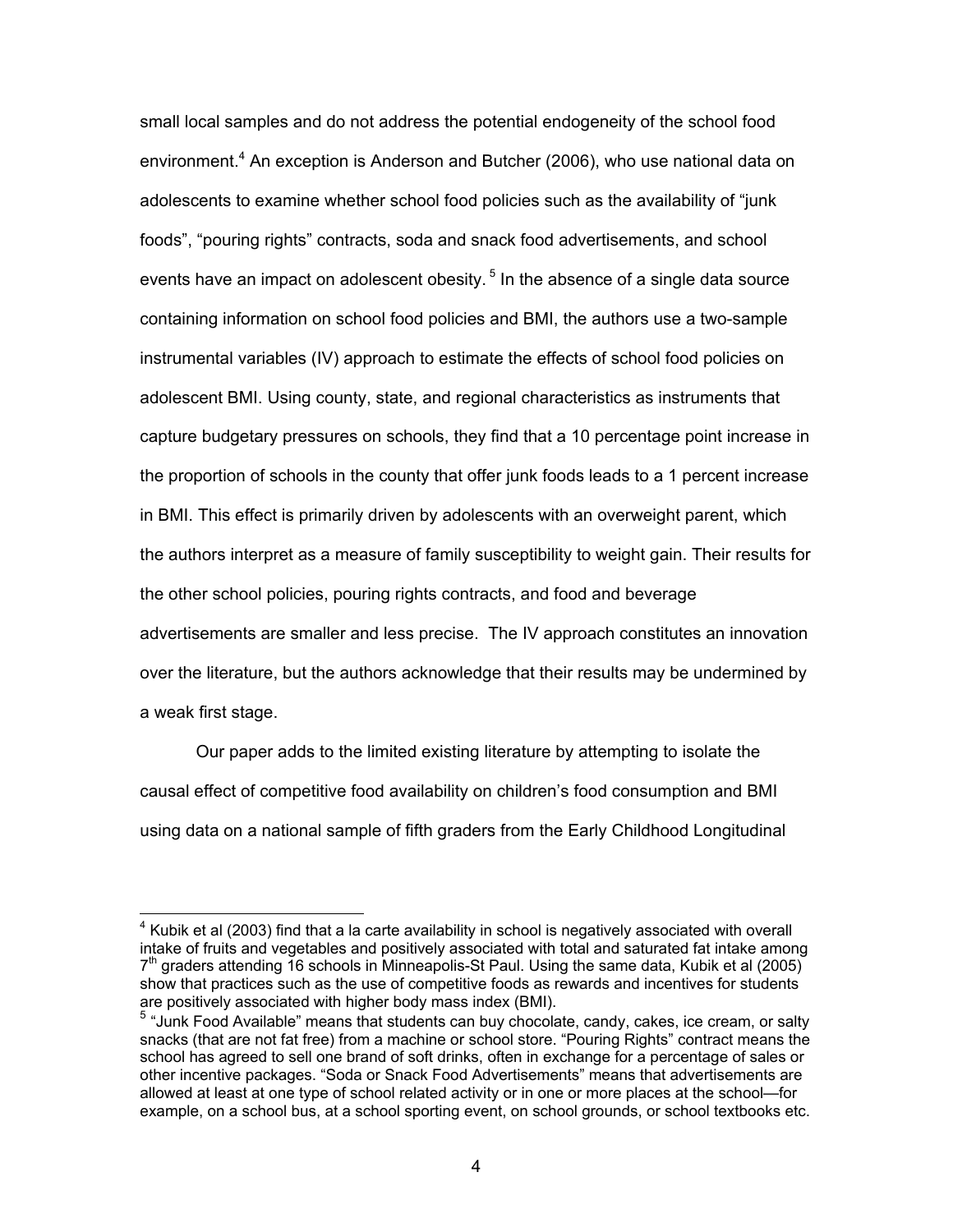Study – Kindergarten Class (ECLS-K).<sup>6</sup> We leverage the well-documented fact that competitive foods are significantly more prevalent in middle and high schools relative to elementary schools (Finkelstein, Hill and Whitaker 2008).<sup>7</sup> Exogenous variation in competitive food availability across schools is identified using the grade structure in the child's school. We argue that a fifth grader attending a combined (e.g. K-8, K-12) or middle school (e.g. 5-8) is more likely to be exposed to competitive foods compared to a fifth grader in an elementary school (e.g. K-5 or K-6), but that the school's grade structure has no direct effect on a child's weight. First-stage regressions, overidentification tests, checks for peer effects, and "placebo" regressions on children's outcomes in kindergarten indicate that the instruments are valid and strong predictors of competitive food availability.

We find that competitive food availability generates in-school purchases of junk foods, but contrary to common concerns about these foods, there is no statistically or economically significant effect on BMI. While our IV estimates tend to be less precisely estimated, Hausman tests can not reject the consistency of OLS estimates that are precisely estimated. In-school purchases of junk food typically provide up to an additional 22 calories per day among children who have access to competitive foods and 62 calories per day among children who purchase these foods at school. $8$  The caloric contribution of such foods among children who purchase amounts to 3.5 percent of the estimated daily caloric requirements for a moderately active fifth grader and less than a

 $<sup>6</sup>$  In a recent paper, Fernandes (2008) also used data from the Early Childhood Longitudinal</sup> Study to examine the correlation between soft drink availability and in-school and overall consumption of soft drinks among fifth graders and found a small positive association. However, the study did not address the endogeneity of school food environment and was only restricted to examining soda consumption.

<sup>7</sup> According to the SNDA-III, as many as 97% of high schools and 82% of middle schools had vending machines compared to only 17% of elementary schools. About 60% of high schools, 50% of middle schools, and 37% of elementary schools had fundraising activities involving sale of sweet or salty snacks (Gordon et al 2007b).

 $8$  The difference in caloric contribution of in-school purchases is lower for children with access to junk foods relative to children who actually purchase these foods at school because up to half of those who have access choose not to purchase.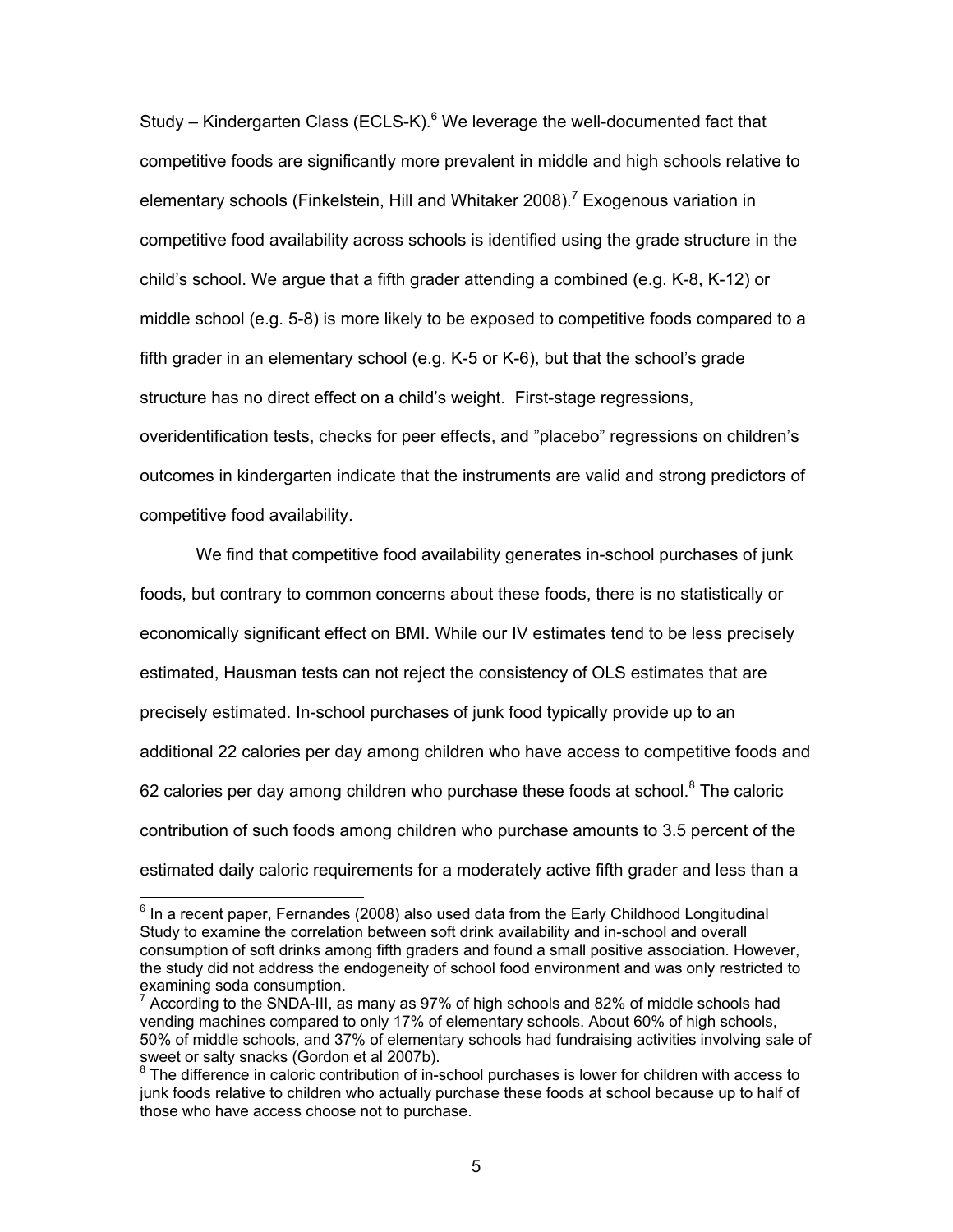quarter of their daily discretionary calorie allowance.<sup>9</sup> It is not surprising, therefore, that competitive foods do not appear to significantly increase BMI. Ancillary regressions of students' eating behavior provide evidence to support this finding. The *total* amount of soda and fast food, consumed in- and out-of-school, is not significantly influenced by competitive food availability, which is consistent with substitution between in-school and out-of-school consumption. In general, we also find no deleterious effects on the total consumption of various healthy foods. Our evidence suggests that the lack of impact on BMI is not likely explained by compensatory changes in children's physical activity. Finally, we examine whether junk food adversely affects social/behavioral and academic outcomes in fifth grade and find that no evidence of detrimental effects on these outcomes.

The remainder of this paper is organized as follows. Section 2, describes our data and relevant analysis variables. In Section 3, we describe our empirical strategy, which implements an instrumental variables approach and leverages longitudinal information on BMI to identify the causal impact of competitive food availability. In Section 4, we discuss our results for children's BMI and test the robustness of our results. We also present ancillary regressions examining the effects of competitive food availability on food consumption and physical activity. We end this section with an examination of broader effects of competitive food availability on children's social/behavioral outcomes and academic performance in fifth grade. Finally, Section 5 concludes with the policy implications of our findings.

<[http://www.health.gov/dietaryguidelines/dga2005/document/html/chapter2.htm#table3>](http://www.health.gov/dietaryguidelines/dga2005/document/html/chapter2.htm#table3)

<sup>&</sup>lt;sup>9</sup> See Dietary Guidelines for Americans 2005 for information on estimated daily caloric needs by age and gender

accessed 22 August 2008. Discretionary calories are those calories that can be used 'at your discretion' after basic nutrition needs are met without exceeding energy requirements. It is the difference between an individual's total energy requirement and the energy (calories) they consume to meet nutrient requirements. According to the Dietary Guidelines for Americans 2005, the discretionary calorie allowance for a 2000 calorie diet is 267 calories.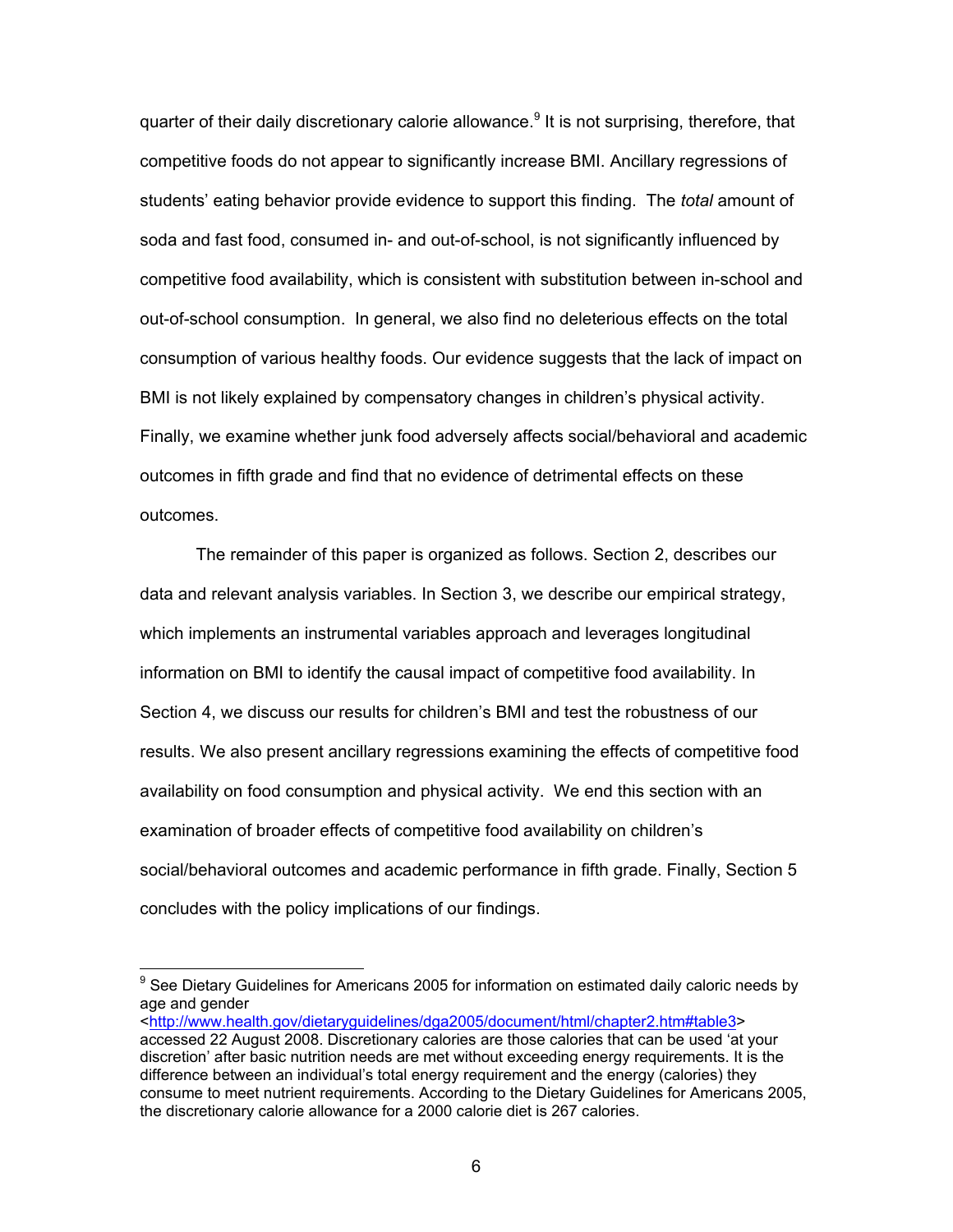## **2. Data**

We use data on fifth graders from the Early Childhood Longitudinal Study – Kindergarten Class (ECLS-K). The ECLS-K is a panel dataset on a nationally representative cohort of kindergarteners in the U.S. who entered school in fall 1998. The study surveyed this cohort in kindergarten, first, third, and fifth grades collecting information from children and their parents, teachers, and schools on children's cognitive, social, emotional, physical development, and their home, classroom, and school environments.<sup>10</sup> However, information on the school's food environment and children's food consumption was collected only in the fifth grade. Our analysis sample includes approximately 10,000 children attending the fifth grade in public and private schools in the 2003-04 school year. Below, we describe the key variables for our analyses. Descriptive statistics of all the variables used in the analyses are provided in Tables 1 and 2.

## **2.1. Dependent Variables**

 $\overline{a}$ 

**Body Mass Index (BMI):** A distinct advantage of the ECLS-K is that it collected height and weight measurements from children at kindergarten entry and at each subsequent data collection round. These data are superior to self- or parent-reported height and weight data that may introduce non-random measurement error. The height and weight measurements are used to compute children's BMI, defined as weight in kilograms divided by height in meters squared. We use log of BMI in fifth grade as the

 $10$  The ECLS-K sample was freshened in the first grade therefore the sample of children in the fifth-grade round represents the cohort of children who were in kindergarten in 1998–99 or in first grade in 1999–2000.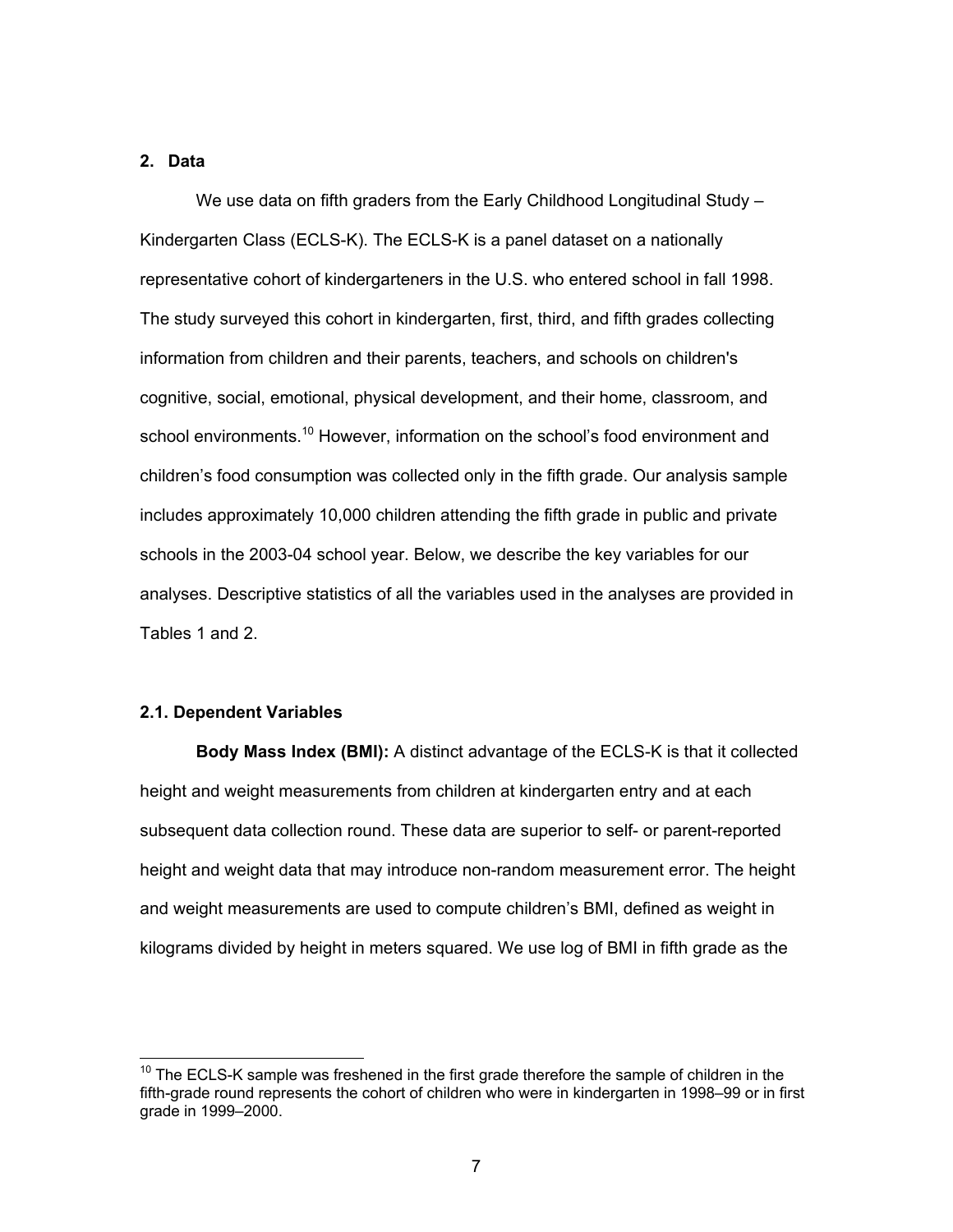dependent variable in the regressions. The average BMI in our sample of fifth graders is  $20.4$ <sup>11</sup>

**Junk Food Purchase in School:** The fifth grade child food consumption questionnaire collected information on children's junk food purchase in school during the pervious school week. These questions asked about the frequency (times per week) of purchase of sweets (candy, ice cream, cookies, brownies or other sweets), salty snack food (potato chips, corn chips, Cheetos, pretzels, popcorn, crackers or other salty snacks), and sweetened beverages (soda pop, sports drinks or fruit drinks that are not 100 percent juice). Table 2 panel A shows the frequency distribution of in-school junk food purchases. A large majority of the children did not purchase junk food in school during the reference week - 77 percent for sweets, 84 percent for salty snacks, and 88 percent for sweetened beverages – in large part because the majority of students did not have the opportunity to do so (see Section 2.2). Conditional on availability in school, about half the sample purchased any of these foods at least once a week. Further, among those who did purchase, the modal response was 1-2 times per week – 68 percent for sweets, 72 percent for salty snacks, and 70 percent for sweetened beverages.

**Total Consumption of Selected Foods and Beverages:** The child food consumption questionnaire asked about the "total consumption" of two unhealthy and seven healthy foods/beverages during the past 7 days. The two unhealthy items included – (a) soda pop/sports drinks/fruits drink that are not 100 percent juice (hereafter, referred to as "soda"), and (b) fast food. The seven healthy food items included – (a) milk, (b) 100 percent fruit juices, (c) green salad, (d) potatoes<sup>12</sup>, (e)

-

 $11$  We also estimate separate models for whether the child is obese in fifth grade, defined as BMI greater than the  $95<sup>th</sup>$  percentile for age and gender on the Center for Disease Control (CDC) growth charts. About 20 percent of our sample is obese.

The "potatoes" category excluded French fries, fried potatoes, and potato chips.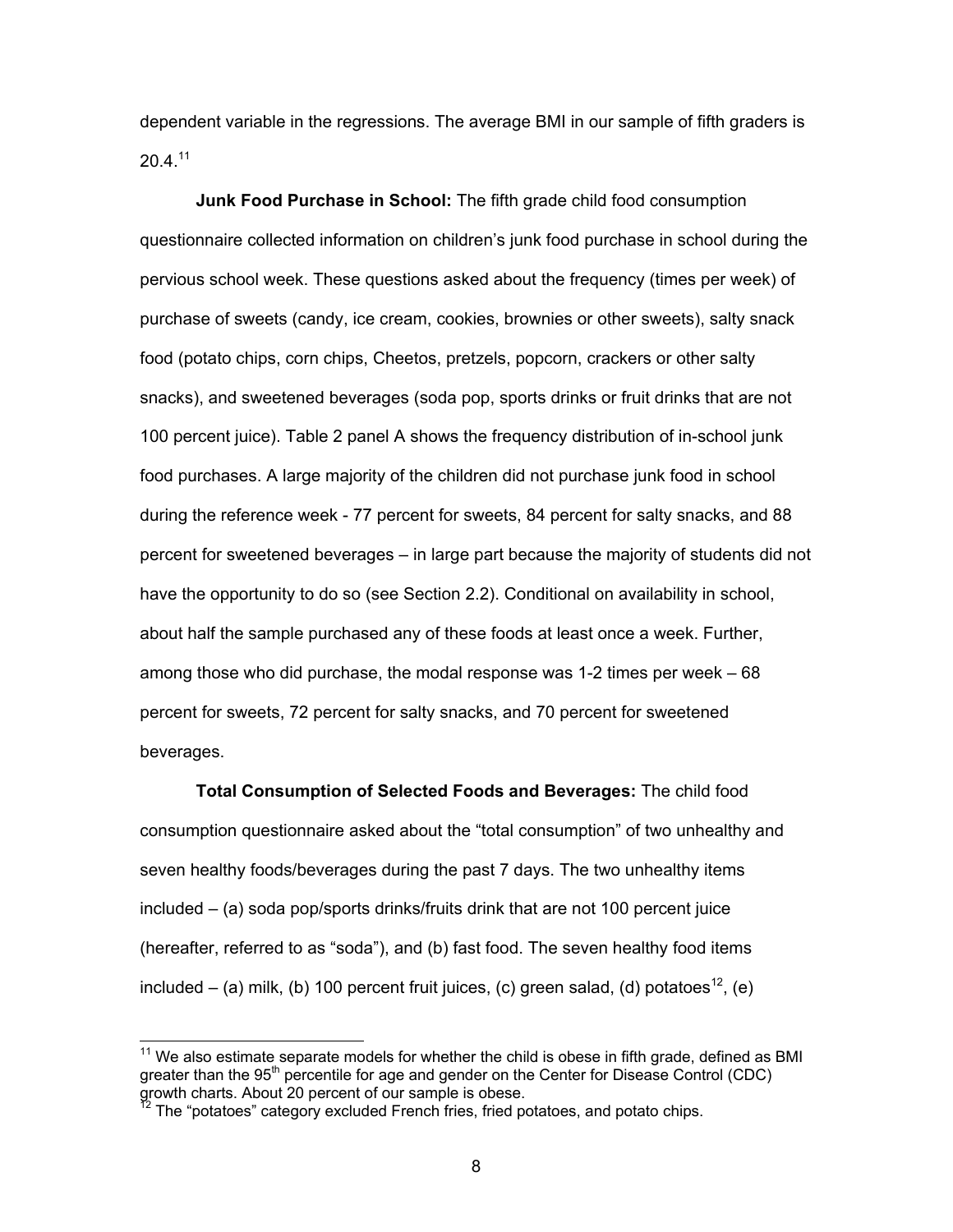carrots, (f) other vegetables, and (g) fruits. Children were asked to include in their responses foods they ate at home, at school, at restaurants, or anywhere else (See Appendix 3 for exact language of the questions). Table 2, panel B shows the frequency distribution of total consumption of these food groups. In the unhealthy foods category, the percentage of children not consuming any soda or fast foods during the previous week was 16 and 29 percent, respectively. Children consumed soda more frequently than fast food. In the healthy foods category, green salad, carrots and potatoes were consumed most infrequently with 45-49 percent children never consuming them in the past 7 days. The modal response for the other healthy food groups was 1 to 3 times in the past 7 days.

## **2.2. Competitive Food Availability**

Information on competitive food availability in schools was collected only in the fifth grade wave of the ECLS-K. This information was obtained from two sources - school administrator and child questionnaires (See Appendix 3 for exact language of the questions). The school administrator questionnaire asked about the presence of alternate competitive food outlets, including vending machines, school stores, canteens, snack bars, and a la carte lines. The school administrators were also asked about the availability of specific food items during school hours through any of the venues. These items included candy, high-fat salty snacks, low-fat salty snacks, high-fat baked goods, low-fat baked goods, ice cream, milk, fruits/vegetables, bottled water, 100 percent juice, and soda pop or other beverages that are not 100 percent juice. The child food consumption questionnaire asked if sweets, salty snacks, and sweetened beverages could be purchased at the school during school hours. Based on these questions we constructed three alternate measures of competitive food availability in the school.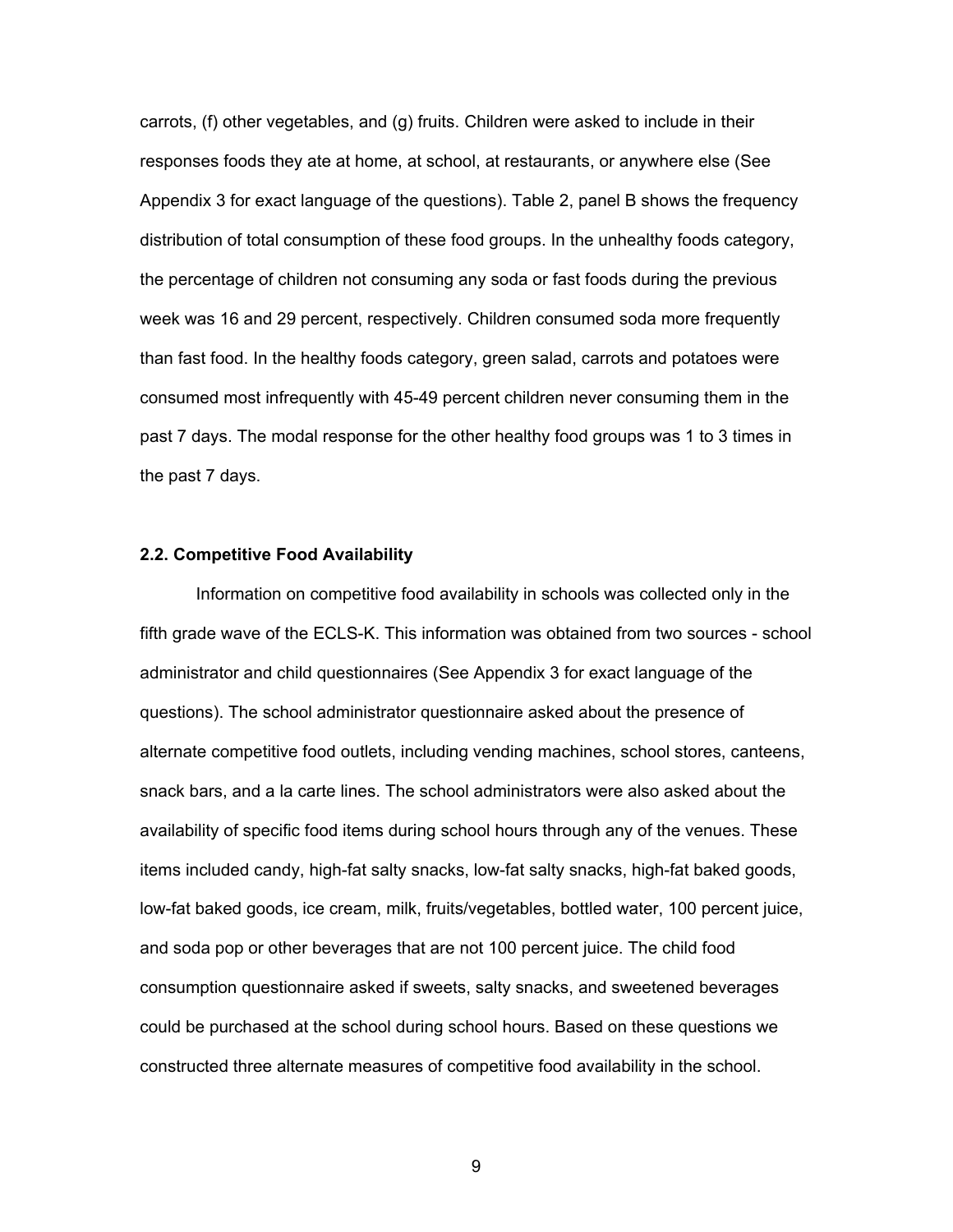1. **School Administrator-Reported Junk Food Availability**: equals 1 if students can purchase any of the following - candy, chocolate, foods containing sugar, salty snacks, ice cream or frozen yogurt, or sweetened beverages (soda pop, sports drinks, or fruit drinks that are not 100 percent juice) - and zero otherwise. About 61 percent of the sample reported junk food availability in school based on the school administrator report.

2. **Child-Reported Junk Food Availability**: equals 1 if child reports that foods containing sugar, salty snacks, or sweetened beverages can be purchased at school during school hours. About 72 percent of the children reported junk food availability in their school.

3. **Competitive Food Outlet**: equals 1 if any of the following competitive food outlets are present in the school - vending machines, school stores, canteens, snack bars, and a la carte lines – and 0 otherwise. About 60 percent of the sample had any competitive food outlet, based on school administrator reports.

The first two measures capture the availability of junk foods in school regardless of their source whereas the third measure captures the presence of unregulated food and beverage outlets in schools regardless of the type of food they sell. This distinction is useful for two reasons. First, even though competitive food venues have been largely blamed for junk food availability these foods may also be available as part of school meals. And second, unregulated outlets in schools may not always (or only) sell junk foods. The first two measures should capture the same availability, but there is disagreement for a quarter of the sample.<sup>13</sup> This discrepancy could result from differences in survey timing of the school administrator and child questionnaires, recall

 $13$  About 18 percent of the children report junk food being available in their school but the school administrator reports otherwise, and about 7 percent of the children report no junk food availability in their school even though the school administrator reports otherwise.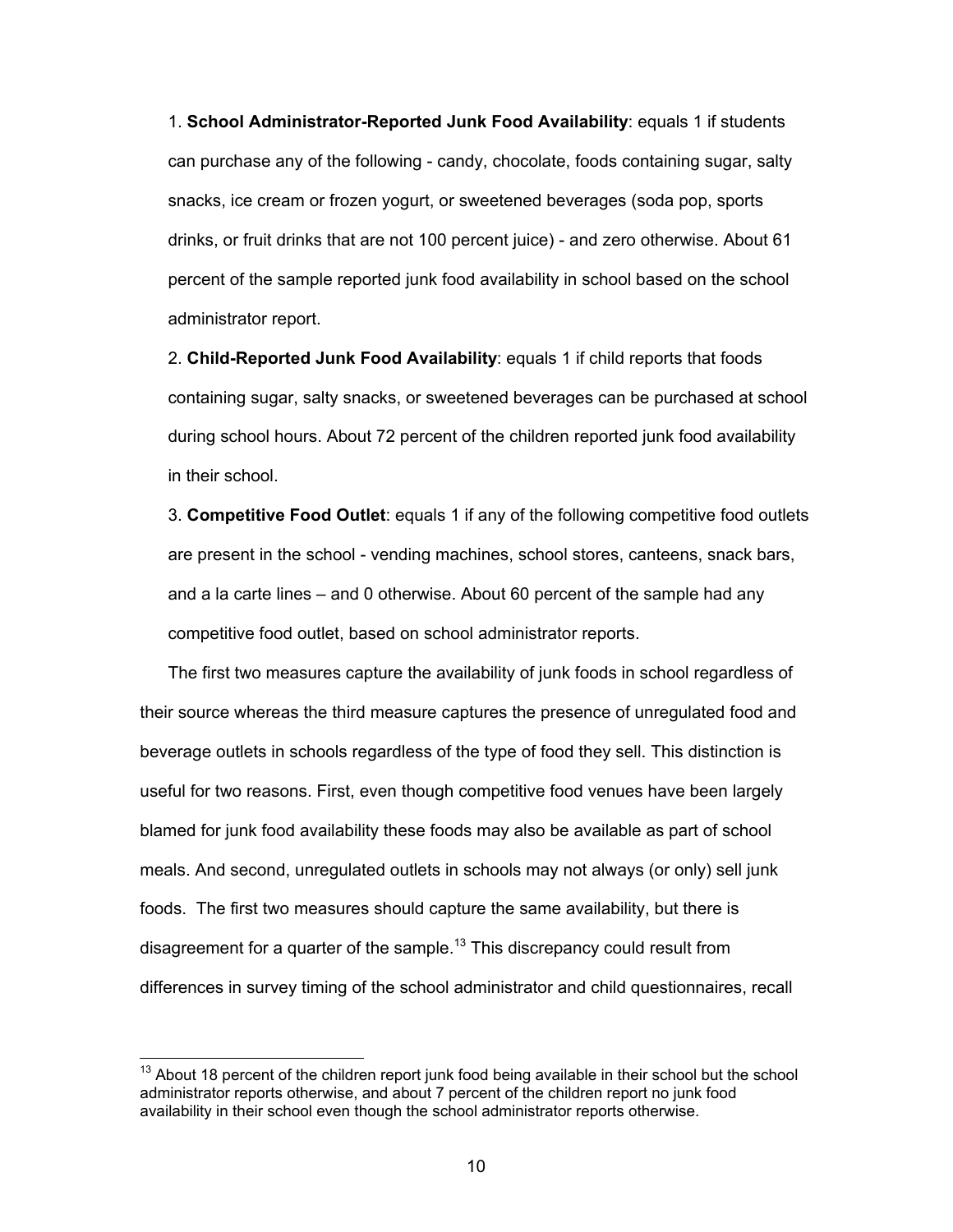problems, or due to differences in perceptions about whether foods sold during fundraising activities should be included in the response.<sup>14</sup>

## **3. Empirical Approach**

## **3.1. Econometric Model**

The relationship between competitive food availability and child outcomes in fifth grade can be estimated using the following linear regression model.

(1) 
$$
Y_{ik} = \beta_0 + \beta_1 CF_k + \beta_2 X_{ik} + \beta_3 S_k + \varepsilon_{ik}
$$

where,  $Y_{ik}$ , denotes fifth grade BMI (or other outcomes) for child *i* in school *k*,  $CF_k$  is a measure of competitive food availability in the child's school,  $X_{ik}$  and  $S_k$  are the vectors of individual/family (gender, race/ethnicity, mother's education, household income) and school characteristics (private/public, percent minority, enrollment, urbanicity, state/region), respectively, and  $\epsilon_{ik}$  is the error term. The parameter of interest is  $\beta_1$ . Obtaining an unbiased estimate of  $\beta_1$  is challenging because the school food environment is not exogenous to the outcomes of interest. Schools that serve high-fat, energy-dense competitive foods may differ on many observable and unobservable factors that are correlated with children's weight and dietary behavior. In particular, the decision to offer competitive foods in schools may be influenced by a variety of factors including budgetary pressures, demands of the student population, parental involvement, and state/district policies. These factors could independently influence children's weight as well. For example, budgetary pressures may induce schools to scale back or eliminate physical education programs, which might increase children's weight. As a result, coefficient estimates from the ordinary least squares (OLS) estimation of Equation 1 would be biased.

 $14$  School administrators were not asked about foods sold at fundraising events, but children were asked about availability of specific foods anywhere in the school.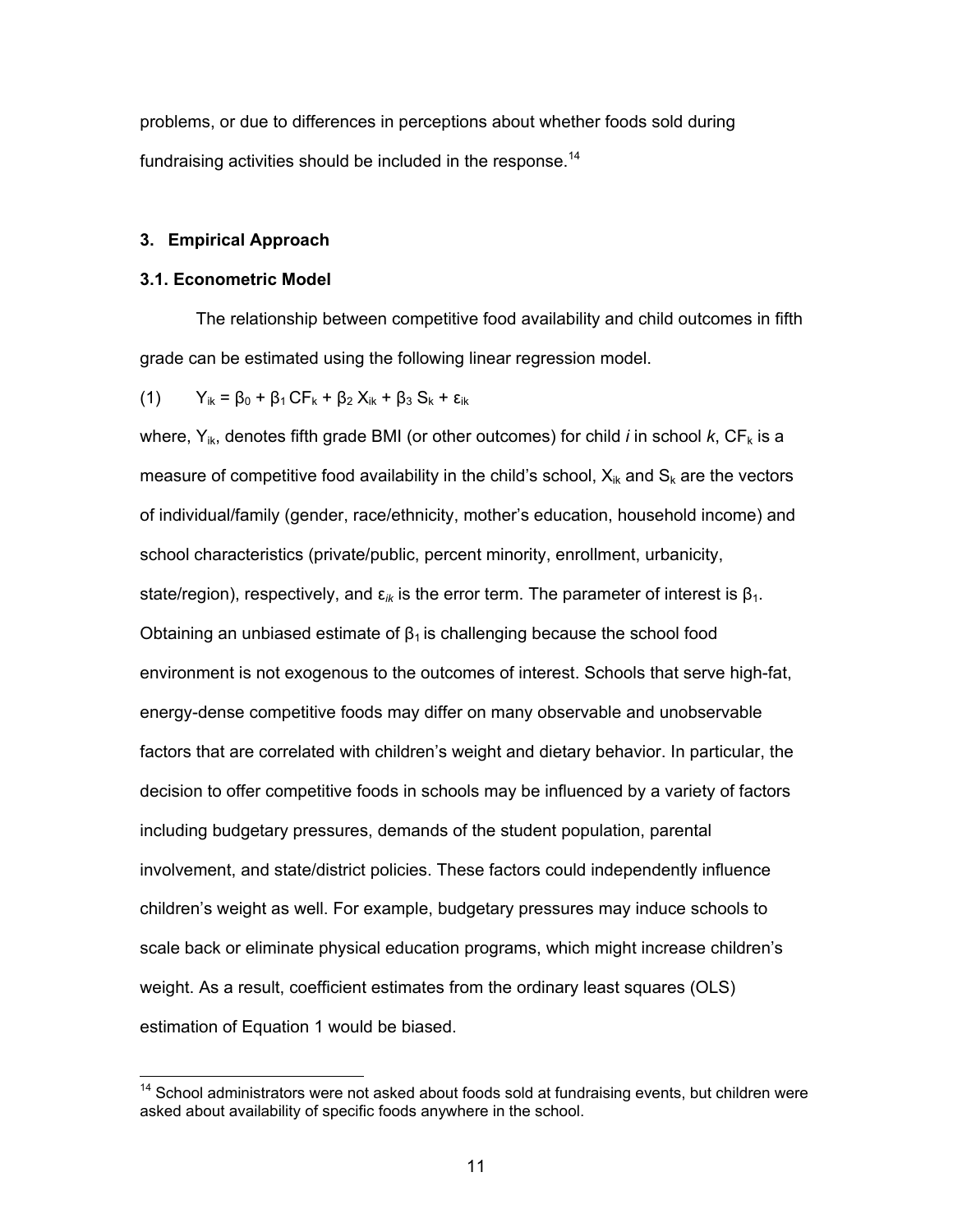#### **3.2. Addressing Endogeneity of Competitive Food Availability in Schools**

We address the endogeneity of competitive food availability using state fixed effects and state fixed effects with IV models. We also control for children's BMI at school entry (kindergarten) to account for any pre-exposure differences in BMI across children.<sup>15</sup>

Our first specification is similar to Equation 1, but adds state fixed effects  $(\theta_s)$  and baseline (kindergarten) BMI (BBMI $_{iks}$ ) (Equation 2).

(2)  $Y_{iks} = \beta_1 CF_{ks} + \beta_2 X_{iks} + \beta_3 S_{ks} + \beta_4 BBMI_{iks} + \theta_s + \varepsilon_{iks}$ 

States differ markedly in terms of obesity prevalence in their populations as well as the policy environment geared towards combating obesity. State fixed effects control for state-specific time-invariant unobserved heterogeneity that may be correlated with school food environments and children's weight. The child's baseline BMI at kindergarten is included to address some of the endogeneity issues that can bias OLS estimates such as student demand for competitive foods, genetic susceptibility, and sorting.<sup>16</sup>

The specification in equation (2), however, may still not result in unbiased estimates if within-state variation may be endogenous even after the inclusion of baseline BMI. For example, districts may choose to set more or less restrictive policies than the state requires due to differences in budgetary pressures. To isolate the exogenous component, we construct instrumental variables for within-state variation in competitive food availability using information on the grade span in each child's school.

 $15$  The ECLS-K also provides BMI measured in the third grade, which we include as a sensitivity analysis.

 $16$  Because competitive food availability data are collected only in fifth grade, we do not know the length of exposure – that is, whether the child has had competitive foods available throughout elementary school or whether a change in the school attended or a change in school policy altered exposure. Therefore, BMI in kindergarten is used as a control since it is measured prior to exposure to competitive foods in school.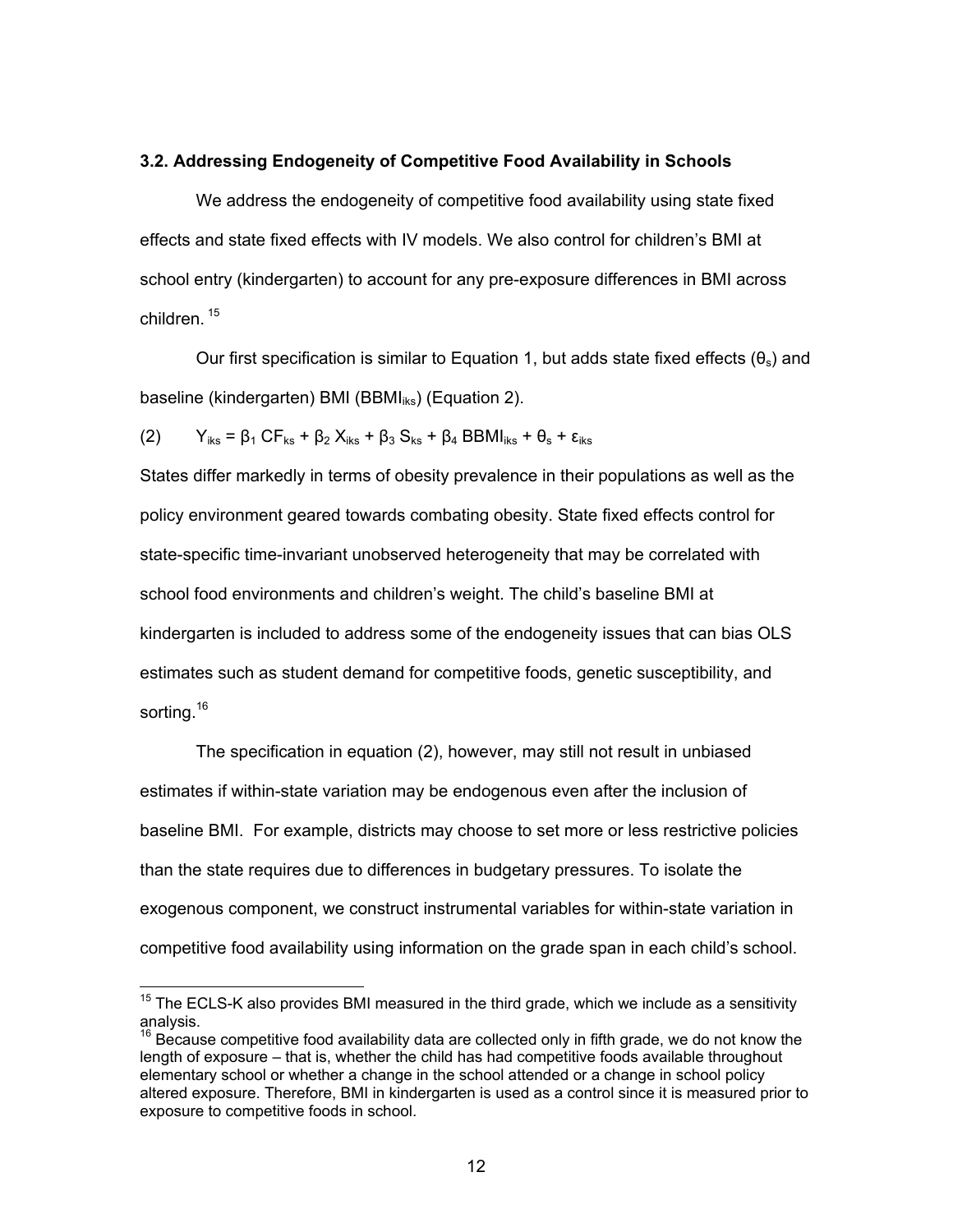Equation 3.1 represents the first-stage regression where competitive food availability is regressed on the grade span instrument, individual and school characteristics, baseline BMI, and state fixed effects. Equation 3.2 represents the second stage where children's BMI is regressed on the predicted availability of competitive foods from the first stage in addition to the common covariates.

- (3.1)  $CF_{ks} = \alpha_1$  GradeSpan<sub>ks</sub> +  $\alpha_2$  X<sub>iis</sub> +  $\alpha_3$  S<sub>ks</sub> +  $\alpha_4$  BBMI<sub>iks</sub> +  $\theta_s$  +  $v_{iks}$
- (3.2)  $Y_{iks} = \beta_1 \hat{C} F_{ks} + \beta_2 X_{ijs} + \beta_3 S_{ks} + \beta_4 BBMI_{iks} + \theta_s + \varepsilon_{iks}$

## **3.2.1. Instruments**

Our sample consists of a single cohort of fifth graders attending schools with a variety of grade spans .Given that competitive food availability is significantly higher in middle and high schools compared to elementary schools, a potentially useful instrument for competitive food availability is whether the fifth grader is in a combined/middle school (i.e. defined as a school where the highest grade is seventh or higher) or whether the fifth grader is in an elementary school (i.e. highest grade is fifth or sixth). Our main instrument considers only the school type: elementary versus middle/combined (hereafter, middle/combined is referred to only as "combined"). Over 70 percent of our sample attends a elementary school defined as grades K-5 or K-6 (see Table 3). The remainder attend combined schools, mainly schools with grades K-8 (8 percent), grades K-12 (2 percent) and grades 5-8 (4 percent). In alternate regressions, we also leverage information on the lowest and highest grades in a child's school and conduct overidentification tests.

For grade structure to be a valid instrument for competitive food availability, it must be the case that having older peers in the school has no direct effect on children's weight. In other words, the presence of older students in the school should only affect the weight of younger students through the school's food environment.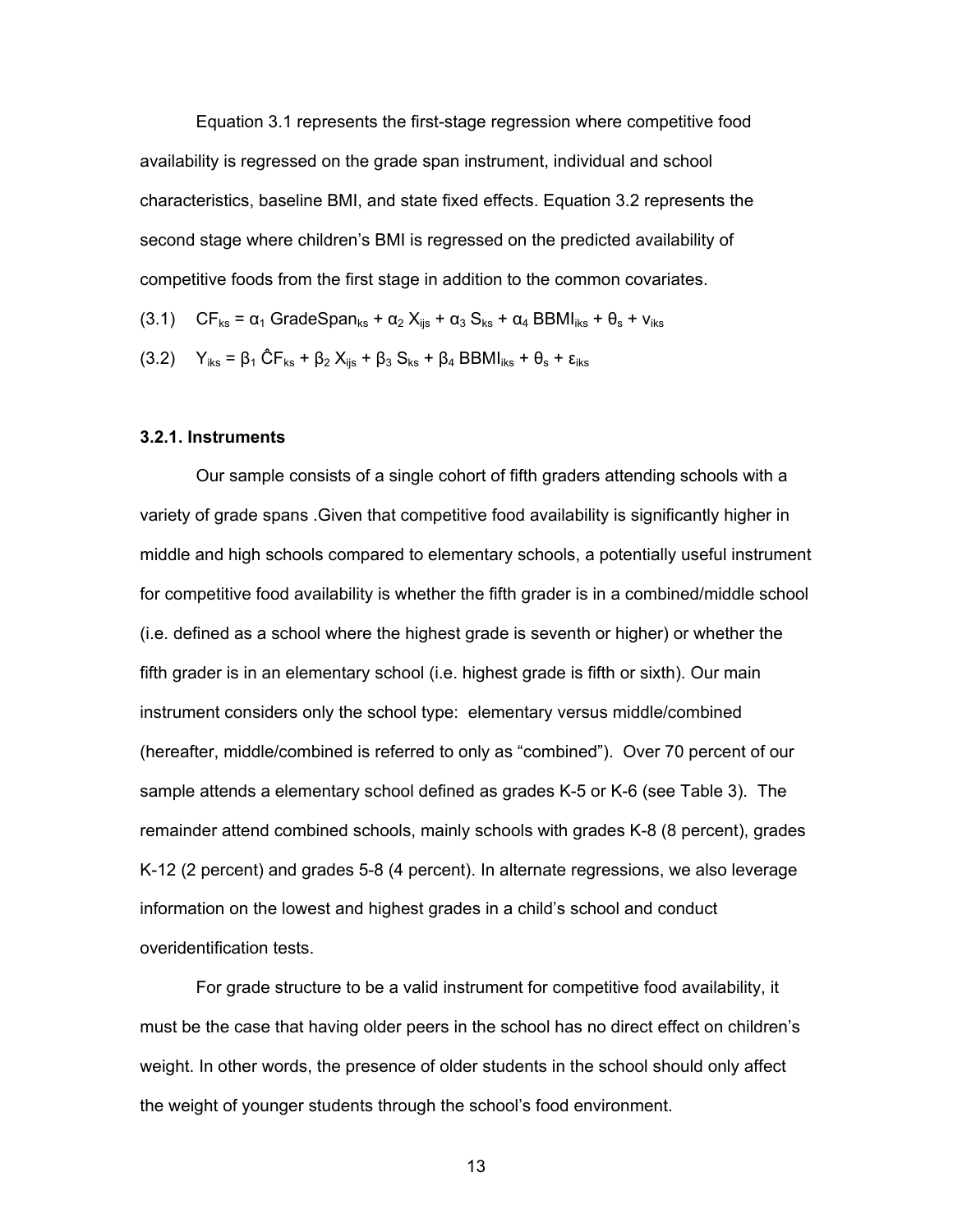Peers, defined broadly, have been shown to influence a wide range of adolescent behaviors and outcomes including substance abuse, academic achievement, social and behavioral outcomes, and food choices.<sup>17</sup> Of particular relevance to our identification strategy, however, is the literature examining a specific type of peer effect, namely, the effect of exposure to older or younger peers due to school grade span on adolescent behaviors and outcomes. The evidence to date is mixed. Using variation in school grade span to identify peer effects, Clark and Folk (2007) find that sixth graders who attend middle school are significantly more likely to smoke, drink, use drugs compared to sixth graders who attend elementary school. But Eisenberg (2004) finds that seventh and eighth graders who attend schools with older peers are no more likely to use substances relative to those who attend schools with younger peers.<sup>18</sup>

Other studies have directly examined the effect of grade span on academic performance and social/behavioral outcomes (Bedard and Do 2005; Cook et al 2008). This literature has primarily focused on whether middle school settings are better or worse than either elementary or combined school settings. A consistent finding is that sixth or seventh graders who attend middle school have poorer academic and behavioral outcomes compared to those who attend elementary or combined schools. However, we are not aware of any studies that compare achievement of a single cohort of children in a particular grade across elementary and combined schools. The exception is Rickles (2005), whose findings suggest inconsistent effects of grade span on achievement.

 $\overline{a}$ 

 $17$  This literature has examined peer effects on a wide range of outcomes including substance use (Clark and Folk 2007; Clark and Loheac 2007; Lundborg 2006; Eisenberg 2004; Case and Katz 1991; Gaviria and Raphael 2001), crime (Case and Katz 1991; Glaeser, Sacerdote, and Scheinkman 1996; Regnerus 2002), teenage pregnancy (Crane 1991; Evans, Oates and Schwab 1992), discipline (Cook et al 2008), and academic achievement (Hoxby 2000; Hanushek et al 2003; Cook et al 2008), and adolescent food choices (Perry, Kelder, Komro 2003; Cullen et al 2001; French et al 2004) and weight (Trogdon, Nonnemaker and Pais 2008).

<sup>&</sup>lt;sup>18</sup> Clark and Loheac (2007) find that substance use behavior of students within the same school who are one year older influences adolescent substance use.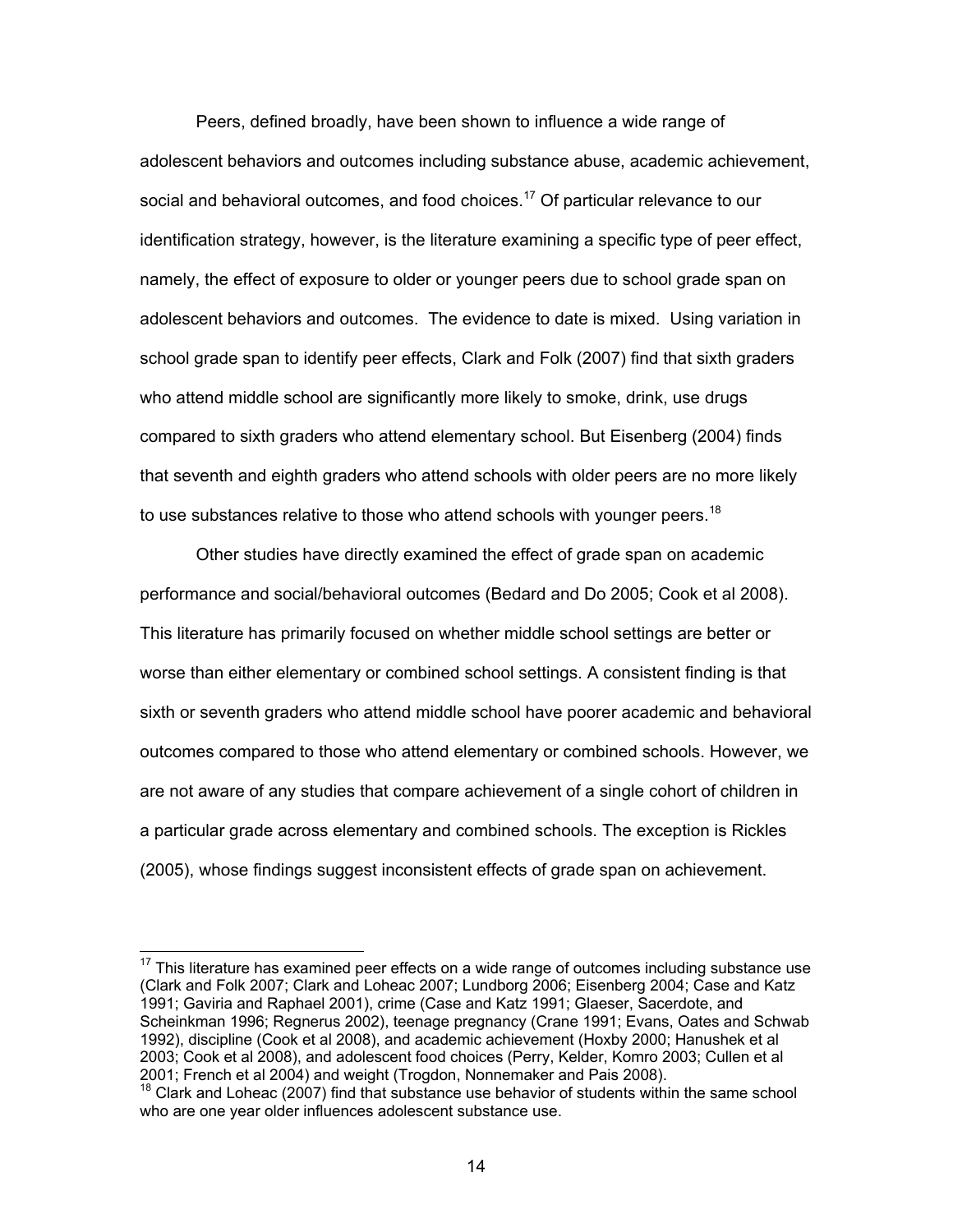There is limited evidence on the influence of older peers on food choices.<sup>19</sup> Cullen and Zakeri (2004) compared changes in food consumption of fourth graders who transitioned to middle school in fifth grade and gained access to school snack bars to changes in food consumption of fifth graders who were already in middle school. Fourth graders who transitioned to middle school consumed fewer healthy foods compared with the previous school year, but it is not clear whether this was due to the presence of older peers or the change in school food environment.

The evidence described above suggests that any potential bias in our estimates is likely to be upward; fifth graders might emulate older peers who are more likely to consume junk foods in school and would therefore tend to be overweight, independent of the school food environment. As a result, an insignificant finding is unlikely to be undermined.

## **3.2.2. Checks for Instrument Validity**

-

Identification in our models relies on the assumption that attending a combined school compared to an elementary school does not influence BMI except through changes in the availability of competitive foods. We demonstrate the validity of our instruments in a number of ways.

First, for each measure of competitive food availability, we report first-stage estimates from one exactly identified and one overidentified model (Table 4). The exactly-identified model uses an indicator for whether the child attends an elementary or combined school as the instrument. The over-identified model uses two continuous variables capturing the highest and lowest grade levels in the child's school as instruments. The first-stage estimates shown that presence of higher grades in the

 $19$  To our knowledge, there are no studies that have examined the influence of younger peers on food choices and weight.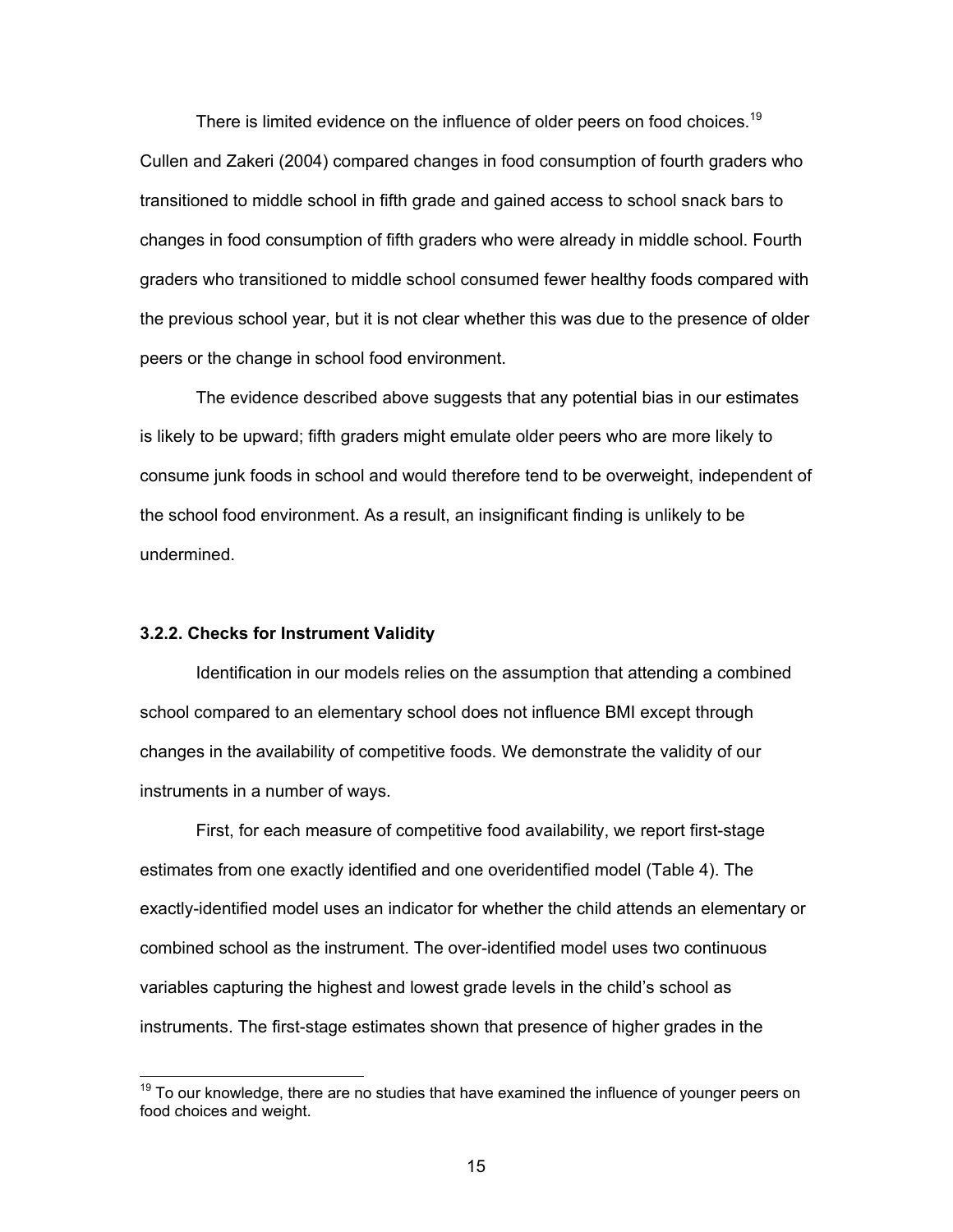school significantly increases the likelihood of competitive food availability. The Fstatistics on the instruments are larger than 20 in all cases. Moreover, the overidentification tests do not reject the exogeneity of the instruments.

Despite this strong support, we might be concerned that there is some selection that would confound our instrument. We test for differences in BMI and other child outcomes in kindergarten across elementary and combined schools (Table 5 Panel A). Because kindergarten outcomes are determined prior to exposure to the school food environment, such comparisons would allow us to test for selection into elementary versus combined schools. This exercise is conducted separately for public and private school samples because combined schools are much more likely to be private. For both public and private school students, we find no differences in unadjusted means of children's kindergarten BMI across elementary versus combined schools. There are slight differences in other kindergarten outcomes: slightly higher reading (public and private) and math scores (private only), and slightly fewer internalizing behavior problems (private only). There are also statistically significant differences in individual, family and school characteristics, but no overall pattern that would appear to threaten validity of the IV approach (Table 5 Panel B). When we control for these covariate differences in a regression context, we find that the slight differences that appeared in the unadjusted means of kindergarten outcomes disappear (Table 6). These results suggest that, conditional on observed background characteristics, the instrument is uncorrelated with pre-exposure BMI, social/behavioral outcomes and test scores.

Another potential concern is that attending a combined school might generate peer effects on BMI and food consumption, independent of competitive food availability. We test for the presence of peer effects by regressing BMI and food consumption in fifth grade on the instrument and other covariates using only the sample of schools that do not offer any competitive foods (Table 7). The point estimates are very small and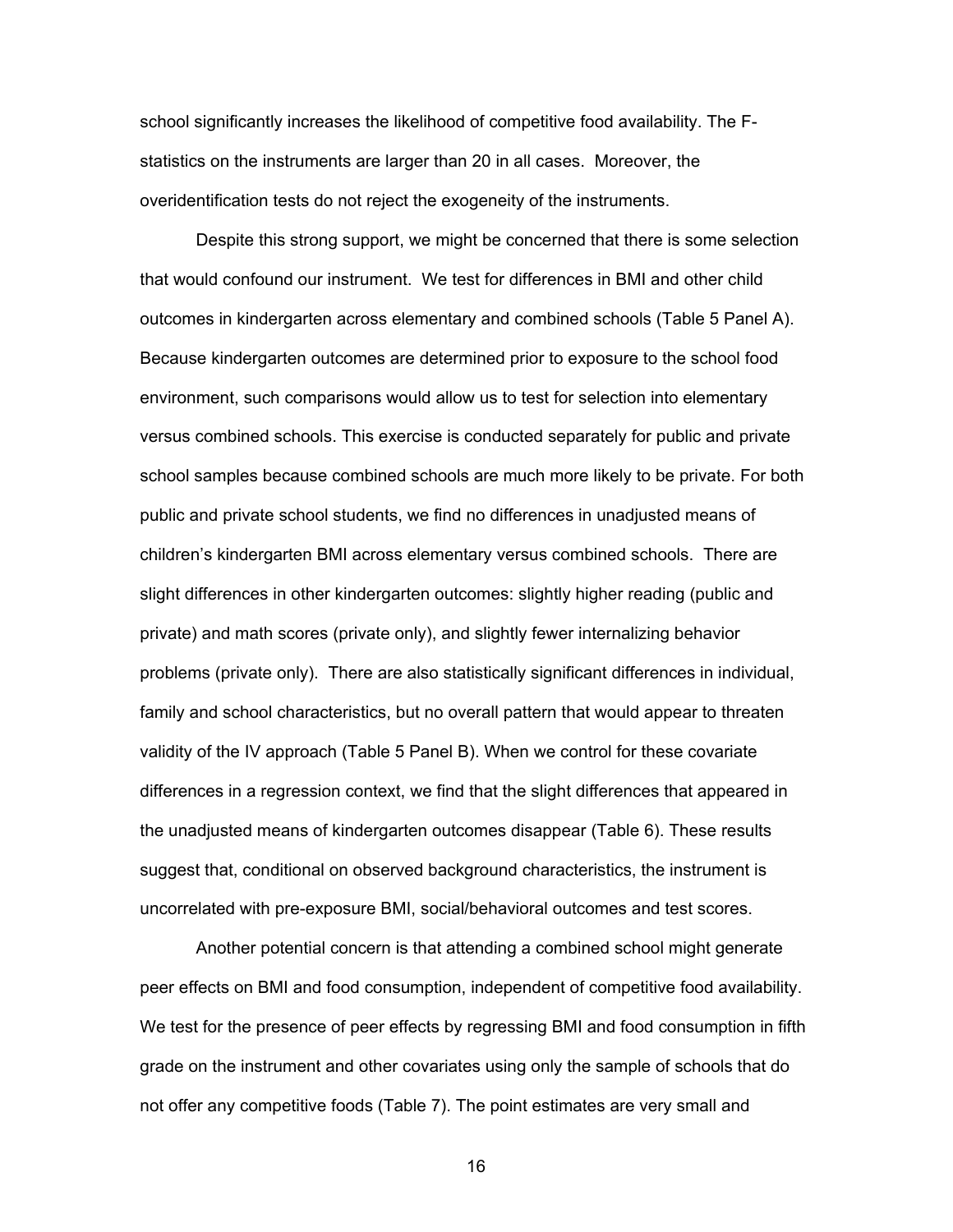statistically insignificant despite being precisely estimated, thus indicating the absence of any peer effects on BMI and food consumption.

## **4. Results**

We begin with our main results examining the effects of competitive food availability on BMI (Section 4.1). We first estimate basic models of BMI, then augment with state fixed effects and baseline BMI to address omitted variable bias and selection, and finally estimate the IV specifications. In Section 4.2, we examine the sensitivity of our main BMI results to alternate sample restrictions and report results from a falsification test. In Section 4.3, we describe results from ancillary regressions that explore the potential mechanisms underlying our BMI findings. In particular, we examine in-school and total consumption of selected foods and beverages and the availability of and participation in physical activity. Finally, in Section 4.4 we examine whether competitive food availability influences other school outcomes such as social-behavioral outcomes and academic achievement.

#### **4.1. BMI**

-

Our main results focus on whether the availability of competitive foods increases BMI among fifth graders (Table 8). We estimate BMI as a function of the three measures of competitive food availability at the child's school: 1) school administratorreported availability, 2) child-reported availability, and 3) competitive food outlets. Column 1 shows the results of a basic OLS regression of BMI on competitive food availability as well as child, household, and school characteristics.<sup>20</sup> Consistent with the literature, the OLS regression yields a statistically significant increase in BMI for two of the three measures of availability, although the point estimates are small. The inclusion

 $^{20}$  In all models, we estimate robust standard errors clustered at the school level.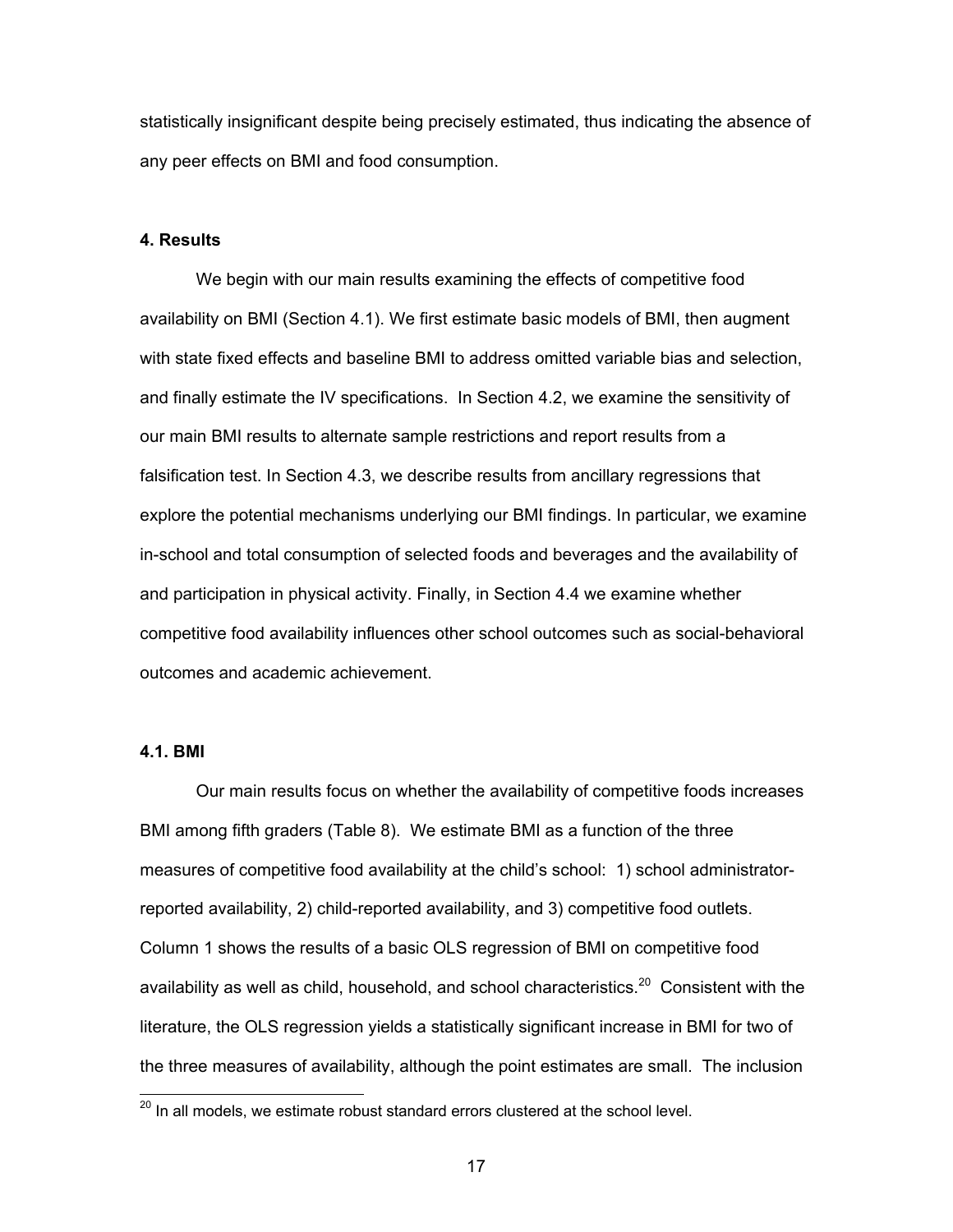of state fixed effects (Column 2) and a "baseline" BMI measured when the children were in kindergarten (Column 3) eliminates the significant coefficient for all measures of competitive food availability.<sup>21</sup> These fully-specified OLS models have very small, precisely estimated, and statistically insignificant point estimates that call into question the hypothesized relationship between competitive food availability and increases in children's BMI.

 However, the coefficients from these models may be biased if competitive food availability is related to unobserved determinants of children's BMI. For example, districts with a large population of students at risk for obesity may have adopted more stringent competitive food policies that reduce the availability of junk foods in school. In this situation, OLS regression on cross-sectional data may show no significant relationship or even a negative relationship between junk food availability in school and student BMI. Another potential problem with the OLS estimates is that they might suffer from attenuation bias due to the presence of measurement error in the competitive food availability measures.

To address these issues, we estimate Two Stage Least Squares (2SLS) regressions using two measures of grade span as instruments: (1) whether the fifthgrader attended a combined school with older peers in grades 7 and higher (Column 4) and (2) the lowest and highest grade level in the child's school to measure the presence of younger and older peers (Column  $5$ ).<sup>22</sup> As discussed in the previous section, both instruments appear quite strong in the first stage with F-statistics exceeding 20 for each availability measure. The 2SLS point estimates are relatively larger compared to the

 $\overline{a}$ 

 $^{21}$  In alternate models we included third grade BMI instead of kindergarten BMI as our measure of baseline BMI and our results remained the same.

 $^{22}$  In the remainder of the sections, we report estimates only from the exactly-identified 2SLS models since these are less subject to weak instruments critique relative to over-identified models (Angrist and Pischke 2009).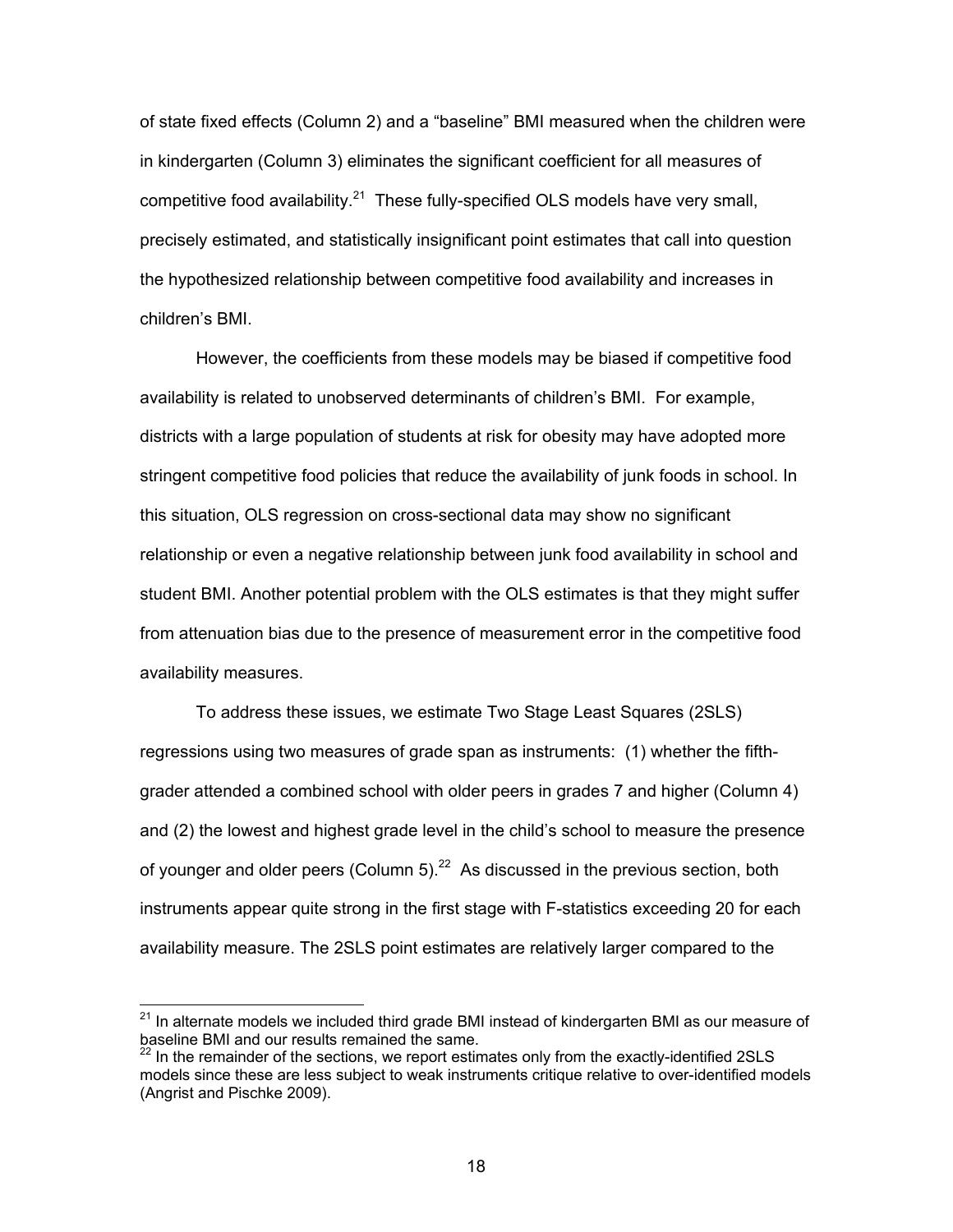OLS estimates but are less precisely estimated rendering them statistically insignificant as well. Even if the 2SLS estimates were statistically significant, they would represent a minor increase in BMI, generally less than 1 to 2 percent. Hausman tests that check for endogeneity of competitive food availability by comparing estimates from OLS regressions (Column 3) with those from 2SLS models (Columns 4 and 5) are unable to reject the null hypothesis that both OLS and 2SLS estimates are consistent. Without evidence to support endogeneity, the OLS estimates are preferred due to their greater precision. A final concern with our specification is that our first stage models do not account for the dichotomous nature of the treatment variable. Estimates from binary treatment effect IV models confirm that the effects of competitive food availability on BMI are neither substantive nor significant (Columns 6 and 7). These regressions provide strong evidence that there are no effects of competitive food availability on mean BMI in our sample. $^{23}$ 

## **4.2. Robustness Checks**

 $\overline{a}$ 

 In this section, we report results from sensitivity analyses and falsification tests. For the sensitivity analyses, we re-estimate our BMI results with the exclusion of three particular groups (Table 9). First, because combined schools are much more likely to be private, our instruments may be capturing variation across public versus private schools students, even though the regressions control for private school attendance. We reestimate OLS and 2SLS BMI regressions on a sample that excludes children who attend

 $^{23}$  It may be the case that children who are overweight or at risk of overweight are more susceptible to the effects of competitive foods, but our analysis provides no support for heterogeneous effects. We test for heterogeneity by estimating the following regressions: (i) use an indicator for obesity status as the outcome variable instead of BMI, and (ii) estimate quantile regressions on BMI. Linear probability, 2SLS and bivariate probit regressions of obesity indicate that the effects are essentially zero, though the standard errors become large in IV specifications (Appendix 1). Likewise, the point estimates for the  $10^{th}$ ,  $25^{th}$ ,  $50^{th}$ ,  $75^{th}$ , and  $90^{th}$  percentiles of BMI from the quantile regressions are very small (effectively, zero) and statistically insignificant though standard errors are larger in IV specifications.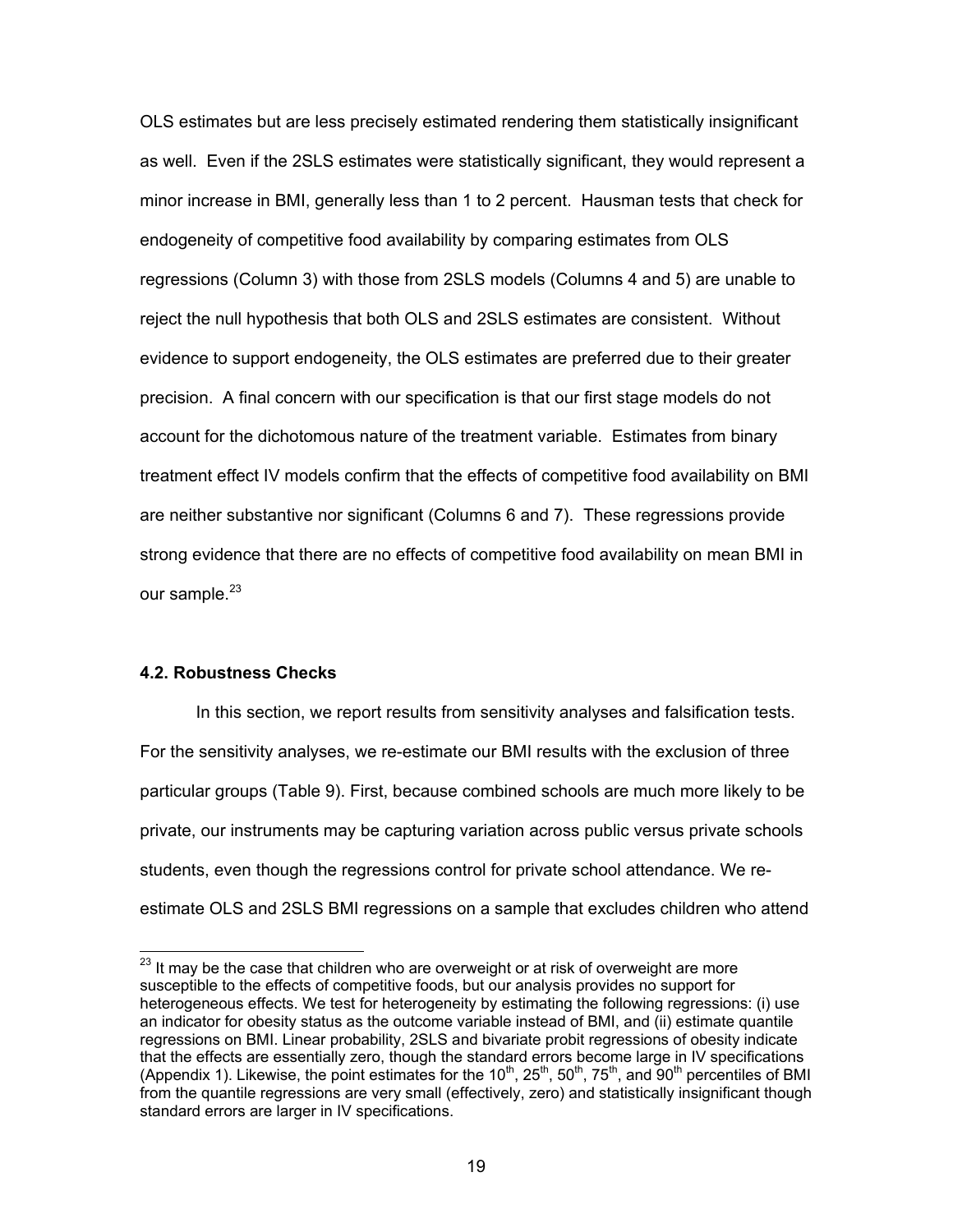private schools (Columns 1 and 2) and find that there are no effects on BMI. Second, we may be concerned that peer effects may be stronger among fifth-graders exposed to peers of high school age than among fifth-graders exposed to peers in middle-school grades. Because the presence of such peer effects may compromise instrument validity, we report estimates from models that exclude children attending schools with grades 10 or higher (Columns 3 and 4). Despite the restriction, we find no evidence of an effect of competitive food availability on BMI. Third, children who switch schools perhaps for unobservable reasons related to competitive food availability may bias our estimates. Columns 5 and 6 report estimates from models that exclude children who changed schools between kindergarten and fifth grade. These results also confirm no effects on BMI. The point estimates from the OLS and 2SLS regressions for all three sensitivity checks are essentially zero, though less precisely measured in the 2SLS models $^{24}$ 

For our falsification test, we examined whether competitive food availability in the fifth grade influenced children's BMI in kindergarten (Table 10). Since BMI in kindergarten is measured prior to exposure to competitive foods, any effects of availability on BMI in kindergarten would suggest unobserved heterogeneity. However, both OLS and 2SLS point estimates are close to zero, although the 2SLS estimates are less precise, suggesting that unobserved heterogeneity is unlikely to be a concern.

## **4.3. Effects of Competitive Food Availability on Food Consumption and Physical Activity**

The lack of a significant finding on BMI in Section 4.1 raises questions regarding how the energy balance equation is affected by competitive food availability. While we

 $\overline{a}$ 

 $^{24}$  Hausman tests cannot reject the consistency of OLS estimates in any of our sensitivity checks.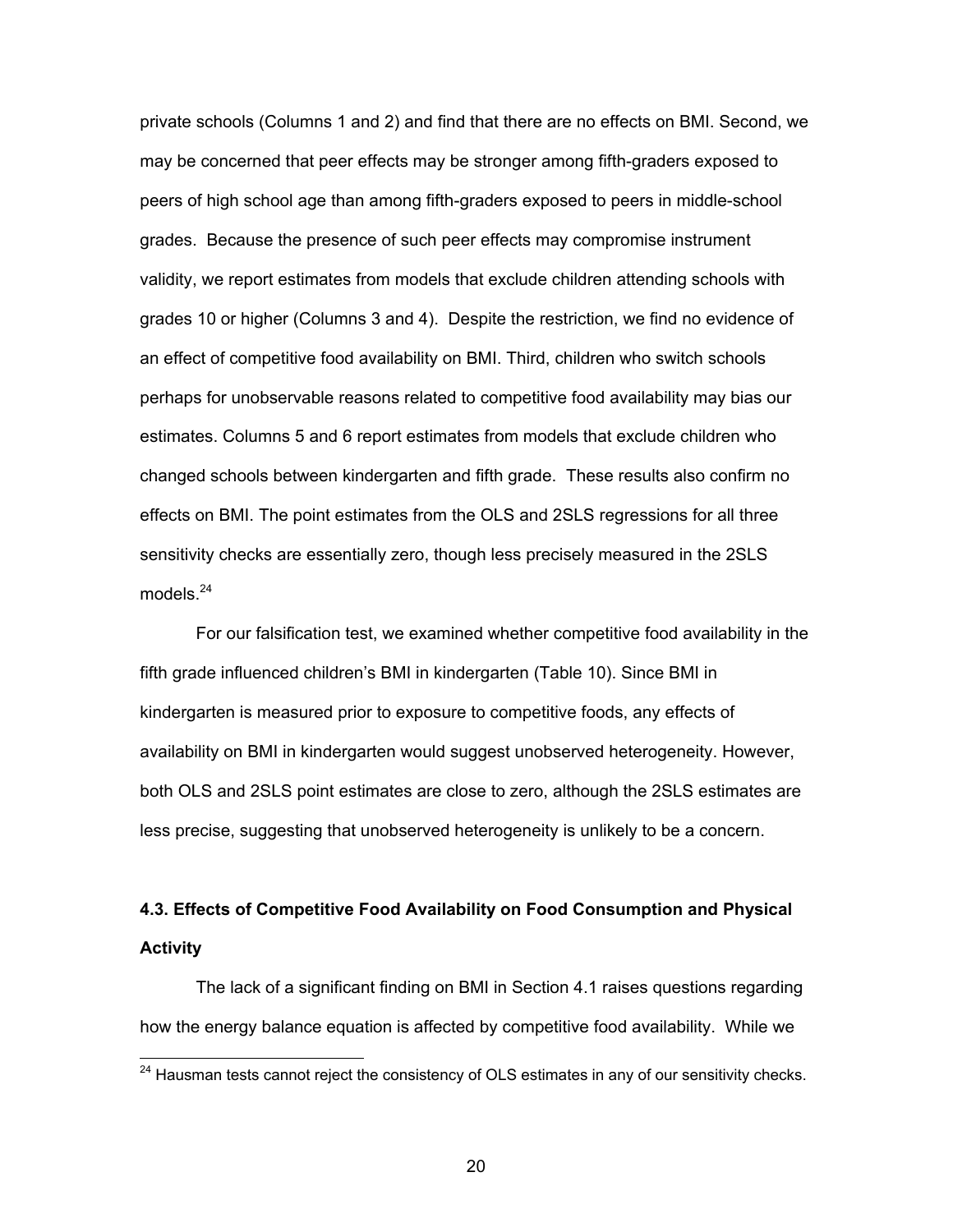cannot measure the energy intake and expenditure explicitly with these data, we can examine how competitive food availability influences general food consumption patterns and physical activity in order to enrich our understanding of the null finding for BMI. Unlike BMI, consumption and physical activity are self-reported measures and so are subject to measurement error. We report OLS estimates that are precisely estimated and, given the inability to reject consistency of OLS in Section 4.1, these estimates may be preferred. We also estimated 2SLS models, which produced point estimates that were larger than OLS estimates, but the standard errors were large enough that we could not rule out either null or large effects, thus rendering these regressions uninformative. As an alternative, we report estimates from reduced form regressions to provide some sense of the relationship between the outcomes and our instrument (attendance in combined school). The reduced form regressions have the advantages of being unbiased and providing evidence of whether a causal relationship exists in the regression of interest. 25,26

## **In-School Purchases and Overall Consumption**

 One potential explanation for our null finding on BMI may be that availability does not impact overall food consumption. This may happen for different reasons. First, children may simply not take advantage of having junk food available in the school. Second, children may not change their *total* consumption of junk food because junk food purchased in school simply substitutes for junk food brought from home. Or third, children may not change their overall consumption during the day, but simply substitute

 $^{25}$  To get a sense of the 2SLS point estimates, one can divide the reduced form estimates reported in the Tables 10-13 with the first-stage estimates reported in Table 4.

 $26$  The value of reduced form regressions has been highlighted by Angrist and Krueger (2001) and, more recently, Chernozhukov and Hansen (2008) formally show that the test for instrument irrelevance in the reduced form regression can be viewed as a weak-instrument-robust test of the hypothesis that the coefficient on the endogenous variable in the structural equation is zero.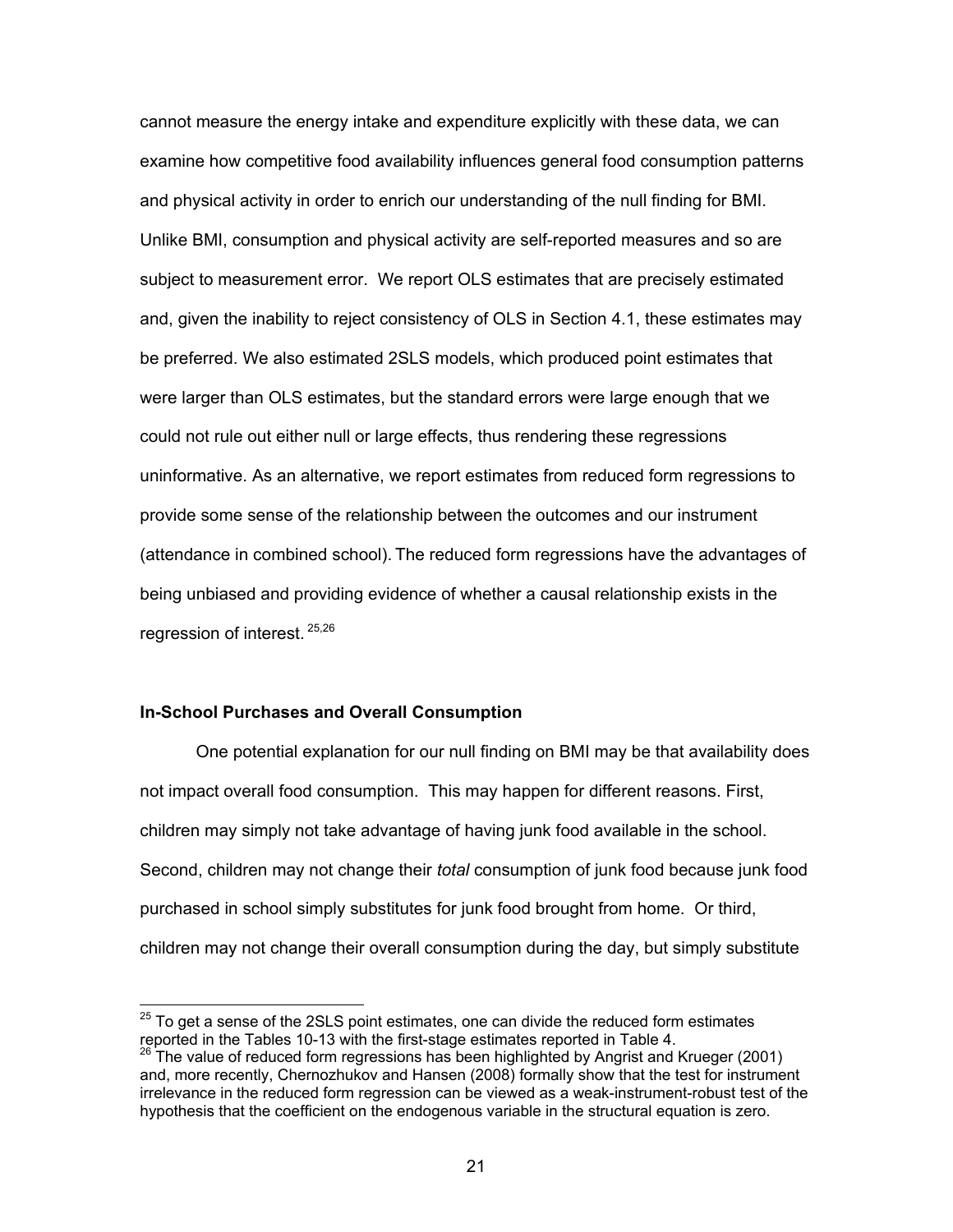between junk food consumed in-school and out-of-school. Similar forms of substitution across meals and locations have been documented among adults in a study of eating behavior in restaurants (Anderson and Matsa 2009). In this case, however, the monitoring of overall consumption may be augmented by parental oversight.

 Unfortunately, we cannot completely separate out these possible explanations because the ECLS-K does not provide us with full information about the daily dietary intake of each child. However, we do have information about in-school consumption of foods with sugar, salty snacks, and sweetened beverages for those children with inschool availability. We also have total (in-school plus out-of-school) consumption of soda, fast food, and a variety of healthy foods for all children in the sample. We can use this information to gain some insight into the underlying eating behaviors and lend support for our BMI findings.

Not surprisingly, our analysis of in-school consumption of competitive foods does confirm that children purchase junk food when it is available (Table 10). The OLS estimates show a significant relationship for purchases of all types of junk food when competitive foods are available in schools (Panel A, Columns 1 through 3).<sup>27</sup> The reduced form estimates reported in Panel B also show a positive and significant relationship between our instrument, combined school attendance, and in-school junk food purchase. To get a sense of the additional calories such purchases contribute, we multiplied the increase in the probability of purchase estimated in Panel A by the median number of times that food was purchased among children who purchased at least once, times the calories per unit.<sup>28</sup> Summing across the three junk food groups yields  $94$ 

 $\overline{a}$ 

 $27$  Even though the in-school purchase variables capture the frequency of consumption, we dichotomize these variables to capture whether or not any purchase was made and estimate linear probability models. This is because much of the variation in junk food purchases at school occurs on the extensive margin (See Table 2).

<sup>28</sup> The median number of times an item is purchased in school among children who purchase at least once is 1.5 times (1-2 times per week). For calories per unit, we assume that purchase of a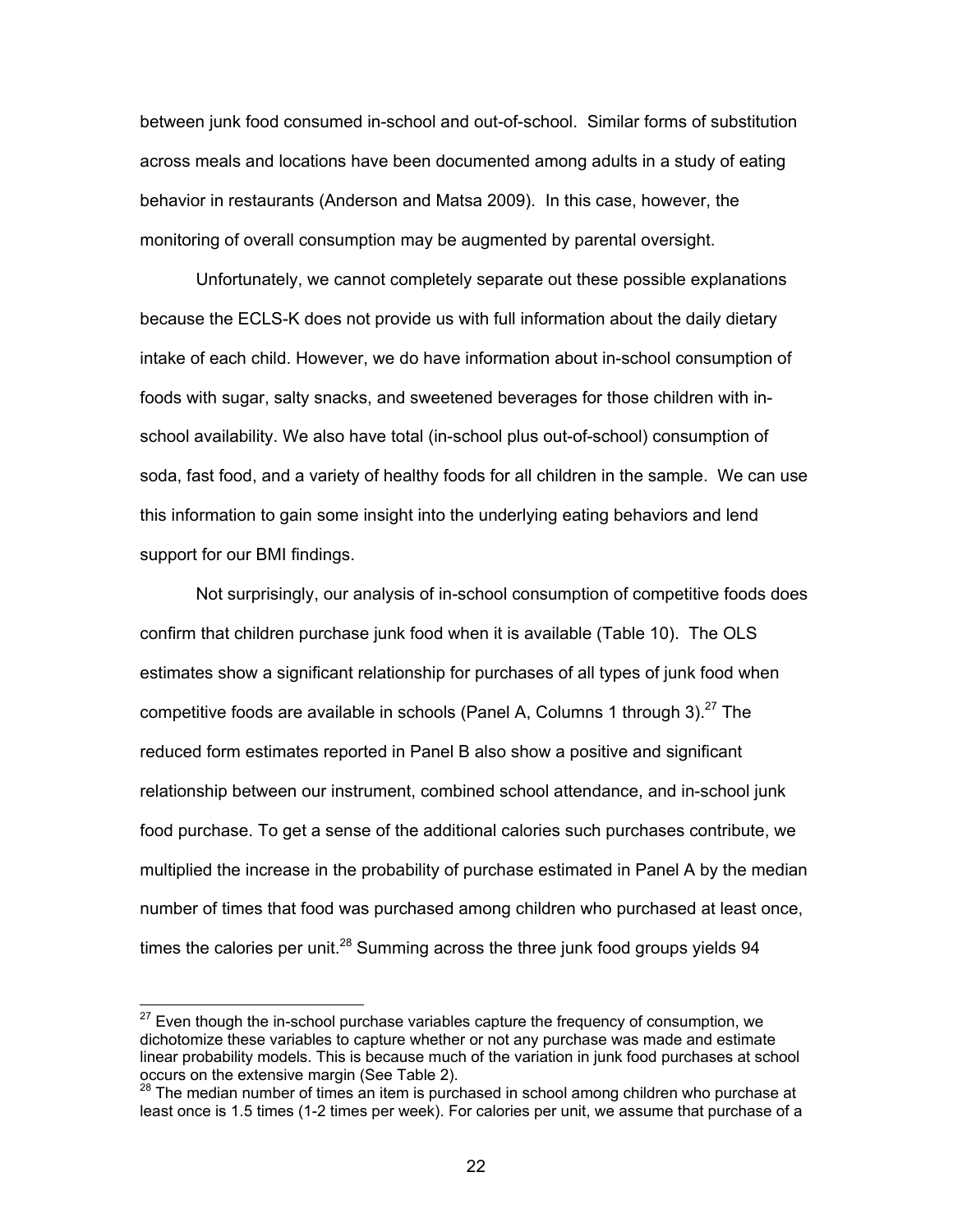additional calories per week from in-school junk food purchases when the school administrator reports that children have access to competitive foods. The corresponding numbers for the child-reported junk food availability and competitive food outlet measures are 155 and 76 calories per week, respectively. The caloric contribution of inschool purchases is much higher (435 calories per week, or 65 calories per day) among children who actually purchase these foods (as opposed to merely having them available). These 65 additional calories per day is a small amount given that the recommended daily intake of calories for a twelve-year old child is 2000 calories per day. In fact, this represents less than a quarter (23 percent) of the daily discretionary calorie allowance (267 calories) for a moderately active fifth grader.

It is possible that children, either due to satiation or parental monitoring, may substitute in-school purchases for snacks brought from home or eaten at home. We cannot explicitly test the nature of potential substitution for each of these snack food categories. We can, however, examine the total intake of soda and fast food consumed in and out of school. Soda is of particular interest because it is the only item for which children were asked about both their in-school (Table 11) and total consumption (Table 12) separately. Fast food, on the other hand, is only one particular type of junk food and does not correspond exactly to the in-school snack food consumption categories. We find that competitive food availability does not significantly increase children's total consumption of soda or fast foods (Table 12). $^{29}$  In fact, the OLS results show consistently negative estimates with occasional significance.<sup>30</sup>. Reduced form estimates

salty snack adds 140 calories (typical calories from a bag of potato chips), purchase of a sweet adds 200 calories (typically calories from a candy bar), and purchase of a soda adds 150 calories.

 $29$  The total consumption variables are not dichotomized in these regressions because there is variation on the intensive margin. The number of times that the food or beverage item was consumed during the last 7 days was used as the dependent variable.

 $30$  In alternate specifications, we estimated models for total consumption of junk and healthy foods using negative binomial regressions with a binary treatment variable to account for the count-data distribution of the total consumption variable and the binary nature of the junk food availability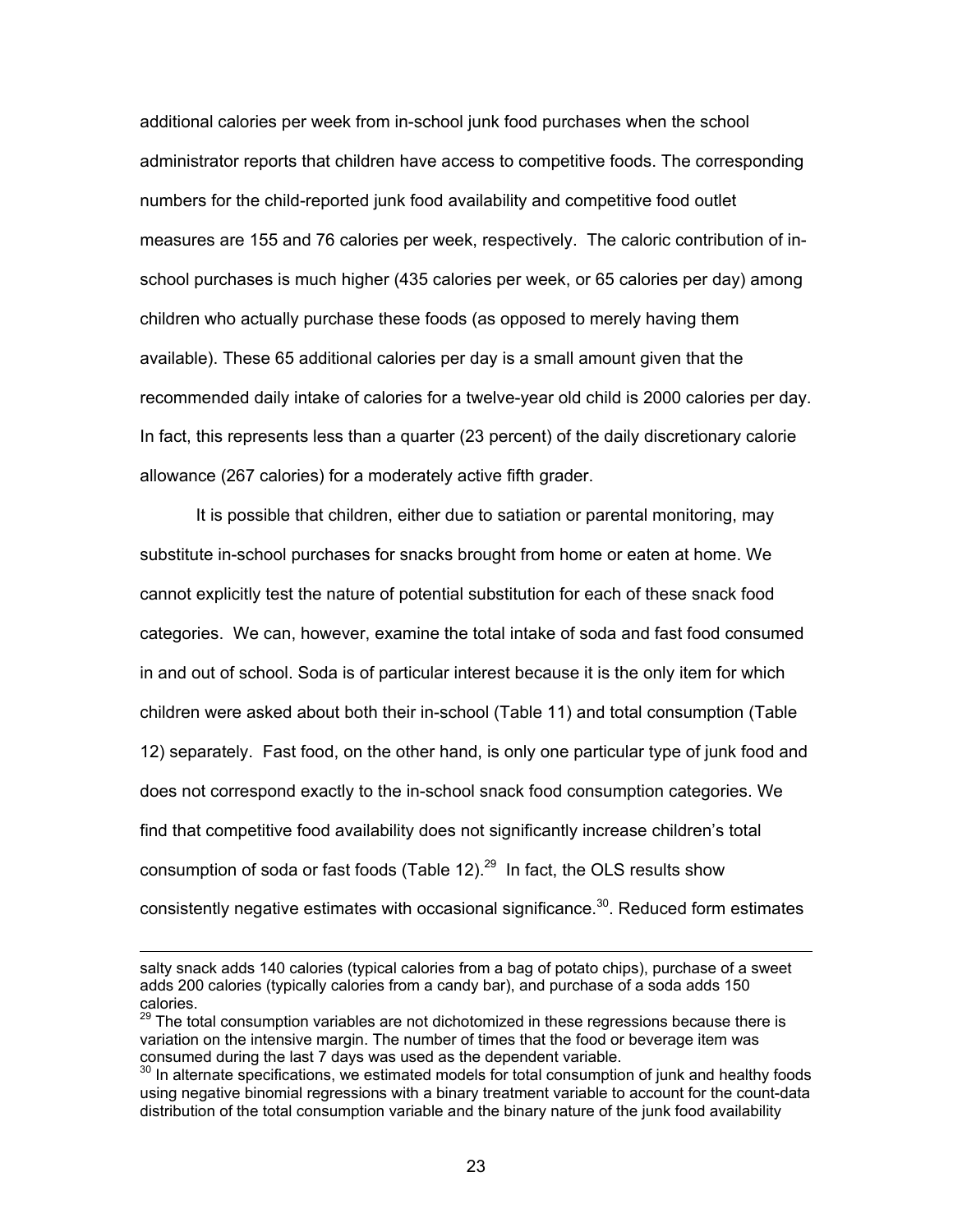shown in Panel B, Table 12 confirm that there is no relationship between attendance in combined school and total consumption of soda and fast food. The fact that children who consume soda and other junk food in schools show no evidence of an increase in total consumption of soda and fast food provides some additional support for the substitution hypothesis.

While BMI is a widely-used measure, it does not capture nutritional changes. Just because children are not gaining weight does not mean that their diets are not adversely affected by competitive food availability. If children are consuming junk food in lieu of healthy foods such as fruit, there may still be concerns about their nutrition. Table 13 looks at whether children with in-school availability of competitive foods consume less milk, green salad, carrots, potatoes, other vegetables, and fruit. We examine consumption of each of these items separately and find that this is not the case. Only regressions estimating the consumption of "other vegetables" and "fruits" on children's reports of availability show decreases in the OLS regressions, but this is not the case for the two other measures of availability. Moreover, reduced form regressions also show no significant relationship between the instrument and total consumption of the healthy foods.

### **Physical Activity**

The absence of any effects of junk food availability on BMI despite the in-school purchases of junk food also raises questions regarding potential compensatory measures by schools and parents to promote greater availability and participation in physical activity. For example, funds from competitive food sales may be used to fund playgrounds or pay for physical education instructors. Another possibility is that parents

<u>24 and 24</u>

variable. Our results remained qualitatively the same. These results are available from the authors upon request.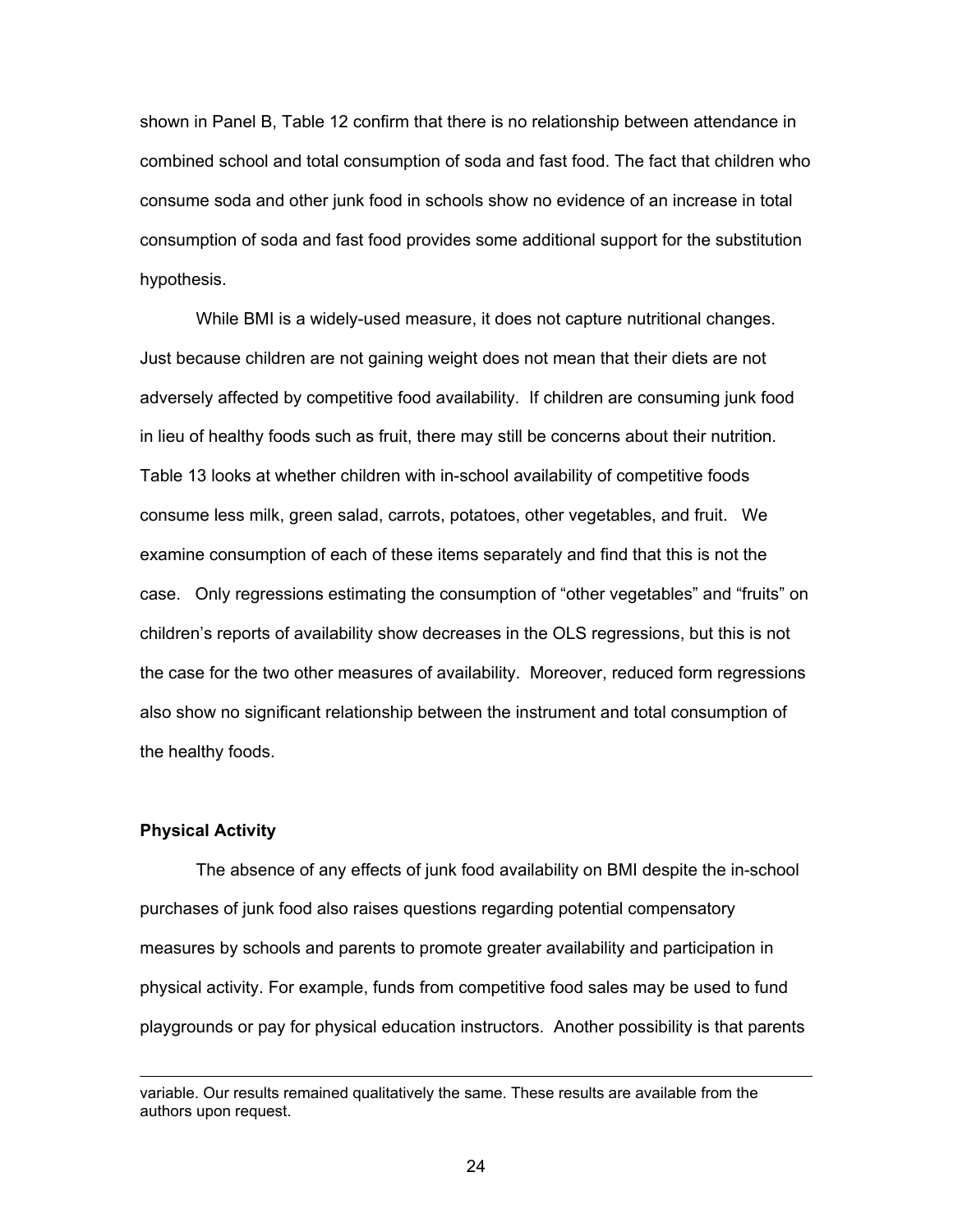or children may decide to increase children's physical activity to balance junk food intake. If physical activity is greater, then we may find no change in BMI despite an increase in caloric intake. Table 14 reports results from OLS and reduced form models. Panel A Column 1 shows the association with teacher-reported minutes per week of physical education instruction that the child receives in school from OLS models. We find no impact of competitive food availability on the school's offering of minutes per week of physical education. Column 2 shows the relationship with parents' reports of their children's physical activity, measured as the number of days per week that the child received exercise that causes rapid heat beat for 20 continuous minutes or more. Again, we find no evidence of compensating effects on physical activity in the OLS regressions. The reduced form estimate for availability of physical education is also insignificant (Panel B, Table 14). For parent-reported physical activity, the reduced form estimates suggest a potential increase, but this is small relative to the mean and only significant at the 10 percent level. Overall, the regressions do not provide evidence of increased physical activity among children who were exposed to junk foods in school.

#### **4.4. Social/Behavioral and Academic Outcomes**

 While BMI and obesity have been the prime focus of debates on competitive food availability, consumption of junk foods might also influence other school outcomes. For instance, despite limited empirical support, it is widely believed that high sugar levels in sweetened foods and drinks can cause children's energy levels to spike in the short-term and then crash, leading to behavior problems and possible negative consequences for academic achievement.<sup>31</sup> In this section, we examine whether access to competitive foods in school has any effects on children's social-behavioral outcomes and academic

 $31$  A meta-analytic study found that sugar had no significant effect on behavior and cognition of children (Wolraich, Wilson & White 1995)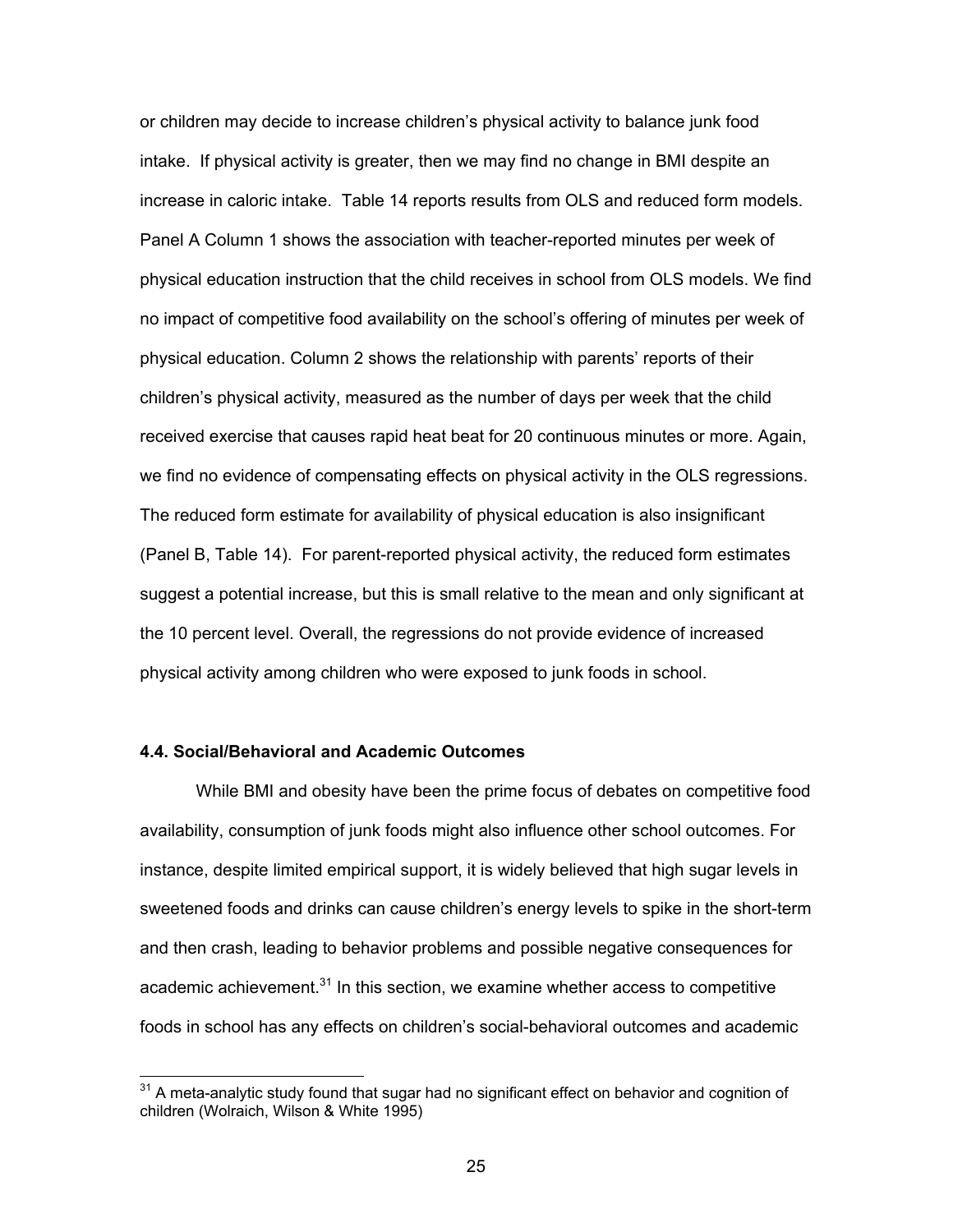achievement. As in the previous section, our 2SLS specifications generate larger estimates and standard errors, making them statistically insignificant. Therefore, we report OLS and reduced form estimates.

We examine three measures of children's social and behavioral outcomes in school are based on the teacher-reported Social Rating Scale (SRS) administered in each wave (See Appendix 4 for details). The externalizing scale rates the frequency of negative behaviors such as arguing, fighting, getting angry, acting impulsively and disturbing ongoing activities. The internalizing behavior problem scale considers whether the child exhibits anxiety, loneliness, low self-esteem, and sadness. The third measure rates positive behaviors such as self-control and interpersonal skills. We include the baseline social-behavioral outcome score as an additional control in all models.<sup>32</sup> Table 15 Columns 1-3 report results for social-behavioral outcomes in fifth grade. Availability of competitive foods does not appear to be significantly related to externalizing or internalizing behavior problem, nor is it significantly related to self-control and interpersonal skill scores. There is some evidence in the reduced form regressions that attendance in a combined school is positively associated with increased externalizing behavior problems, but the effect is very small. However, this finding may simply reflect peer effects on behavior problems, independent of competitive food availability.

Because social/behavioral problems can potentially affect children's academic performance, we also examine the effect of competitive food availability on math and reading test scores in fifth grade (Table 15, Columns 4 and 5). These test score were obtained from individually-administered math and reading assessments at each data collection point (see Appendix 4 for details). Baseline (kindergarten) test score is

-

 $32$  Unlike the math and reading scores in the ECLS-K, changes in teacher ratings of socialbehavioral skills over time cannot be interpreted as gains/losses. Therefore, we only the baseline score as a means to control for any preexisting differences between children who have competitive food access in school versus those who do not.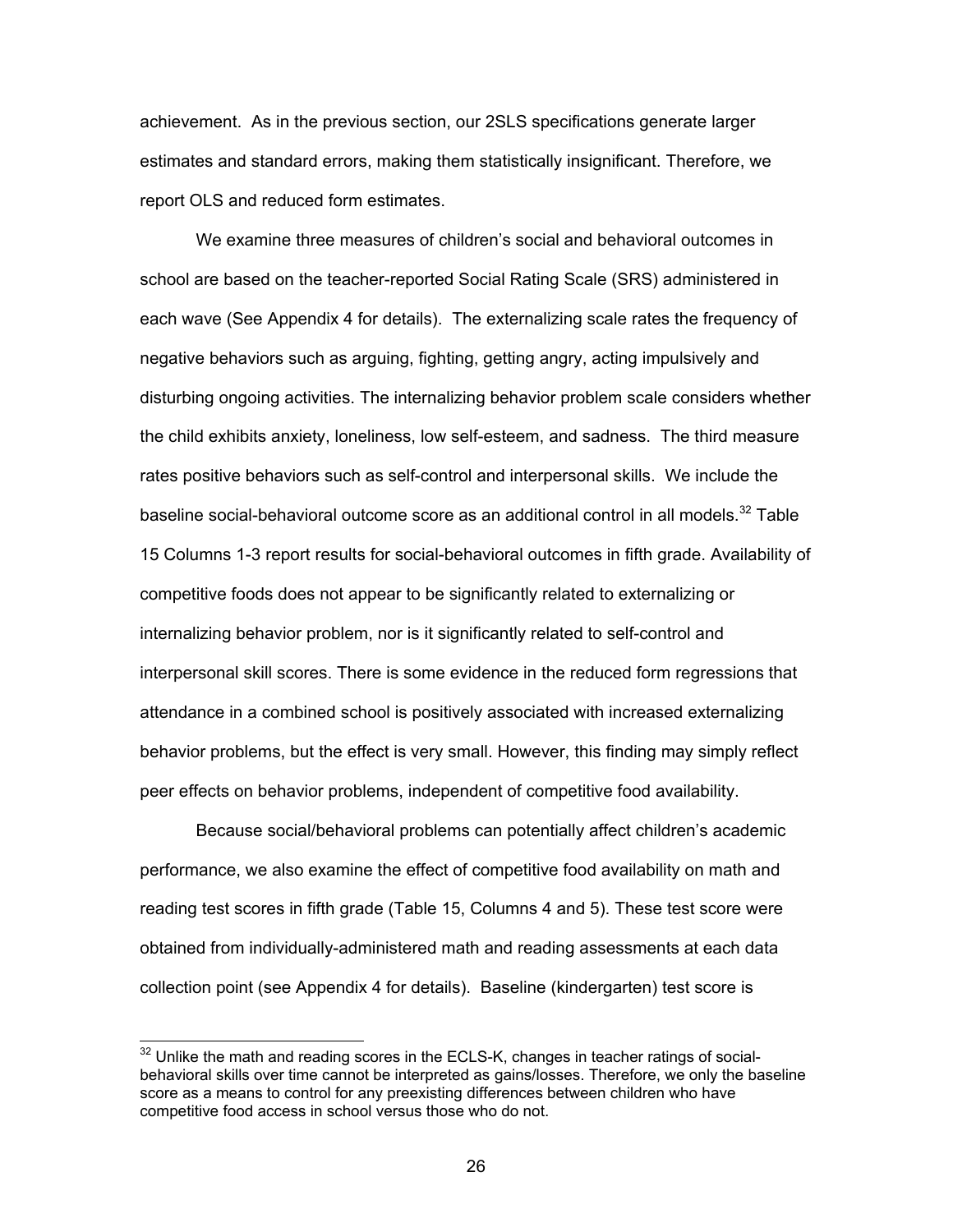included as an additional control in all models. Neither of the two measures of competitive food availability that are based on school administrator reports are significantly associated with math or reading test scores in fifth grade. Only child reported competitive food availability appears to be positively related to math and reading test scores. The magnitudes of the point estimates, however, are small (4-8 percent of a standard deviation) suggesting no substantive effects on test scores. The reduced form estimates also confirm the lack of relationship between combined school attendance and test scores. The general finding is that there appears to be no substantive deterioration in children's social-behavioral or academic outcomes as a result of their exposure to competitive foods.

## **5. Conclusion**

There is a growing concern among policymakers and educators that junk food availability in schools is a significant contributor to the childhood obesity epidemic. Between 2003 and 2005, approximately 200 pieces of legislation were introduced in US state legislatures to establish nutritional standards in schools or to address the availability or quality of competitive foods (Boehmer et al 2007). At the federal level, legislation was passed in 2004 requiring local education agencies to develop a "wellness policy" by 2006 that included nutrition guidelines for all of the foods available in schools. More recently, there has been debate in the US Congress over enacting an amendment to the farm bill that would further restrict the sale of unhealthy foods and beverages in Schools (Black 2007).

But it is unclear that the available evidence on competitive foods is sufficiently compelling to warrant such a concerted response. In this paper, we attempt to address several of the issues undermining previous research efforts. We analyzed national data on a sample of elementary school children and examined whether competitive food

<u>27 and 27</u>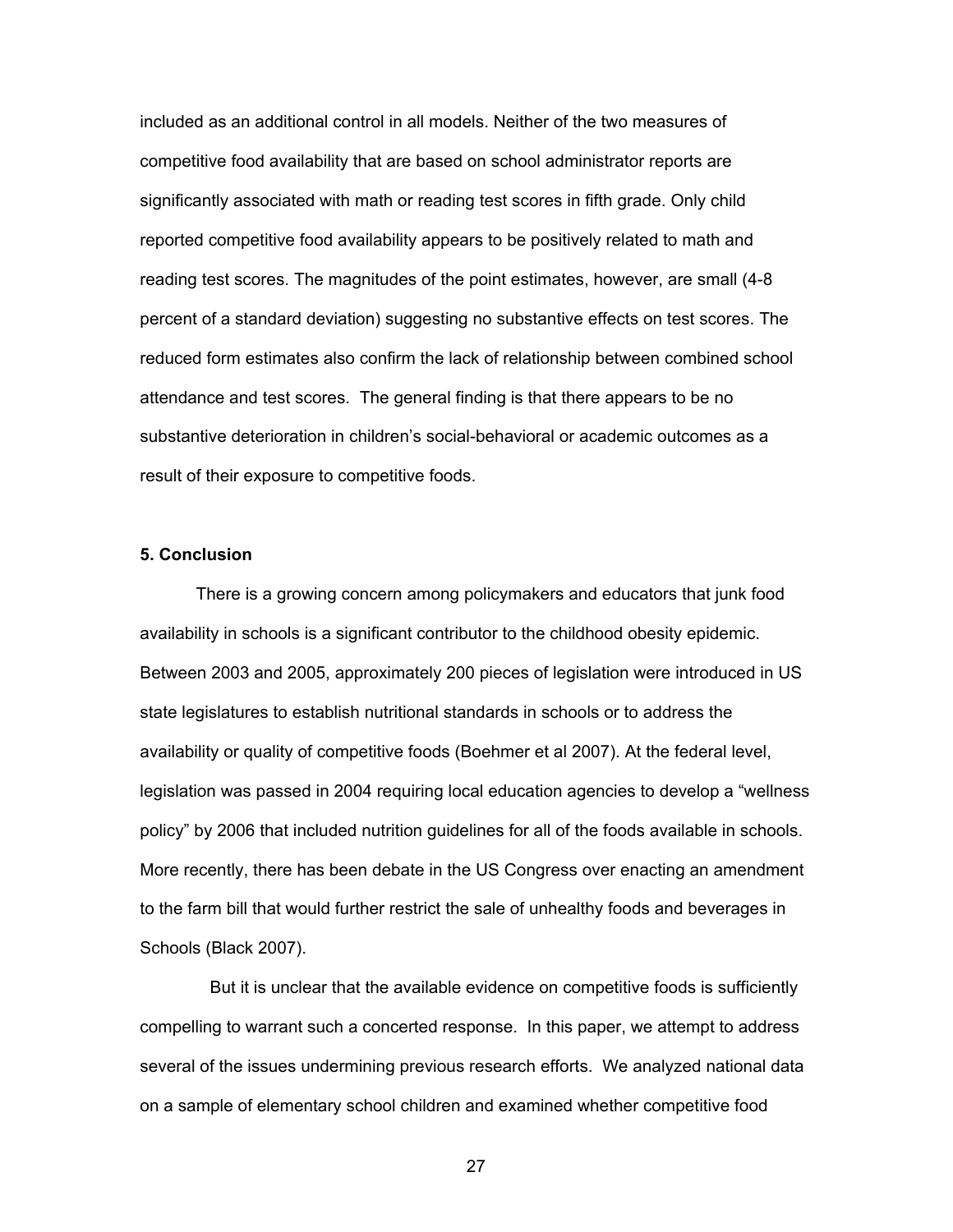availability in fifth grade affected children's BMI. While estimates from naïve models suggest a positive association between competitive foods in school and BMI, estimates from models that control for observed and unobserved sources of heterogeneity (including baseline BMI) find no statistically significant relationship between competitive food availability and BMI, regardless of how we measure competitive food availability.

Additional regressions reveal that while availability does result in the purchase of junk foods, the calorie contribution of such purchases is not large - less than a quarter of the daily discretionary calorie allowance for children in this age group. Moreover, there is no evidence of any significant change in total (in- plus out-of-school) consumption of soda, fast food, and healthy foods raising the possibility that in-school purchases substitute for junk food taken from or eaten at home. The null-finding with respect to BMI does not appear to be due to compensatory changes in the children's opportunities for and participation in physical activity.

We noted that our null-finding is consistent with either minimal intake of junk food in school or substitution. Because we do not know how long each child is exposed to junk food in schools, we calculate the potential impact on children's BMI using our estimate of the increase in calories and a range of years for potential exposure. If we conservatively assume one year of exposure to junk food availability in school, then this is equivalent to 1.6 pounds of weight gain or 1.6 percent of the median child's weight assuming that the extra 22 calories is additive. $33$  Our estimates would not be able to identify such a small impact, but it is also not substantive. However, if we assume that children are exposed during the entire five years of elementary school, this intake

-

 $33$  The median child in our sample weights 97 pounds in fifth grade. We estimated an average of 155 junk food calories consumed weekly during the school year which translates into 1.6 pounds per year. The weight gain calculation is 22 calories per school day\*180 school days divided by 3500 calories (per pound), which results in 1.6 pounds per year or 1.6 percent of the median child's weight. See:

[http://text.lsuagcenter.com/en/food\\_health/nutrition/weight\\_management/As+Few+As+100+Calori](http://text.lsuagcenter.com/en/food_health/nutrition/weight_management/As+Few+As+100+Calories+A+Day+Affects+Weight+Gain+Or+Loss.htm) es+A+Day+Affects+Weight+Gain+Or+Loss.htm.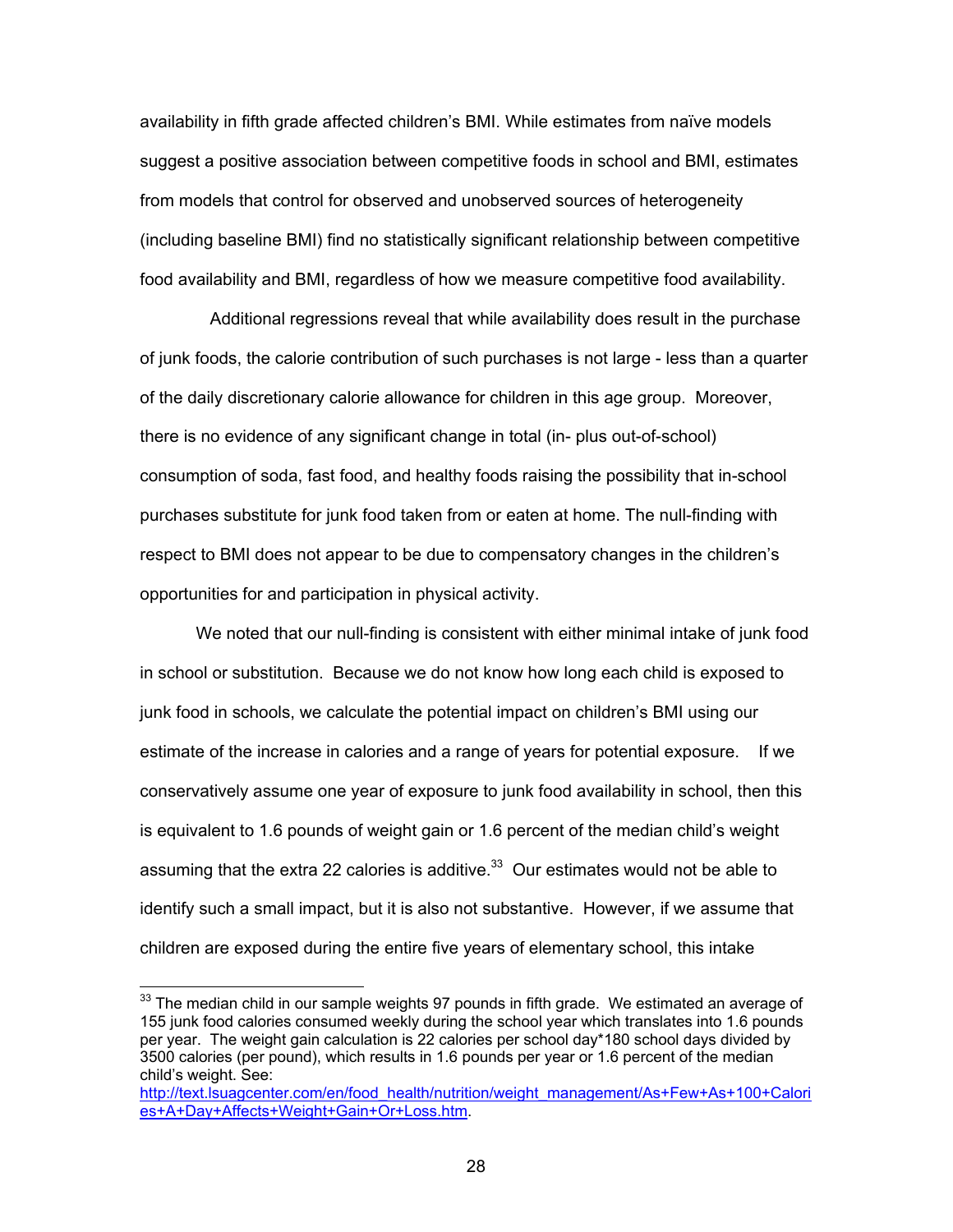translates into 8 pounds or 8 percent of body weight. The fact that our regressions do not identify such a large impact on BMI given the precision of our OLS and 2SLS estimates provides further evidence of substitution.<sup>34</sup>

Finally, we examine whether junk food availability has broader effects by estimating effects on social-behavioral and academic outcomes in school. We find no evidence of any substantive detrimental effects on these outcomes.

These findings have important implications in the current economic environment. The economic and housing crises facing the nation threaten state and local funding sources that public schools rely on. Indeed, half of states are projecting budget shortfalls that threaten staffing, compensation, extracurricular activities, and policy initiatives such as mandated limits on class size. $35$  A number of schools subsidize their funding with revenue from the sale of competitive foods on site. In light of findings from this paper, certain policy measures, such as outright bans on competitive food sales, might appear premature and even detrimental to schools because they remove a key source of discretionary funds. Competitive food revenues fund a variety of school enrichment programs including athletics, student council, and other school activities and clubs, in addition to covering food service costs (Gordon et al 2007a). As described earlier, these revenues can be quite substantial, earning tens of thousands of dollars per year for many schools. In comparison, the average (adjusted) non-instructional per-pupil spending in public schools was about \$322 in 2002.<sup>36</sup>

-

 $34$  If we focus only children who purchase, the estimated weight gain is 4.5 pounds per year of exposure (based on 62 calories per day). This is a large amount that should impact the distribution of BMI, but our quantile regressions provide no support for an impact on the distribution of BMI.

 $35$  "Schools expect budget cuts as economy sours: State problems, decline in property values eat away at district funds". Available at:<http://www.msnbc.msn.com/id/23116409/>(Accessed February 10, 2008).

<sup>&</sup>lt;sup>36</sup> National Center for Educational Statistics [http://nces.ed.gov/pubs2007/npefs13years/tables/table\\_13cCT.asp?referrer=table](http://nces.ed.gov/pubs2007/npefs13years/tables/table_13cCT.asp?referrer=table) (Accessed February 10, 2008).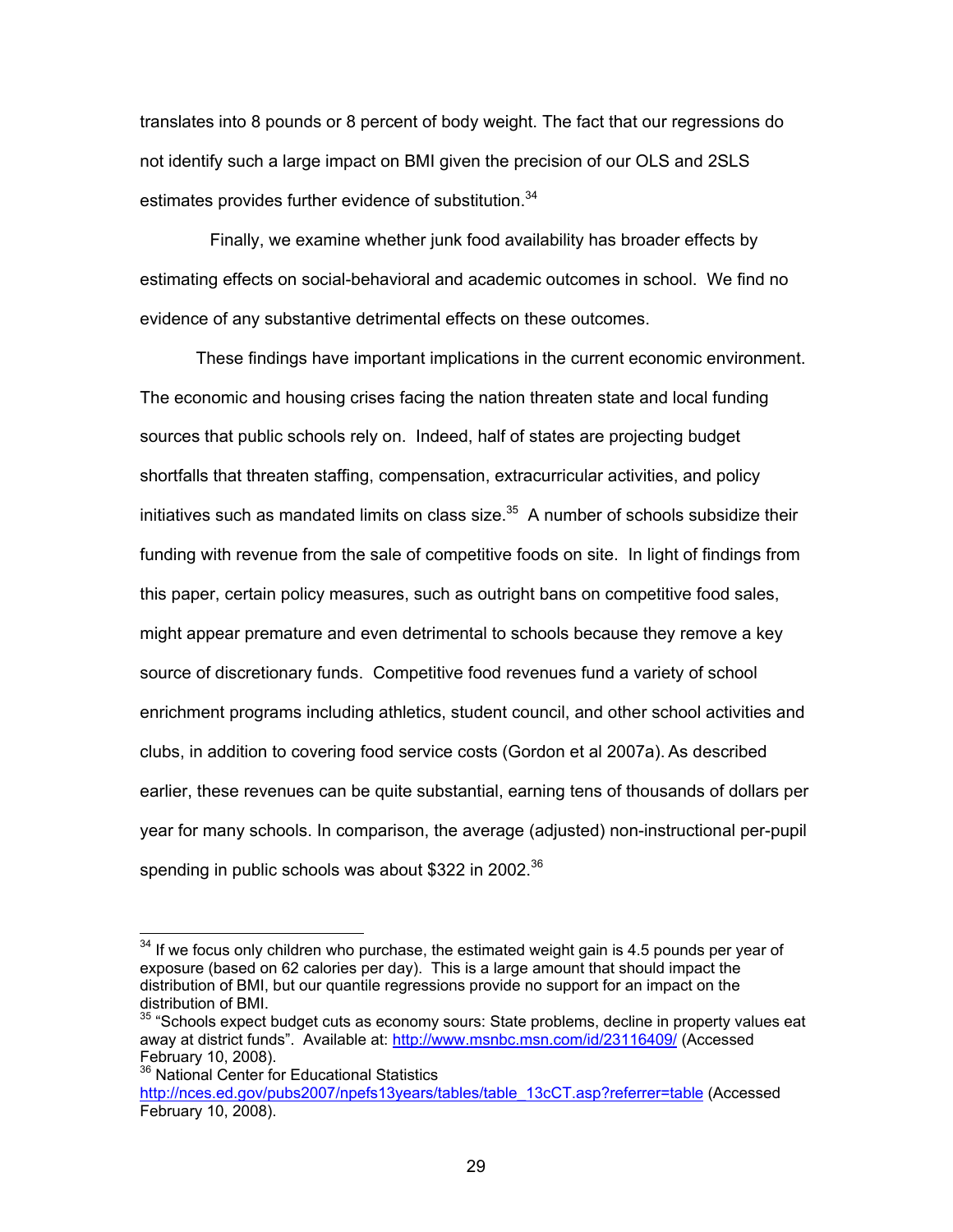Additional research is necessary to fully understand the potential consequences before costly legislation is implemented. There are clearly other nutritional and health outcomes (e.g. diet quality, dental caries) that may be influenced by junk food intake that we were not able to examine with our data. Moreover, we should further our limited understanding of the consequences of competitive food regulations on school finances and the extent to which these financial consequences could be mitigated by the sale of more nutritious alternatives or through alternative financing mechanisms.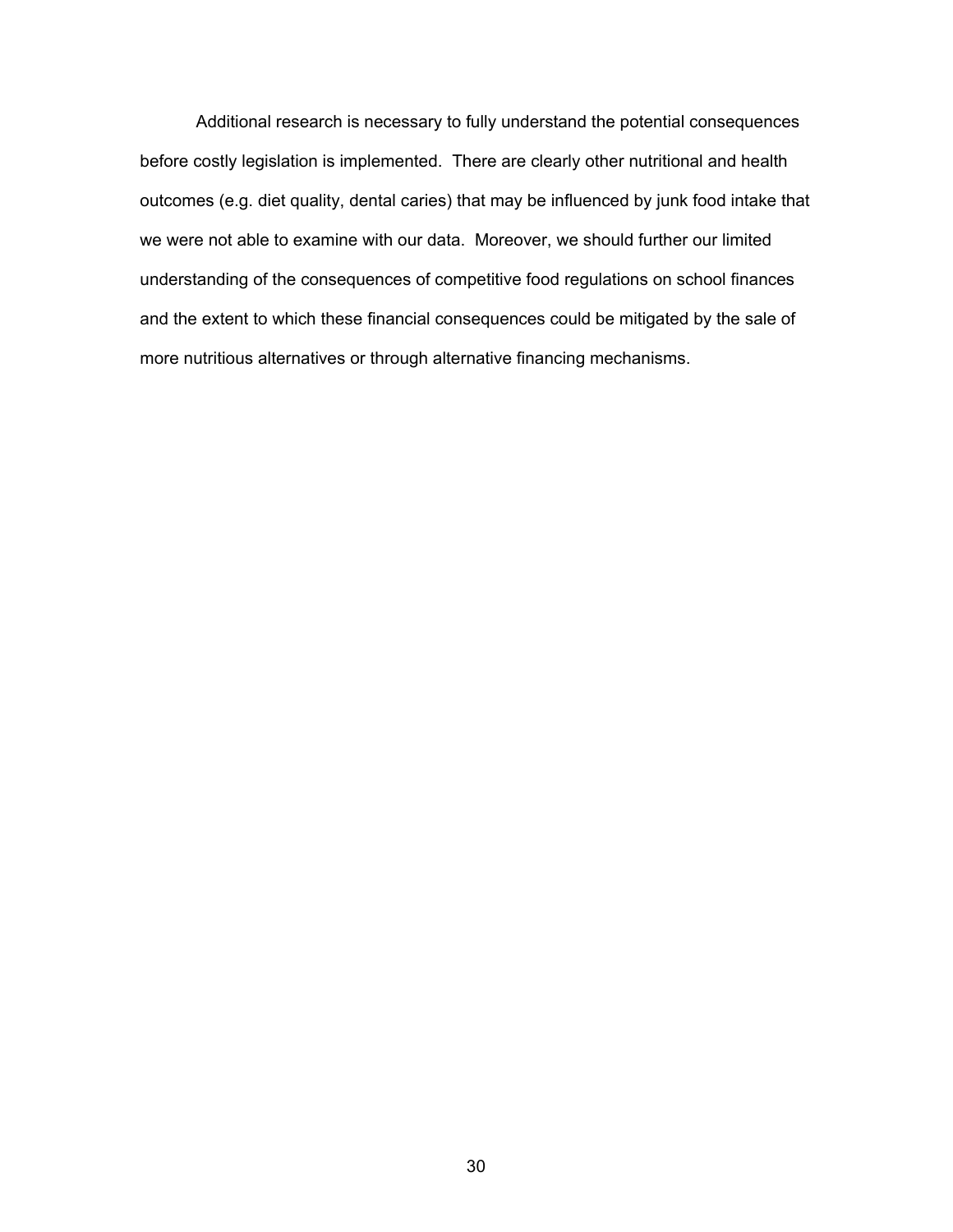## **References**

- Anderson PM, Butcher KM. 2006. "Reading, Writing, and Refreshments: Are School Finances Contributing to Children's Obesity?" *Journal of Human Resources* 41(3): 467–494.
- Anderson ML, Matsa DA. 2009. Are Restaurants Really Supersizing America? CUDARE Working Paper No. 1056, University of California, Berkeley CA.
- Angrist J, Krueger A. (2001). Instrumental Variables and the Search for Identification: From Supply and Demand to Natural Experiments. *Journal of Economic Perspectives*, 15(4): 69-85.
- Bedard K, Do C. 2005. Are Middle Schools More Effective? The Impact of School Structure on Student Outcomes. *Journal of Human Resources* 40(3): 660-682.
- Black J. Senate drops measure to greatly reduce sugar and fat in food at schools. *Washington Post.* December 15, 2007:A02
- Boehmer TK, Brownson RC, Haire-Joshu D, Dreisinger ML.Patterns of childhood obesity prevention legislation in the United States. *Prev Chronic Dis*. 2007;4(3):A56
- Case, A.C., Katz, L., 1991. The Company You Keep: The Effects of Family and Neighborhood on Disadvantaged Youths. NBER Working paper # 3705.
- Chernozhukov V, Hansen C. 2005. An IV Model of Quantile Treatment Effects. *Econometrica*, 2005, 73(1), pp. 245-61.
- Chernozhukov V, Hansen C. 2008. The Reduced Form: A Simple Approach to Inference with Weak Instruments. *Economics Letters*, 100, pp. 68-71.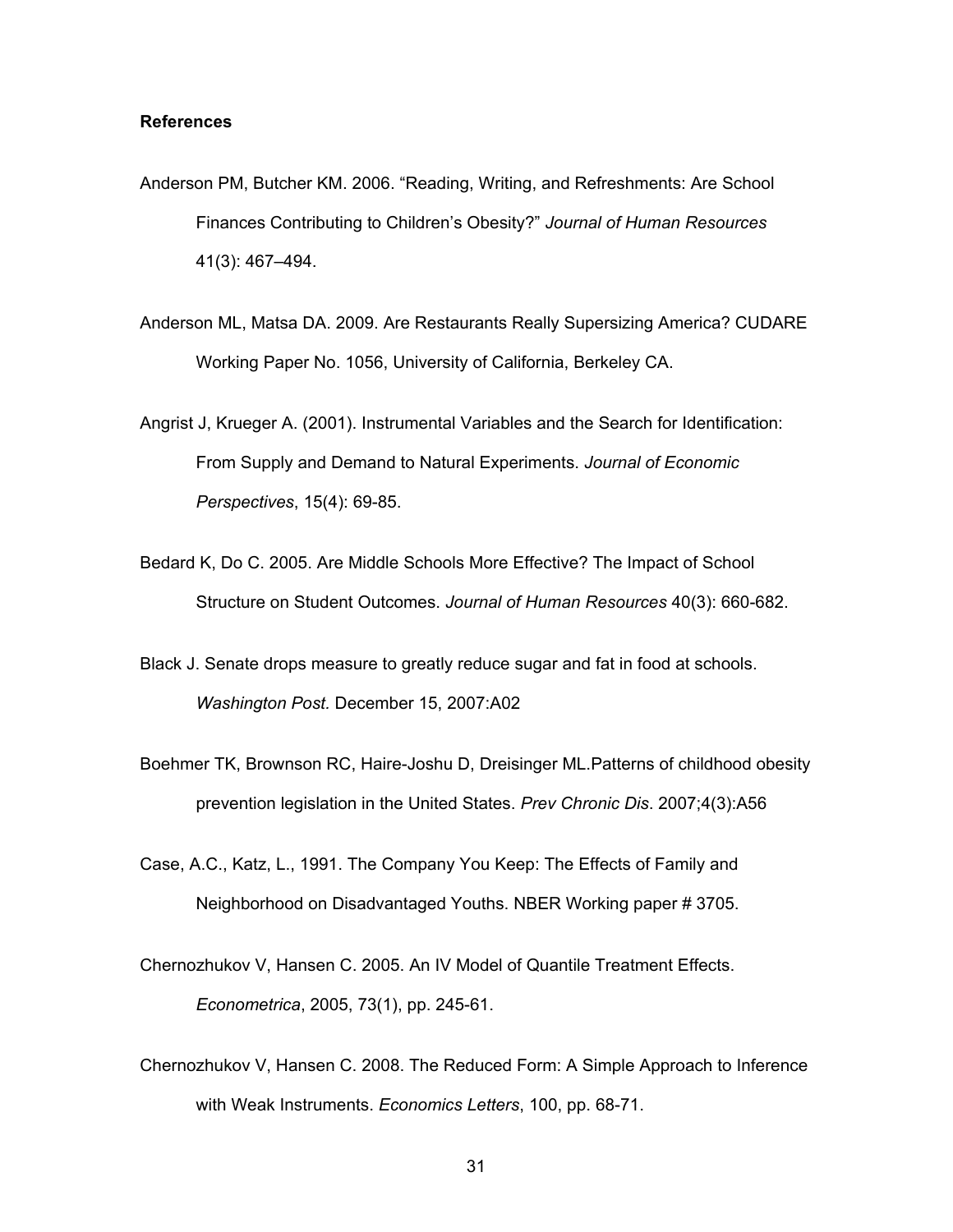- Clark C, Folk J. 2007. Do Peers Matter? Evidence from the Sixth Grade Experiment. Mimeo. Georgia College and State University, Milledgeville, GA.
- Clark AE, Loheac Y, "It wasn't me, it was them!" Social influence in risky behavior by adolescents, *Journal of Health Economics* 26 (2007), pp. 763–784.
- Cook, P., R. MacCoun, C. Muschkin and J.L. Vigdor. 2008 The Negative Impacts of Starting Middle School in Sixth Grade." *Journal of Policy Analysis and Management* . Volume 27 Issue 1: 104-121.
- Crane, J., 1991. The Epidemic Theory of Ghettos and Neighborhood Effects on Dropping Out and Teenage Childbearing. *American Journal of Sociology* 96(5), 1226--1260.
- Cullen KW, Eagan J, Baranowski T, et al: Effect of à la carte and snack bar foods at school on children's lunchtime intake of fruits and vegetables. *J Am Diet Assoc*  100:1482-1486, 2000.
- Cullen KW, Zakeri I. Fruits, vegetables, milk, and sweetened beverages consumption and access to a la carte/snack bar meals at school. *Am J Public Health*. Mar 2004;94(3):463–467.
- Cullen, KW, Baranowski T, Rittenberry L., Cosart C., Hebert D., and de Moor, C. Childreported family and peer influences on fruit, juice and vegetable consumption: reliability and validity of measures. *Health Education Research*, Vol. 16, No. 2, 187-200, April 2001.
- Eisenberg D. 2004. Peer Effects for Adolescent Substance Use: Do They Really Exist? Mimeo. University of Michigan, Ann Arbor.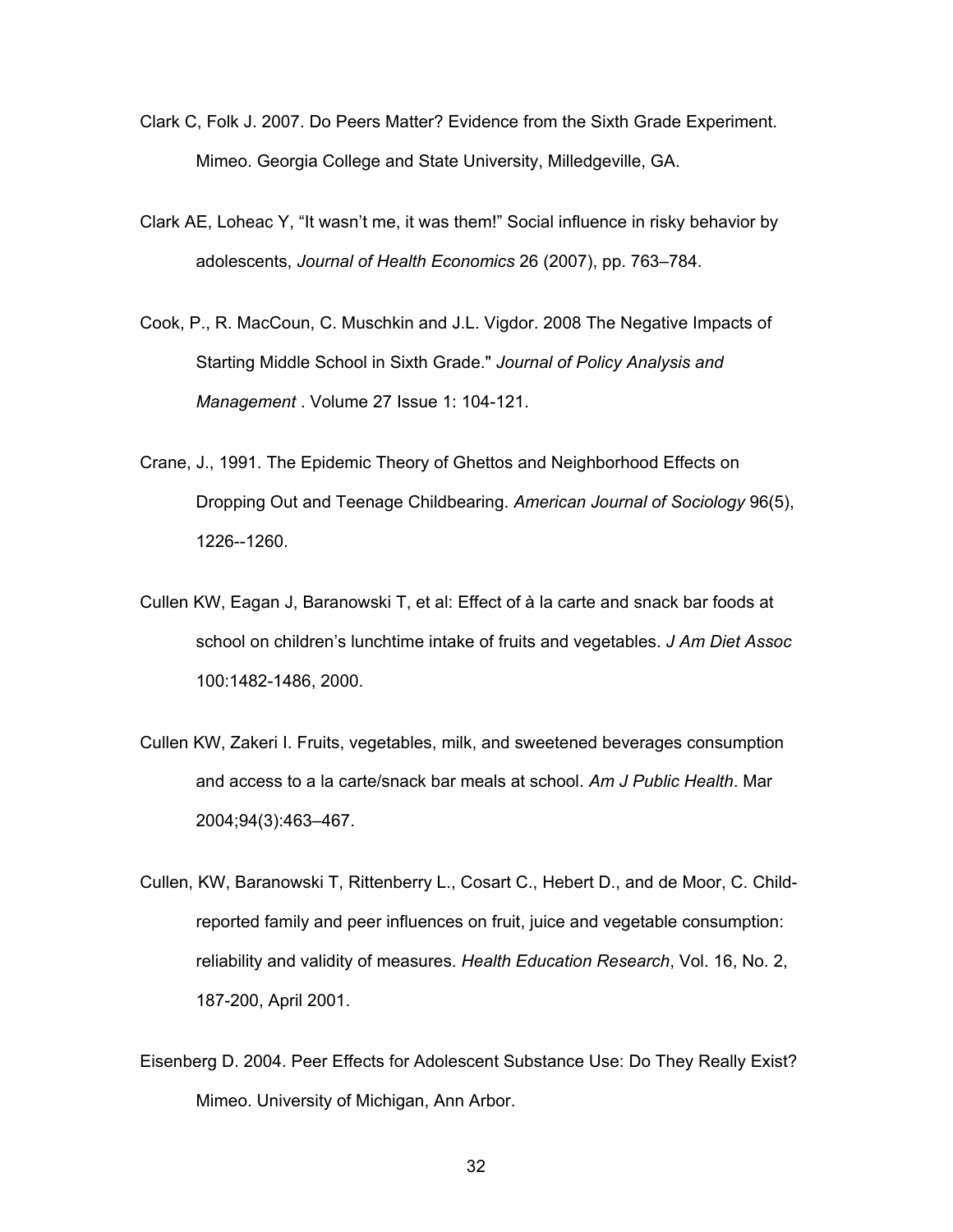- Evans, W.M., Oates, W.E., Schwab, R.M., 1992. Measuring Peer Group Effects: A Study of Teenage Behavior. *Journal of Political Economy* 100(5), 966--991.
- Fernandes M. The Effect of Soft Drink Availability in Elementary Schools on Consumption. *Journal of the American Dietetic Association*,2008. 108(9): 1445- 52.
- Finkelstein DM, Hill EL, Whitaker RC. School food environments and policies in US public schools. *Pediatrics*. 2008 Jul;122(1):e251-9.
- French S, Story M, Fulkerson JA, Hannan P. An environmental intervention to promote lower fat food choices in secondary schools: Outcomes from the TACOS study. *American Journal of Public Health*. 2004;94:1507-1512.
- French SA, Jeffery RW, Story M, et al. Pricing and promotion effects on low-fat vending snack purchases: the CHIPS Study. *Am J Public Health*. 2001;91(1):112-117.
- French SA, Jeffery RW, Story M, Hannan P, Snyder MP. A pricing strategy to promote low-fat snack choices through vending machines. *Am J Public Health.* 1997;87(5):849-851.
- French SA, Story M, Jeffery RW, et al: Pricing strategy to promote fruit and vegetable purchase in high school cafeterias. *J Am Diet Assoc* 97:1008-1010, 1997.
- Froelich M, Melly B. 2008. Estimation of quantile treatment effects with STATA: mimeo. Retrieved 2009-02-10, from [http://www.alexandria.unisg.ch/publications/46580.](http://www.alexandria.unisg.ch/publications/46580)
- Gaviria, A., Raphael, S., 2001. School Based Peer Effects and Juvenile Behavior. *Review of Economics and Statistics* 83(2), 257--68.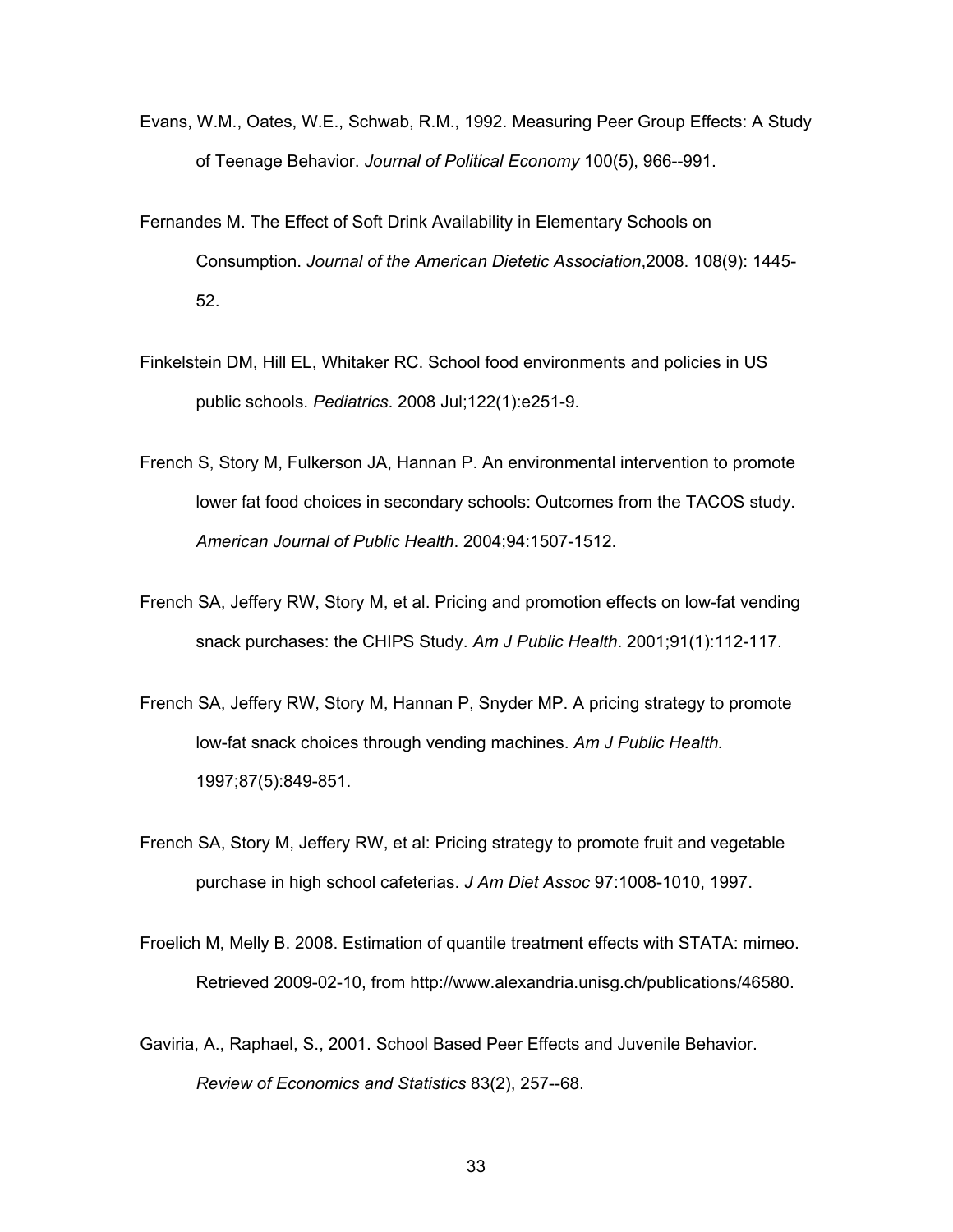Glaeser, E.L., Sacerdote, B., Scheinkman, J.A., 1996. Crime and Social Interactions. *Quarterly Journal of Economics* 111 (2), 507–548.

Gordon, Anne, Mary Kay Crepinsek, Renee Nogales, and Elizabeth Condon (2007a). School Nutrition Dietary Assessment Study-III: Volume I: School Foodservice, School Food Environment, and Meals Offered and Served, Report No. CN-07- SNDA-III, November,

[http://www.fns.usda.gov/oane/MENU/Published/CNP/FILES/SNDAIII-Vol1.pdf,](http://www.fns.usda.gov/oane/MENU/Published/CNP/FILES/SNDAIII-Vol1.pdf)  accessed September 3, 2008.

- Gordon, Anne, Mary Kay Crepinsek, Renee Nogales, and Elizabeth Condon (2007b). School Nutrition Dietary Assessment Study-III: Volume II: Student Participation and Dietary Intakes, Report No. CN-07-SNDA-III, November, [http://www.fns.usda.gov/oane/MENU/Published/CNP/FILES/SNDAIII-Vol2.pdf,](http://www.fns.usda.gov/oane/MENU/Published/CNP/FILES/SNDAIII-Vol2.pdf)  accessed September 3, 2008.
- Gresham F, Elliott S (1990). *Social skills rating system*. Circle Pines, MN: American Guidance Service.
- Hanushek, E.A., Kain, J.F., Markman, J.M., Rivkin, S.G., 2003. Does peer ability affect student achievement? *Journal of Applied Econometrics* 18 (5), 527–544.
- Harnack L, Snyder P, Story M, Holliday R, Lytle L, Neumark-Sztainer D. Availability of a la carte food items in junior and senior high schools: a needs assessment. *J Am Diet Assoc.* 2000;100:701–703.
- Hoxby, C., 2000. Peer effects in the classroom: learning from gender and race variation. NBER working paper 7867.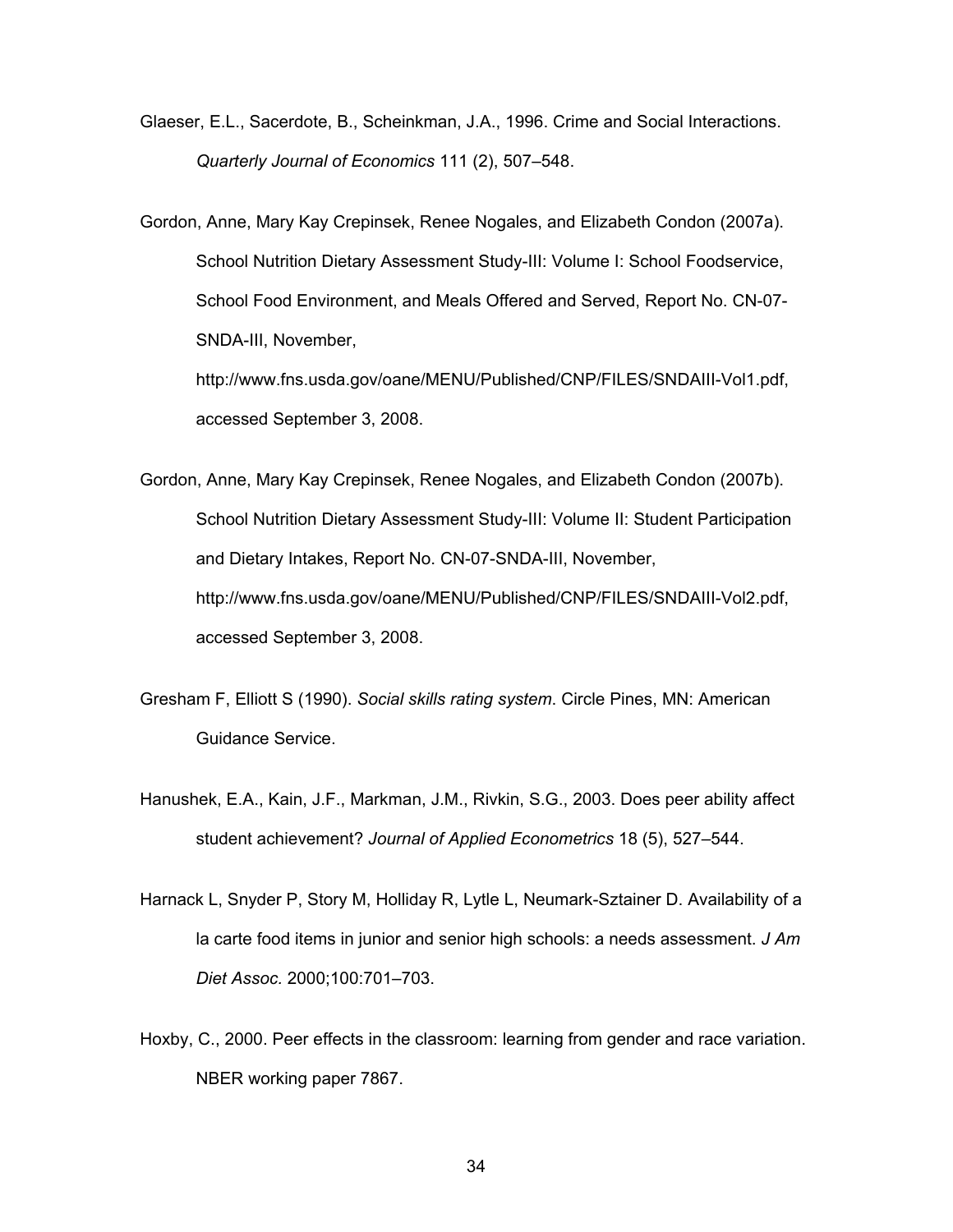- Jeffery RW, French SA, Raether C, Baxter JE. An environmental intervention to increase fruit and salad purchases in a cafeteria. *Prev Med.* 1994;23:788–792.
- Kubik MY, Lytle LA, Hannan PJ, Perry CL, StoryM. The association of the school food environment with dietary behaviors of young adolescents. *Am J Public Health*. 2003;93:1168-1173.
- Lundborg P. Having the wrong friends? Peer effects in adolescent substance use, *Journal of Health Economics* 25 (2) (2006), pp. 214–233.
- Perry CL, Bishop DB, Taylor GL, Davis M, Story M, Gray C, Bishop SC, Mays RAW, Lytle LA, Harnack L. A Randomized School Trial of Environmental Strategies to Encourage Fruit and Vegetable Consumption among Children. *Health Educ Behav* 2004; 31; 65
- Perry CL, Kelder SH, Komro KA. *The social world of adolescents: families, peers, school and the community*. In: Millstein SG, Petersen AC, Nightingale EO, eds. Promoting the Health of Adolescents: New Directions for the Twenty-First Century. New York, NY: Oxford University Press; 1993:73–96.
- Rickles JH. 2005. Achievement Gains for Students in Schools with Alternative Grade Spans. Planning, Assessment and Research Division Publication No. 251. Program Evaluation and Research Branch. Los Angeles Unified School District, Los Angeles, CA.
- Regnerus, M. D., 2002. Friends' influence on adolescent theft and minor delinquency: A developmental test of peer-reported effects. *Social Science Research* 31, 681- 705.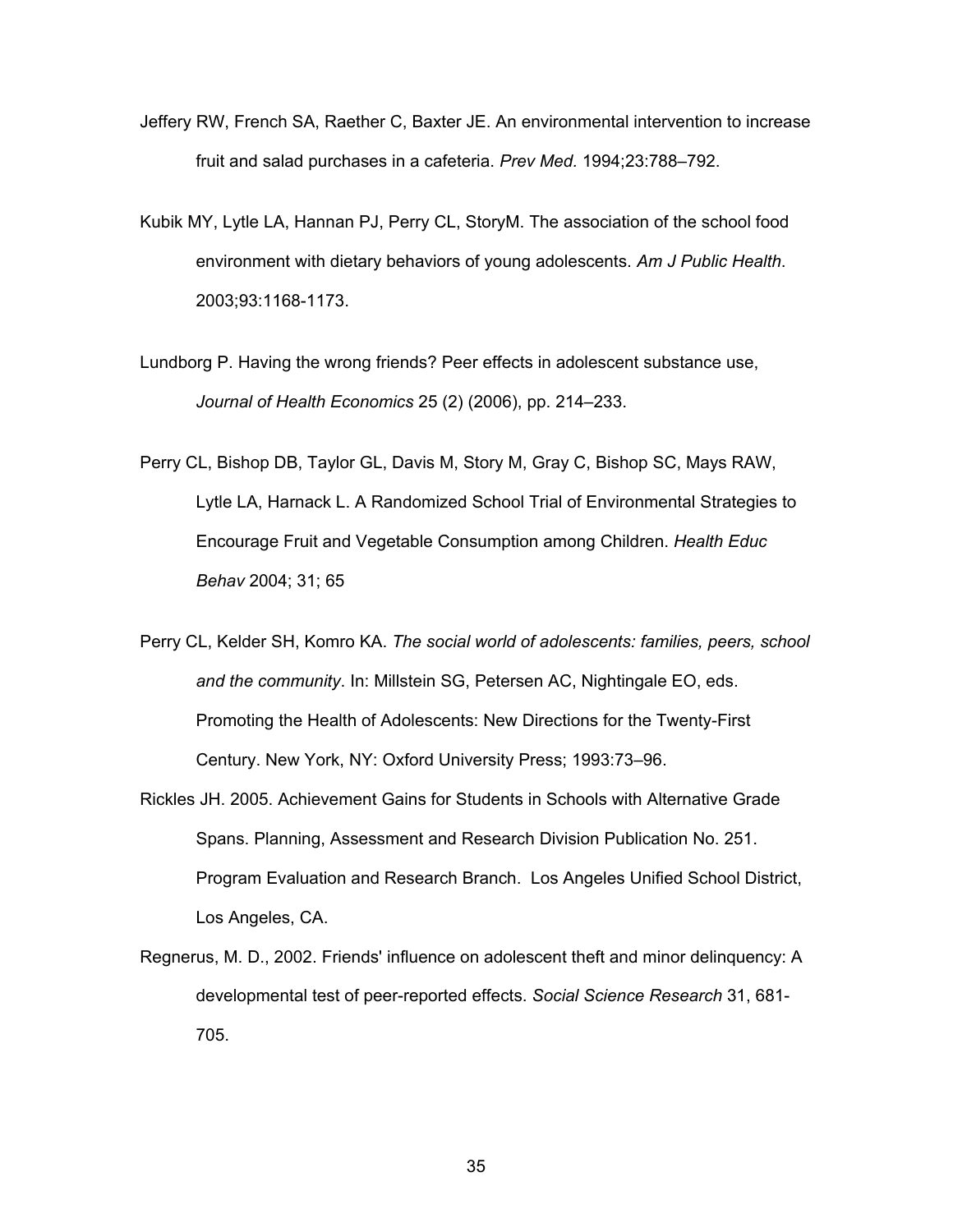- Story M, Hayes M, Kalina B. Availability of foods in high schools: is there cause for concern? *J Am Diet Assoc.* 1996;96:123–126.
- Templeton SB, Marlette MA, Panemangalore M. Competitive foods increase the intake of energy and decrease the intake of certain nutrients by adolescents consuming school lunch. *J Am Diet Assoc*. Feb 2005;105(2):215–220.
- Tourangeau, K., Nord, C., Lê T., Pollack, J.M., and Atkins-Burnett, S., 2006. Early childhood longitudinal study, kindergarten class of 1998–99 (ECLS-K), Combined User's Manual for the ECLS-K Fifth-Grade Data Files and Electronic Codebooks (NCES 2006–032). U.S. Department of Education. Washington, DC: National Center for Education Statistics.
- Trogdon, J.G., Nonnemaker, J., & Pais, J. (2008). Peer effects in adolescent overweight. *Journal of Health Economics*, 27 (5):1388-1399.
- Wechsler H, Brener NC, Kuester S, Miller C. Food service and foods and beverages available at school: results from the School Health Policies and Programs Study 2000. *J Sch Health.* 2001;71:313-324.
- Wolraich ML, Wilson DB, White JW. The effect of sugar on behavior or cognition in children: a meta-analysis. *JAMA* 1995;274:1617-21.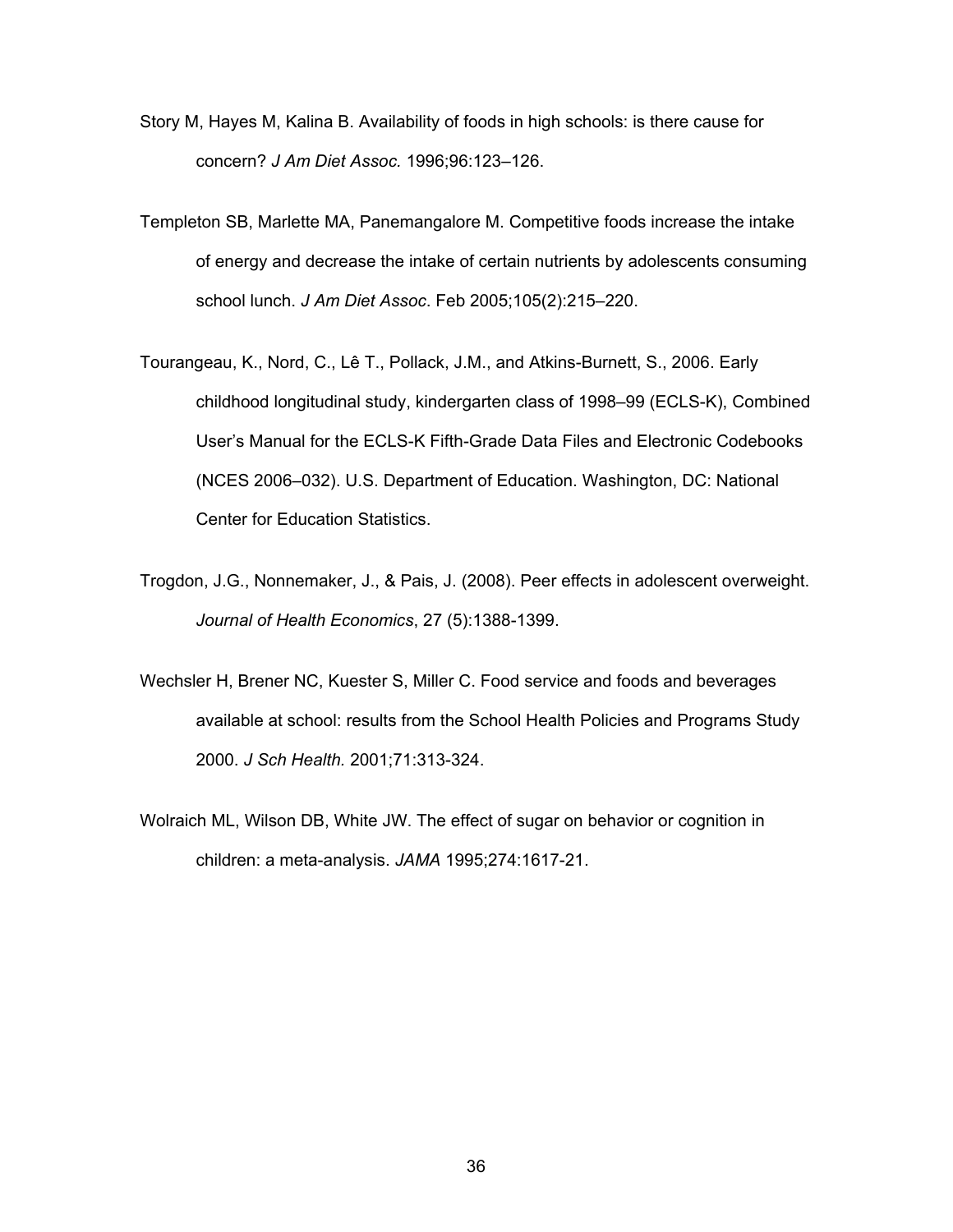## **Tables**

## **Table 1: Descriptive Statistics**

| Variable                           | Mean         |
|------------------------------------|--------------|
| BMI in grade 5                     | 20.38 (4.36) |
| BMI in kindergarten                | 16.37 (2.19) |
| Junk food availability in school   |              |
| Junk food in school (School admin) | 0.61         |
| Junk food in school (Child)        | 0.72         |
| Competitive food outlet in school  | 0.60         |
| Attends a combined school          | 0.29         |
| Male                               | 0.51         |
| White                              | 0.60         |
| <b>Black</b>                       | 0.11         |
| Hispanic                           | 0.18         |
| Asian                              | 0.07         |
| Private school                     | 0.20         |
| Mother's education                 |              |
| Less than high school              | 0.10         |
| High school diploma                | 0.31         |
| Some college                       | 0.29         |
| Bachelor's degree or more          | 0.29         |
| Household income                   |              |
| $<$ \$15,000                       | 0.11         |
| $\leq$ \$15,000 Income < \$25,000  | 0.12         |
| $\leq$ \$25,000 Income < \$35,000  | 0.13         |
| $\leq$ \$35,000 Income < \$50,000  | 0.16         |
| $\leq$ \$50,000 Income < \$75,000  | 0.19         |
| $\geq$ \$75,000                    | 0.30         |
| Percent minority in school         |              |
| < 10%                              | 0.32         |
| 10% to less than 25%               | 0.18         |
| 25% to less than 50%               | 0.18         |
| 50% to less than 75%               | 0.09         |
| 75% or more                        | 0.23         |
| Total school enrollment            |              |
| $0 - 149$                          | 0.04         |
| 150-299                            | 0.19         |
| 300-499                            | 0.34         |
| 500-749                            | 0.29         |
| 750 & above                        | 0.15         |
| Urbanicity                         |              |
| Central city                       | 0.36         |
| Suburb                             | 0.36         |
| Town or rural                      | 0.28         |

Notes: N=9,378. Means are unweighted. Standard deviation in parentheses.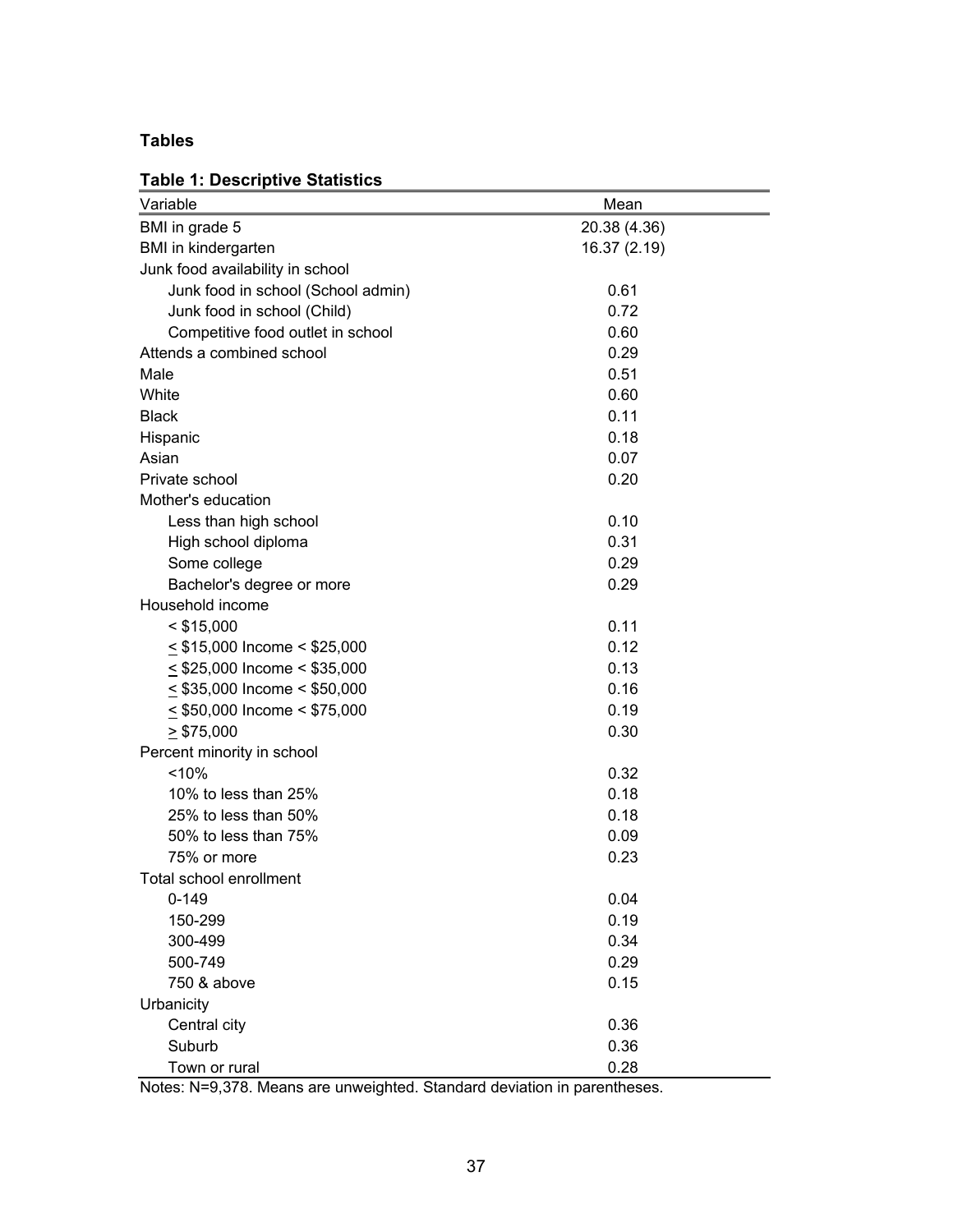|                                                       |      | Salty  |        |             |       |       |      |      |                             |        |
|-------------------------------------------------------|------|--------|--------|-------------|-------|-------|------|------|-----------------------------|--------|
| <b>Purchase of Junk Food at School (%)</b>            | Soda | Snacks | Sweets |             |       |       |      |      |                             |        |
| a. Did not buy any at school during the last week     | 87.6 | 83.8   | 76.5   |             |       |       |      |      |                             |        |
| b. 1 or 2 times during the last week in school        | 8.7  | 11.7   | 15.9   |             |       |       |      |      |                             |        |
| c. 3 or 4 times during the last week in school        | 1.6  | 2.1    | 3.6    |             |       |       |      |      |                             |        |
| d. 1 time per day                                     | 1.7  | 1.8    | 2.9    |             |       |       |      |      |                             |        |
| e. 2 times per day                                    | 0.2  | 0.4    | 0.6    |             |       |       |      |      |                             |        |
| f. 3 times per day                                    | 0.1  | 0.1    | 0.1    |             |       |       |      |      |                             |        |
| g. 4 or more times per day                            | 0.2  | 0.3    | 0.4    |             |       |       |      |      |                             |        |
| <b>Total Consumption of Selected Junk and Healthy</b> |      | Fast   |        |             |       | Green |      |      | Other                       |        |
| Foods $(\%)$                                          | Soda | Food   |        | <b>Milk</b> | Juice | salad |      |      | Potatoes Carrots vegetables | Fruits |
| a. Did not consume during the past 7 days             | 15.5 | 28.6   |        | 10.9        | 23.9  | 48.6  | 47.1 | 45.3 | 17.7                        | 9.1    |
| b. 1 to 3 times during the past 7 days                | 37.9 | 51.3   |        | 17.3        | 34.9  | 33.1  | 40.3 | 32.3 | 36.1                        | 29.8   |
| c. 4 to 6 times during the past 7 days                | 16.9 | 9.9    |        | 16.0        | 14.6  | 7.4   | 5.0  | 9.9  | 20.4                        | 22.4   |
| d. 1 time per day                                     | 11.5 | 5.4    |        | 14.0        | 10.9  | 6.9   | 5.0  | 5.8  | 12.6                        | 13.2   |
| e. 2 times per day                                    | 7.8  | 2.0    |        | 16.4        | 7.3   | 2.1   | 1.5  | 2.5  | 6.6                         | 11.1   |
| f. 3 times per day                                    | 3.7  | 0.8    |        | 11.4        | 3.7   | 0.7   | 0.5  | 1.4  | 2.9                         | 6.1    |
| g. 4 or more times per day                            | 6.7  | 2.1    |        | 13.9        | 4.8   | 1.2   | 0.7  | 2.7  | 3.7                         | 8.4    |

## **Table 2: In-School and Total Food Consumption Among Fifth Graders in the ECLS-K**

Notes: N=9,378. Percentages are unweighted. Figures in the top panel are not conditional on availability in school.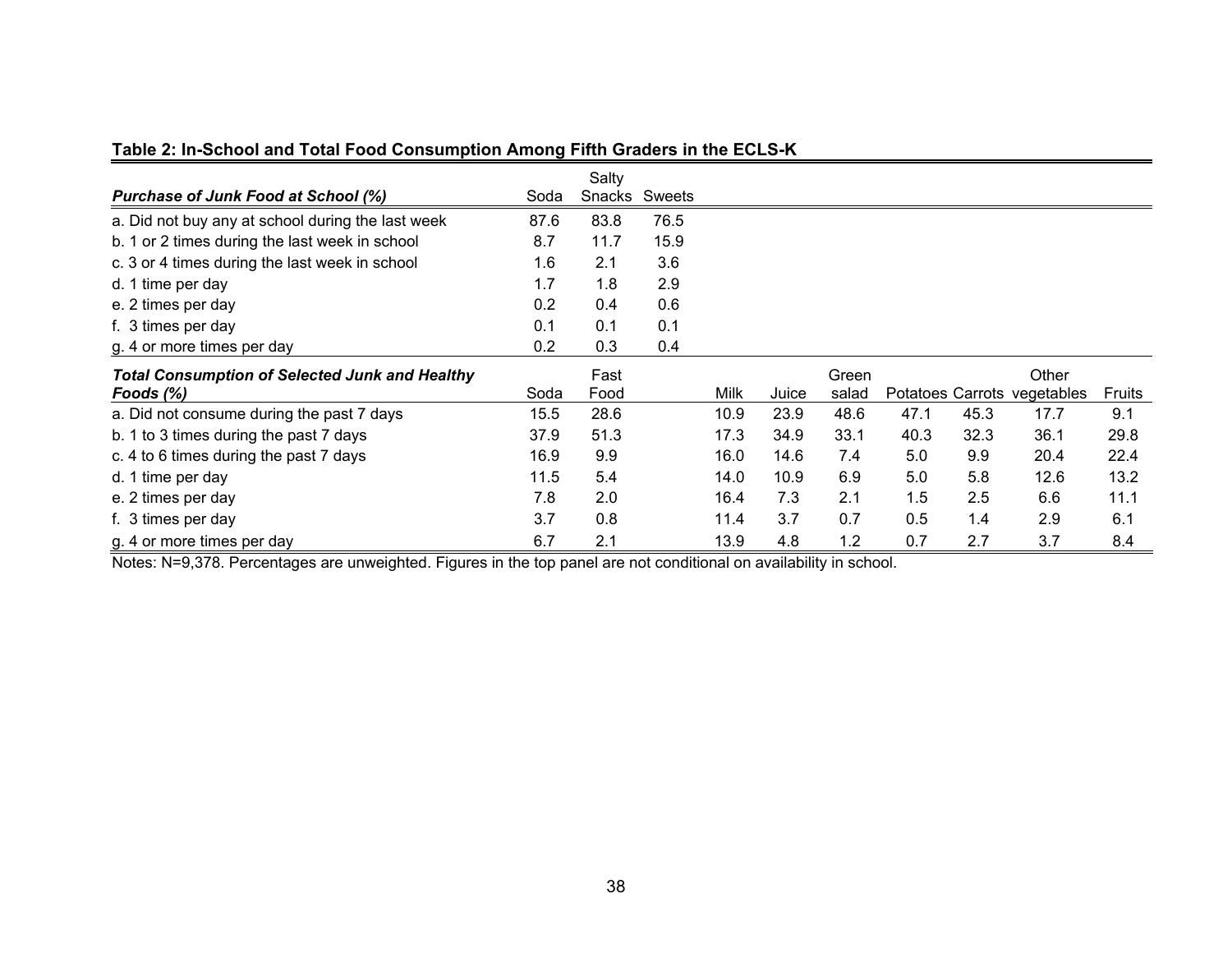| Highest Grade-Level in<br>School | Pre-K or<br>Kindergarten |     | 2  | 3   | 4   | 5        | 6        | Total |
|----------------------------------|--------------------------|-----|----|-----|-----|----------|----------|-------|
| 4                                | 68                       | 3   |    |     | 0   | $\Omega$ | $\Omega$ | 73    |
| 5                                | 3,806                    | 100 | 42 | 187 | 120 | 9        | 0        | 4,264 |
| 6                                | 1,844                    | 14  | 24 | 41  | 134 | 224      | 0        | 2,281 |
|                                  | 15                       | 0   | 0  | 0   | 0   | 15       | 0        | 30    |
| 8                                | 1,973                    | 11  | 8  | 23  | 55  | 314      | 3        | 2,387 |
| 9                                | 27                       | 0   | 0  | 0   | 0   | 0        | 0        | 27    |
| 10                               | 3                        | 0   | 0  | 0   | 0   | $\Omega$ | 0        | 3     |
| 11                               | 0                        |     | 0  | 0   | 0   | $\Omega$ | 0        |       |
| 12                               | 286                      | 19  | 0  |     | 0   | 6        | 0        | 312   |
| Total                            | 8,022                    | 148 | 75 | 253 | 309 | 568      | 3        | 9,378 |

**Table 3: Variation in Grade Span among Fifth Graders in the ECLS-K** 

Notes: "Combined" schools are defined as schools with highest grade equal to 7 or higher.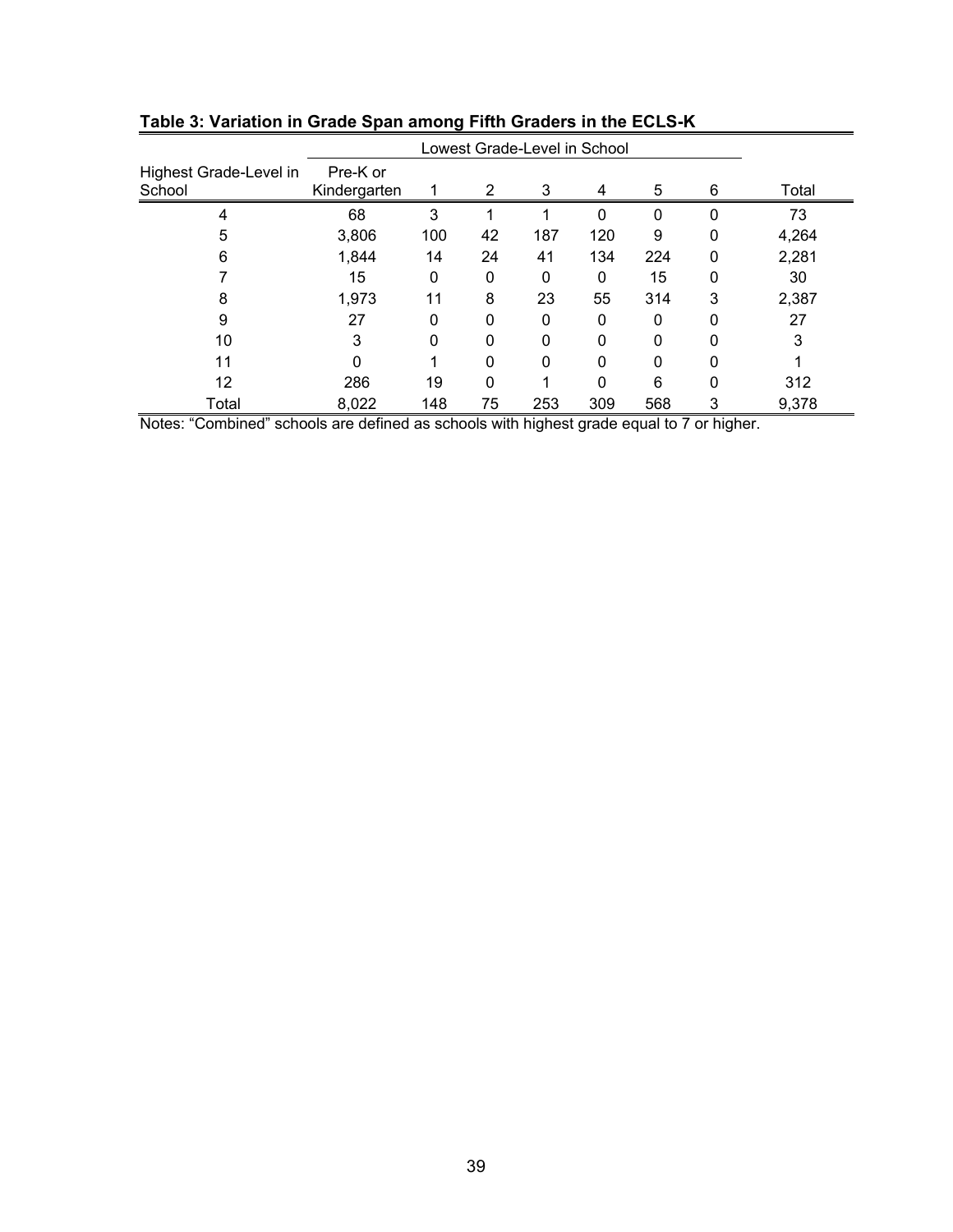|                                                                                                                                                                                             |                                         | Dependent Variable              |                            |
|---------------------------------------------------------------------------------------------------------------------------------------------------------------------------------------------|-----------------------------------------|---------------------------------|----------------------------|
|                                                                                                                                                                                             | Junk food<br>Available<br>School admin) | Junk Food<br>Available<br>(kid) | Competitive Food<br>Outlet |
| Model 1                                                                                                                                                                                     |                                         |                                 |                            |
| Attends a combined school                                                                                                                                                                   | $0.195**$                               | $0.217**$                       | $0.224**$                  |
|                                                                                                                                                                                             | [0.041]                                 | [0.027]                         | [0.042]                    |
| Partial R-square of excluded instruments                                                                                                                                                    | 0.02                                    | 0.03                            | 0.03                       |
| F-statistic on excluded instruments                                                                                                                                                         | 22.7; p=0.000                           | 65.96; p=0.000                  | 28.3; p=0.000              |
| Model 2                                                                                                                                                                                     |                                         |                                 |                            |
| Highest grade level in school                                                                                                                                                               | $0.045**$                               | $0.044**$                       | $0.049**$                  |
|                                                                                                                                                                                             | [0.01]                                  | [0.007]                         | [0.011]                    |
| Lowest grade level in school                                                                                                                                                                | $0.036**$                               | $0.023**$                       | $0.039**$                  |
|                                                                                                                                                                                             | [0.01]                                  | [0.006]                         | [0.009]                    |
| Partial R-square of excluded instruments                                                                                                                                                    | 0.04                                    | 0.03                            | 0.04                       |
| F-statistic on excluded instruments                                                                                                                                                         | 21.56; p=0.000                          | 38.76; p=0.000                  | 25.79; p=0.000             |
| Overidentification test statistic                                                                                                                                                           | $0.095; p=0.758$                        | $0.197; p=0.657$                | $0.096; p=0.757$           |
| Observations                                                                                                                                                                                | 9378                                    | 9378                            | 9378                       |
| Notes: Figures in brackets are robust standard errors clustered at the school level. Other<br>covariates in the model include gender, race/ethnicity, kindergarten BMI, mother's education, |                                         |                                 |                            |

## **Table 4: First Stage Regression Estimates**

income, private school dummy, categories for percent minority in school and school enrollment, and state and urbanicity dummies. + significant at 10%; \* significant at 5%; \*\* significant at 1%.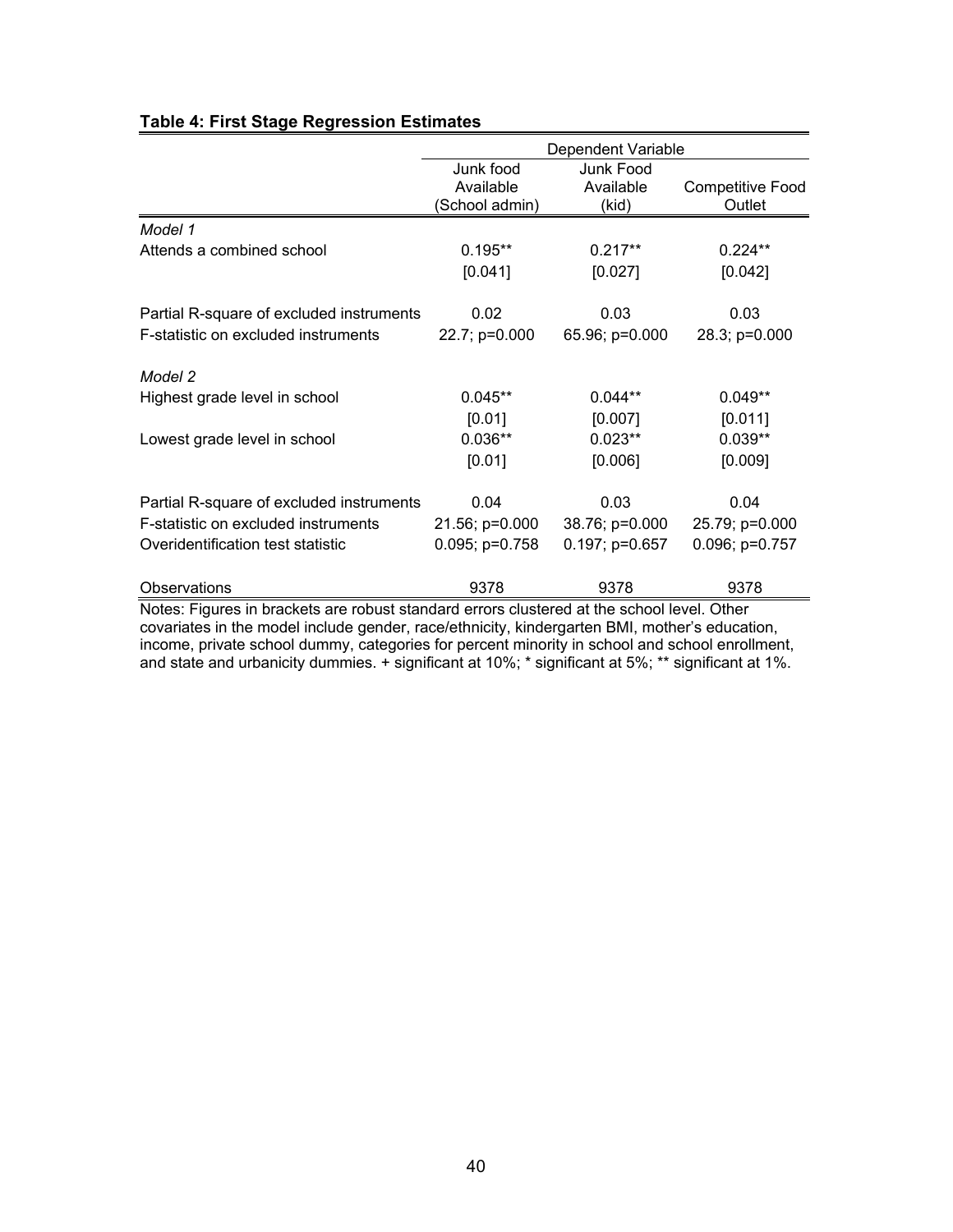|                                            | Public School Sample |                   | Private School Sample |                   |
|--------------------------------------------|----------------------|-------------------|-----------------------|-------------------|
|                                            | 5th grader in        | 5th grader in     | 5th grader in         | 5th grader in     |
|                                            | elementary           | combined          | elementary            | combined          |
| Covariate                                  | school               | school            | school                | school            |
| A. OUTCOMES AT BASELINE (KINDERGARTEN)     |                      |                   |                       |                   |
| <b>BMI</b> in Kindergarten                 | 16.38                | 16.43             | 16.08                 | 16.34             |
| Reading test score in Kindergarten         | 29.37                | 28.30             | 35.01                 | 33.40*            |
| Math test score in Kindergarten            | 22.71                | 22.30             | 29.44                 | 27.56             |
| Externalizing BP Score in Kindergarten     | 1.60                 | 1.63              | 1.56                  | 1.57              |
| Internalizing BP Score in Kindergarten     | 1.53                 | 1.54              | 1.42                  | 1.49              |
| Self Control Score in Kindergarten         | 3.23                 | 3.21              | 3.28                  | 3.28              |
| Interpersonal Skills Score in Kindergarten | 3.16                 | 3.13              | 3.23                  | 3.24              |
| <b>B. 5th GRADE COVARIATES</b>             |                      |                   |                       |                   |
| Male                                       | 0.51                 | 0.50              | 0.46                  | 0.50              |
| Child's race/ethnicity: White              | 0.55                 | 0.61              | 0.82                  | 0.75              |
| <b>Black</b>                               | 0.12                 | 0.13              | 0.03                  | 0.05              |
| Hispanic                                   | 0.20                 | $0.15^{^{\circ}}$ | 0.08                  | $0.12^{t}$        |
| Asian                                      | 0.08                 | 0.04              | 0.04                  | 0.05              |
| Other                                      | 0.05                 | 0.06              | 0.03                  | 0.04              |
| Mother's Education: Less than high school  | 0.13                 | 0.11              | 0.01                  | 0.01              |
| High school diploma                        | 0.34                 | 0.37              | 0.20                  | 0.19              |
| Some college                               | 0.28                 | 0.33              | 0.30                  | 0.31              |
| Bachelor's degree or more                  | 0.25                 | $0.19^{*}$        | 0.50                  | 0.49              |
| Household Income < \$15,000                | 0.13                 | 0.14              | 0.01                  | 0.02              |
| $\leq$ \$15,000 Income < \$25,000          | 0.14                 | 0.13              | 0.03                  | 0.03              |
| $\leq$ \$25,000 Income < \$35,000          | 0.14                 | 0.15              | 0.05                  | 0.07              |
| $\leq$ \$35,000 Income < \$50,000          | 0.17                 | 0.20              | 0.12                  | 0.12              |
| $\leq$ \$50,000 Income < \$75,000          | 0.17                 | 0.18              | 0.26                  | 0.23              |
| $\geq$ \$75,000                            | 0.26                 | 0.20              | 0.53                  | 0.52              |
| School enrollment: 0-149 students          | 0.02                 | 0.03              | 0.12                  | 0.09              |
| 150-299                                    | 0.11                 | 0.17              | 0.53                  | 0.43              |
| 300-499                                    | 0.37                 | 0.25              | 0.35                  | 0.30              |
| 500-749                                    | 0.32                 | 0.35              | 0.00                  | 0.18              |
| 750 & above                                | 0.18                 | 0.20              | 0.00                  | 0.00              |
| Minorities in school <10%                  | 0.26                 | 0.40              | 0.52                  | 0.49              |
| 10% to less than 25%                       | 0.18                 | 0.16              | 0.25                  | 0.20              |
| 25% to less than 50%                       | 0.20                 | $0.12^{t}$        | 0.17                  | 0.13              |
| 50% to less than 75%                       | 0.12                 | 0.04              | 0.03                  | 0.04              |
| 75% or more                                | 0.26                 | 0.28              | 0.03                  | 0.13              |
| Urbanicity:<br>Central city                | 0.34                 | 0.24              | 0.43                  | 0.54              |
| Suburb                                     | 0.40                 | 0.27              | 0.30                  | 0.30              |
| Town or rural                              | 0.27                 | 0.49              | 0.27                  | 0.15              |
| Region: Northeast                          | 0.18                 | 0.19              | 0.10                  | $0.22^{^{\circ}}$ |
| Midwest                                    | 0.22                 | 0.46              | 0.43                  | $0.32^{^{\circ}}$ |

## **Table 5: Comparison of Covariate Means by Attendance in Elementary Versus Combined/Middle School, by Private School Status**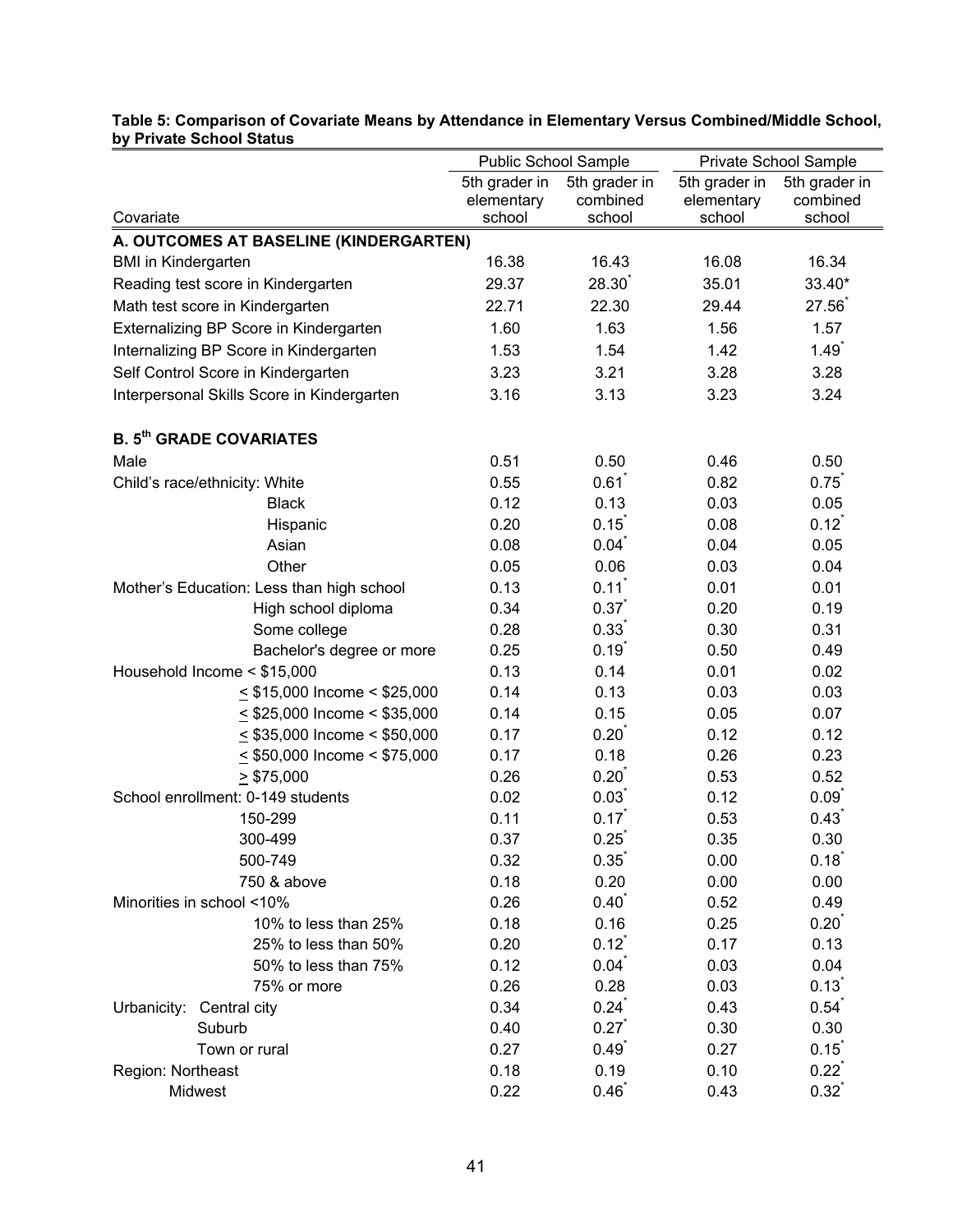| South        | 0.35 | 0.25 | 0.29 | 0.25 |
|--------------|------|------|------|------|
| West         | 0.26 | 0.09 | 0.18 | 0.21 |
| Observations | 6343 | 1196 | 275  | 1564 |

Notes: \* differences in means are statistically significant at the 5% level.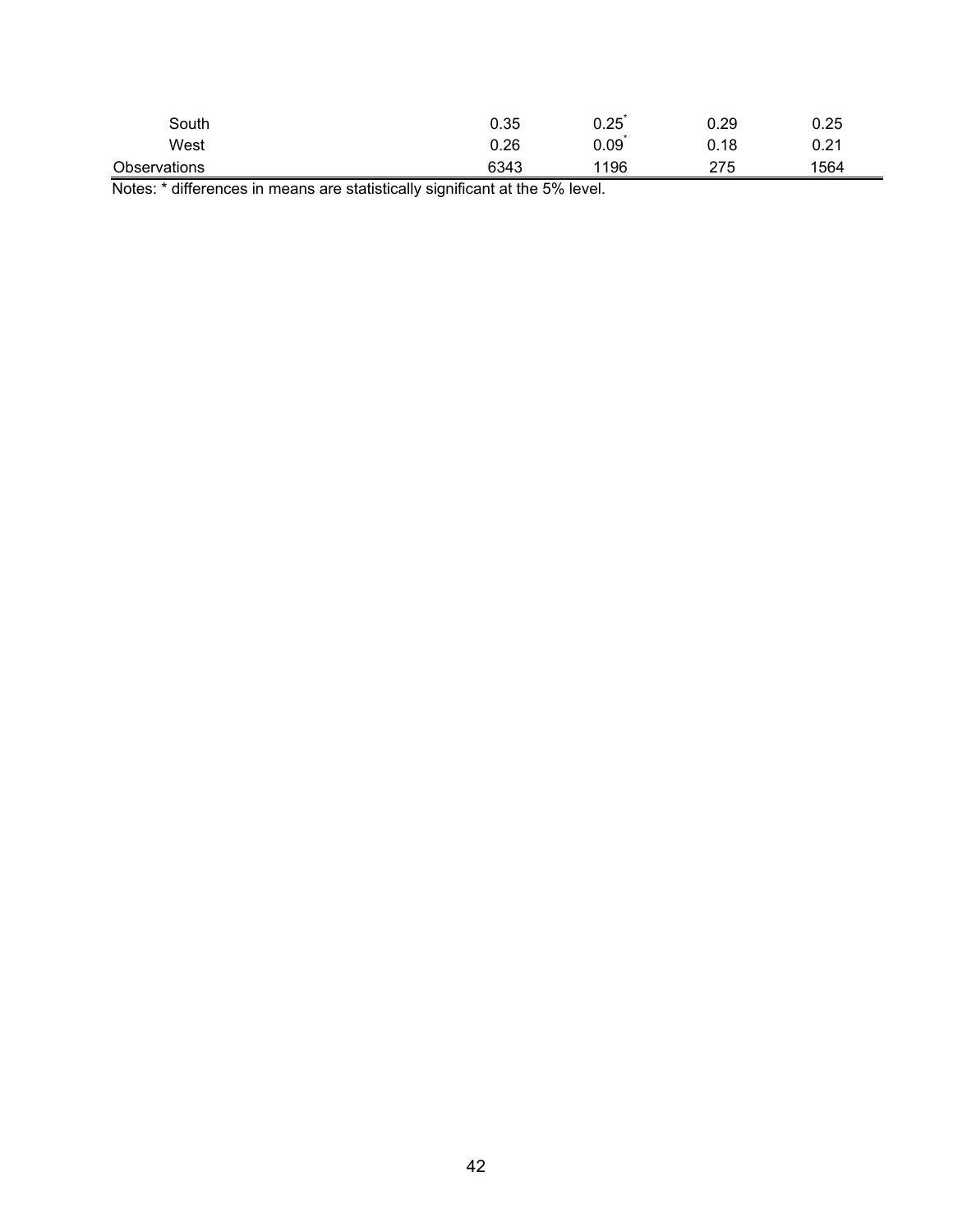|                           | Dependent Variable         |                                             |                                   |                                                         |                                                  |                                              |                                                      |  |
|---------------------------|----------------------------|---------------------------------------------|-----------------------------------|---------------------------------------------------------|--------------------------------------------------|----------------------------------------------|------------------------------------------------------|--|
|                           | Kindergarten<br>BMI<br>(1) | Kindergarten<br><b>Reading Score</b><br>(2) | Kindergarten<br>Math Score<br>(3) | Kindergarten<br><b>Externalizing BP</b><br>Score<br>(4) | Kindergarten<br>Internalizing BP<br>Score<br>(5) | Kindergarten<br>Self Control<br>Score<br>(6) | Kindergarten<br>Interpersonal<br><b>Skills Score</b> |  |
| Attends a combined school | 0.019<br>[0.070]           | $-0.405$<br>[0.392]                         | $-0.33$<br>[0.334]                | 0.028<br>[0.023]                                        | 0.019<br>[0.021]                                 | $-0.005$<br>[0.026]                          | 0<br>[0.026]                                         |  |
| Observations              | 9378                       | 7911                                        | 8400                              | 9053                                                    | 9010                                             | 9025                                         | 8996                                                 |  |
| Mean(std dev) of dept var | 16.37(2.19)                | 30.08(10.04)                                | 23.63(8.98)                       | 1.60(0.60)                                              | 1.52(0.49)                                       | 3.23(0.60)                                   | 3.17(0.63)                                           |  |

## **Table 6: Reduced Form Estimates of the Effect of Attending a Combined School on Baseline Outcomes**

Notes: Each estimate represents a separate regression. Other covariates in the models include gender, race/ethnicity, kindergarten BMI (not in model in Column 1), mother's education, income, private school dummy, categories for percent minority in school and school enrollment, and state and urbanicity dummies. Robust standard errors clustered at school level are shown in brackets. For reading, math, self control, and interpersonal skills, higher skills indicate better outcomes. For externalizing and internalizing behavior problems, higher scores indicate worse outcomes. + significant at 10%; \* significant at 5%; \*\* significant at 1%.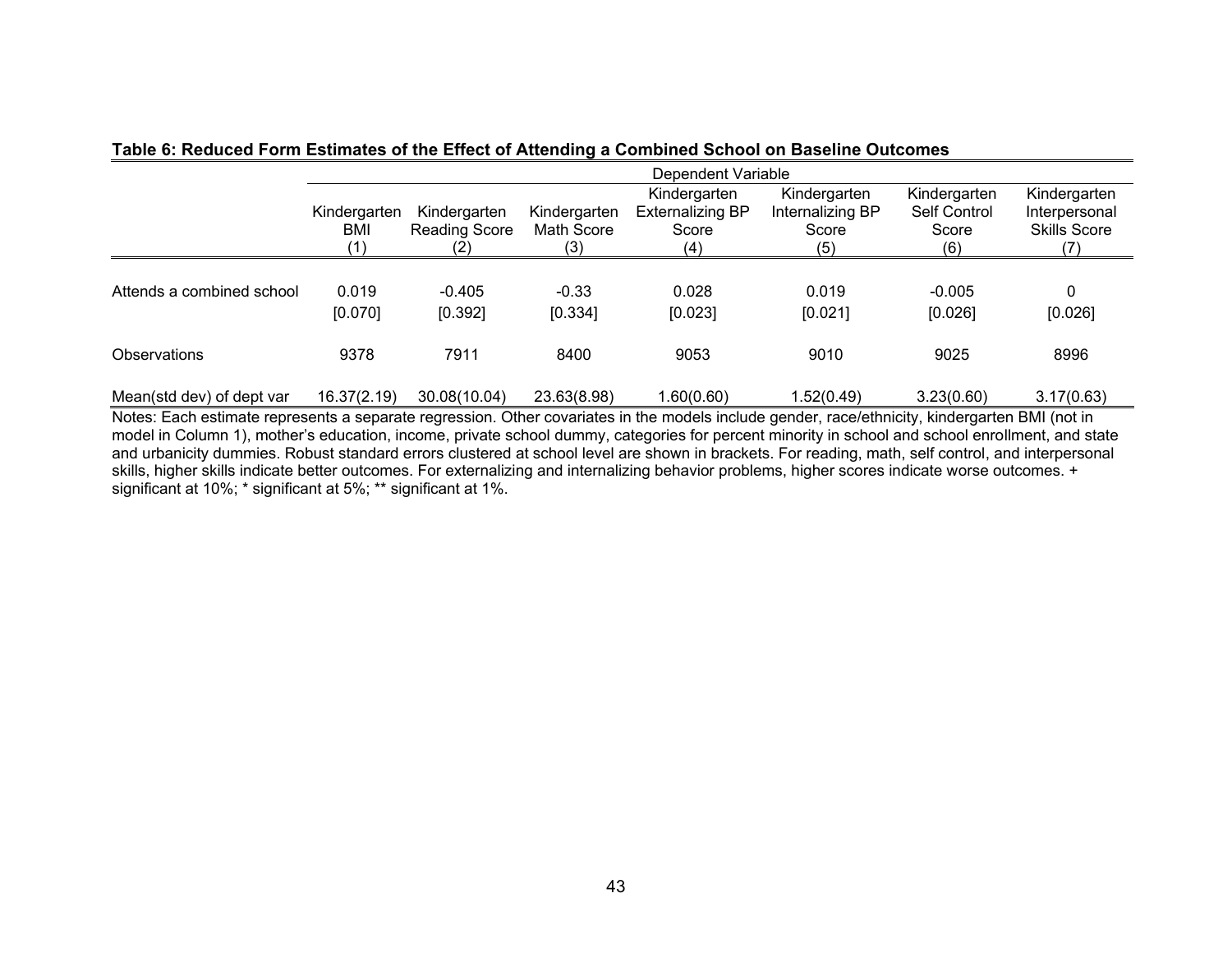## **Table 7: Effect of Attending a Middle or Combined School on BMI and Food Consumption Among Fifth Graders With No Access to Junk Foods**

|                                                   |               |             |                  |             | Dependent Variable |                          |                 |                   |              |
|---------------------------------------------------|---------------|-------------|------------------|-------------|--------------------|--------------------------|-----------------|-------------------|--------------|
|                                                   |               |             |                  |             |                    | <b>Total Consumption</b> |                 |                   |              |
|                                                   | Log           |             |                  |             | Green              |                          |                 | Other             |              |
|                                                   | G5 BMI<br>(1) | Soda<br>(2) | Fast food<br>(3) | Milk<br>(4) | salad<br>(5)       | Carrots<br>(6)           | Potatoes<br>(7) | vegetables<br>(8) | Fruit<br>(9) |
| Sample: Junk food availability (School Admin) = 0 |               |             |                  |             |                    |                          |                 |                   |              |
| Attends middle/combined school                    | $-0.001$      | $-0.173$    | 0.159            | $-0.532$    | $-0.335$           | $-0.121$                 | $-0.08$         | $-0.54$           | $-0.27$      |
|                                                   | [0.007]       | [0.366]     | [0.228]          | [0.434]     | [0.176]            | [0.301]                  | [0.150]         | [0.351]           | [0.370]      |
| <b>Observations</b>                               | 3616          | 3616        | 3616             | 3616        | 3616               | 3616                     | 3616            | 3616              | 3616         |
| Sample: Junk food availability (Child) = $0$      |               |             |                  |             |                    |                          |                 |                   |              |
| Attends middle/combined school                    | $-0.642$      | 0.365       | $-0.938$         | 0.125       | 0.156              | $-0.127$                 | $-0.075$        | 0.021             | $-0.642$     |
|                                                   | [0.417]       | [0.294]     | [0.577]          | [0.276]     | [0.360]            | [0.180]                  | [0.473]         | [0.487]           | [0.417]      |
| Observations                                      | 2649          | 2649        | 2649             | 2649        | 2649               | 2649                     | 2649            | 2649              | 2649         |
| Sample: Competitive food outlet = 0               |               |             |                  |             |                    |                          |                 |                   |              |
| Attends middle/combined school                    | 0.224         | 0.242       | $-0.649$         | $-0.271$    | $-0.048$           | 0.072                    | $-0.122$        | $-0.041$          | 0.224        |
|                                                   | [0.418]       | [0.240]     | [0.521]          | [0.200]     | [0.346]            | [0.191]                  | [0.368]         | [0.442]           | [0.418]      |
| Observations                                      | 3752          | 3752        | 3752             | 3752        | 3752               | 3752                     | 3752            | 3752              | 3752         |

Notes: Each estimate represents a separate OLS regression. All models control for the full set of covariates. Robust standard errors clustered at school level are shown in brackets. + significant at 10%; \* significant at 5%; \*\* significant at 1%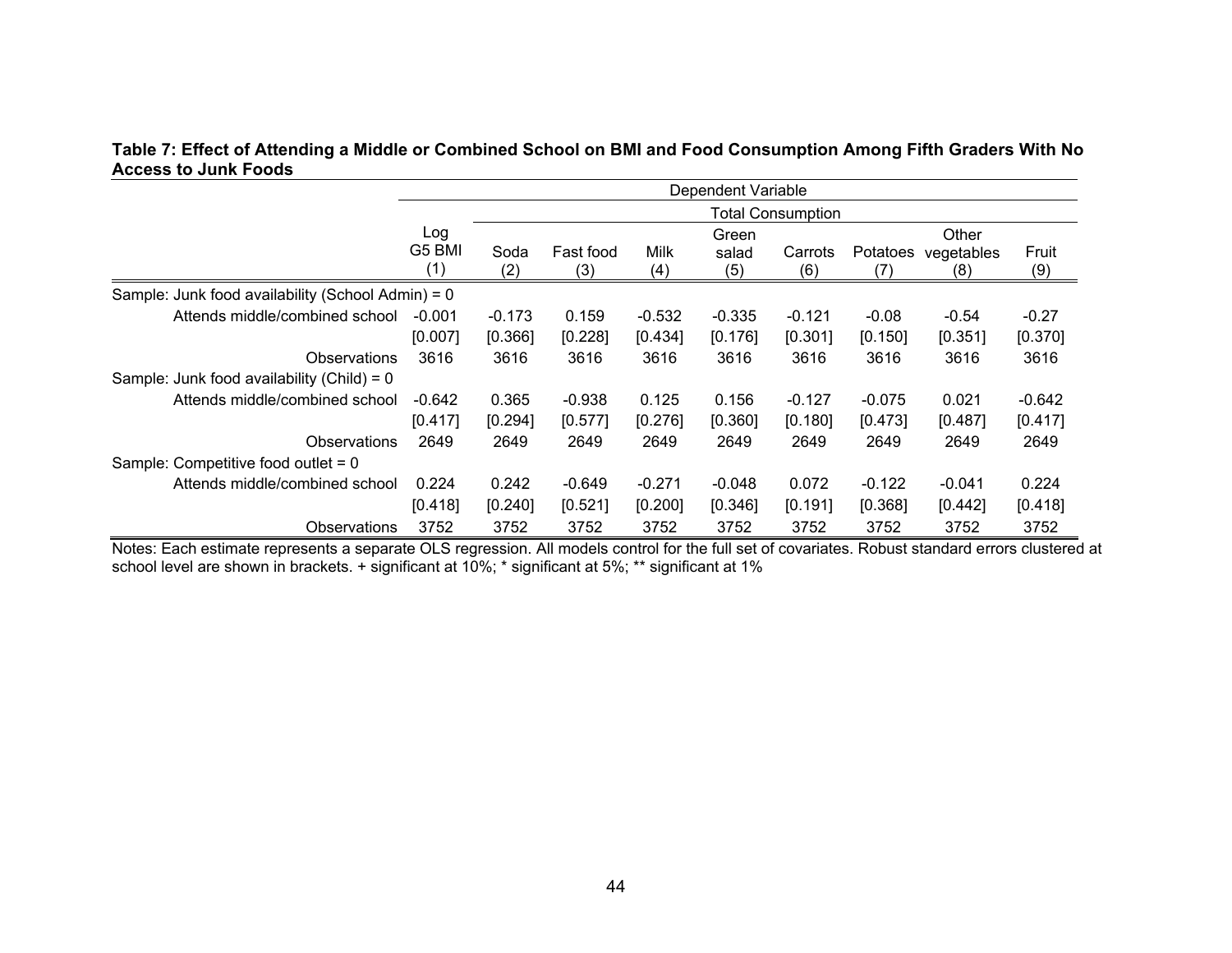|                                 |             |                         |             | Log Grade 5 BMI |         |                                  |         |
|---------------------------------|-------------|-------------------------|-------------|-----------------|---------|----------------------------------|---------|
|                                 | OLS1<br>(1) | OLS <sub>2</sub><br>(2) | OLS3<br>(3) | 2SLS1<br>(4)    | (5)     | 2SLS2 Treatreg1 Treatreg2<br>(6) | (7)     |
| Junk food available (sch admin) | $0.011*$    | 0.007                   | 0.001       | 0.003           | 0.016   | $-0.013$                         | 0.009   |
|                                 | [0.005]     | [0.005]                 | [0.003]     | [0.020]         | [0.017] | [0.027]                          | [0.017] |
| Hausman test                    |             |                         |             | 0.011           | 0.829   |                                  |         |
| p-value                         |             |                         |             | 0.915           | 0.362   |                                  |         |
| Junk food available (child)     | 0.006       | 0                       | 0.001       | 0.003           | 0.018   | 0.003                            | 0.014   |
|                                 | [0.005]     | [0.005]                 | [0.003]     | [0.018]         | [0.020] | [0.017]                          | [0.016] |
| Hausman test                    |             |                         |             | 0.008           | 0.738   |                                  |         |
| p-value                         |             |                         |             | 0.927           | 0.390   |                                  |         |
| Competitive food outlet         | $0.014**$   | $0.008 +$               | 0.005       | 0.003           | 0.015   | $-0.005$                         | 0.008   |
|                                 | [0.005]     | [0.005]                 | [0.003]     | [0.018]         | [0.016] | [0.019]                          | [0.016] |
| Hausman test                    |             |                         |             | 0.013           | 0.467   |                                  |         |
| p-value                         |             |                         |             | 0.910           | 0.494   |                                  |         |
| Covariates                      |             |                         |             |                 |         |                                  |         |
| Demographics                    | Y           | Y                       | Y           | Y               | Y       | Y                                | Y       |
| State & urbanicity dummies      | N           | Y                       | Υ           | Υ               | Y       | Y                                | Υ       |
| <b>Baseline BMI</b>             | N           | $\mathsf{N}$            | Y           | Y               | Y       | Y                                | Y       |
| Observations                    | 9378        | 9378                    | 9378        | 9378            | 9378    | 9378                             | 9378    |
| Mean(std dev) of BMI            |             |                         |             | 20.38 (4.36)    |         |                                  |         |

## **Table 8: Effects of Competitive Food Availability in School on 5th Grade BMI**

Notes: Robust standard errors clustered at school level are shown in brackets. Other covariates in the model include gender, race/ethnicity, kindergarten BMI, mother's education, income, private school dummy, categories for percent minority in school and school enrollment, and state and urbanicity dummies. + significant at 10%; \* significant at 5%; \*\* significant at 1%.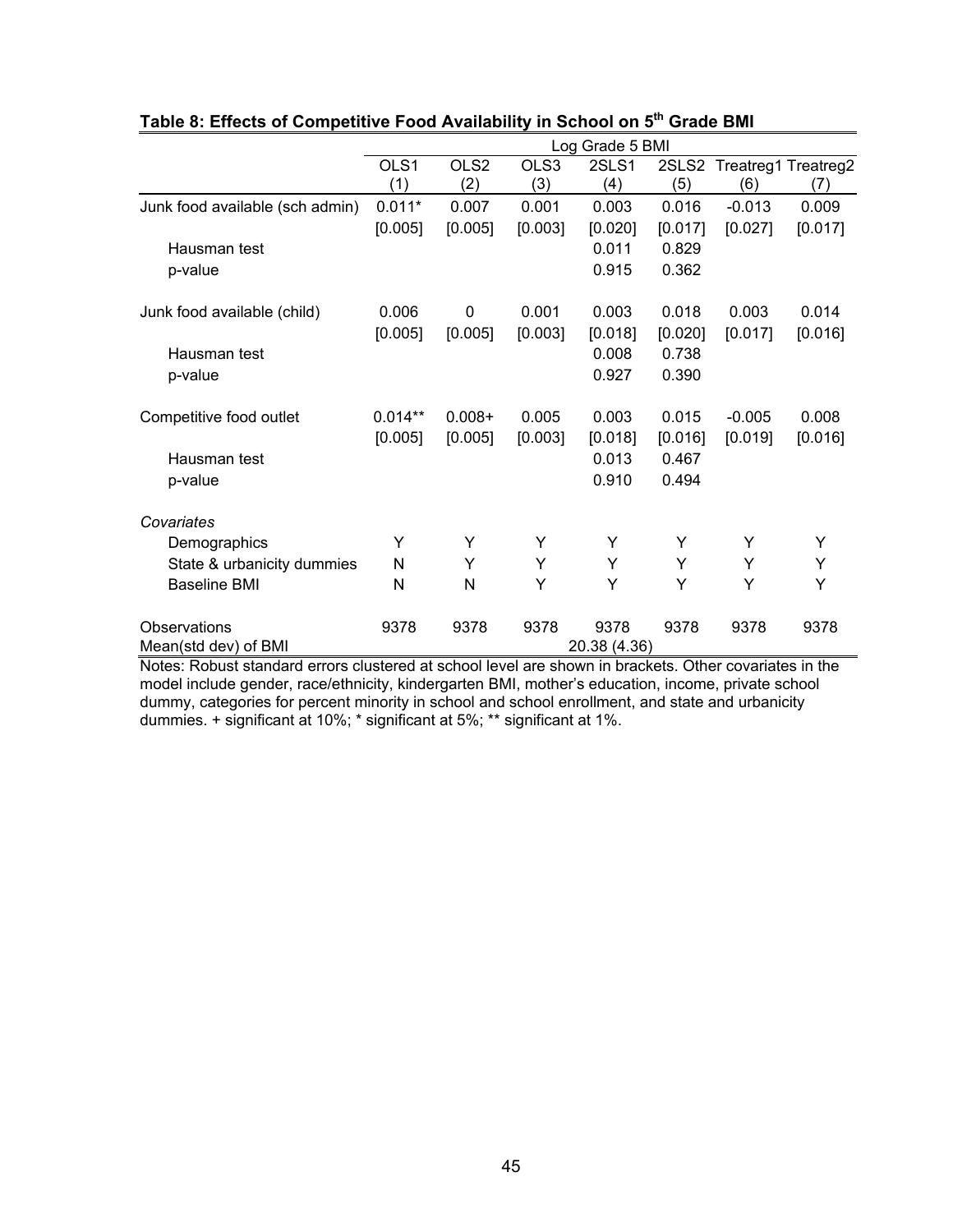|                         |                        |         |         |             |         | Drop Children Who                                |
|-------------------------|------------------------|---------|---------|-------------|---------|--------------------------------------------------|
|                         | Public School Children |         |         |             |         | Drop Schools With Grades Changed Schools Between |
|                         | Only                   |         |         | 9 or higher |         | K-5                                              |
|                         | OLS3                   | 2SLS1   | OLS3    | 2SLS1       | OLS3    | 2SLS1                                            |
| Junk food (school       |                        |         |         |             |         |                                                  |
| admin)                  | 0.003                  | 0.004   | 0.001   | 0.006       | 0.001   | $-0.007$                                         |
|                         | [0.004]                | [0.024] | [0.003] | [0.023]     | [0.004] | [0.030]                                          |
| Junk food (child)       | 0.002                  | 0.005   | 0.001   | 0.005       | 0.002   | $-0.006$                                         |
|                         | [0.004]                | [0.025] | [0.003] | [0.018]     | [0.004] | [0.025]                                          |
| Competitive food outlet | $0.007+$               | 0.003   | 0.005   | 0.005       | 0.004   | $-0.008$                                         |
|                         | [0.004]                | [0.019] | [0.003] | [0.018]     | [0.004] | [0.033]                                          |
| <b>Observations</b>     | 7539                   | 7539    | 9035    | 9035        | 6976    | 6976                                             |

## **Table 9: Effect of Competitive Food Availability on BMI with Alternate Sample Restrictions**

Notes: OLS3 models include the full set of covariates; 2SLS1 models use attendance in middle/combined school as the instrument. Robust standard errors clustered at school level are shown in brackets. Hausman tests for consistency of OLS3 estimates could not be rejected in any case. The tests are not reported in the table. + significant at 10%; \* significant at 5%; \*\* significant at 1%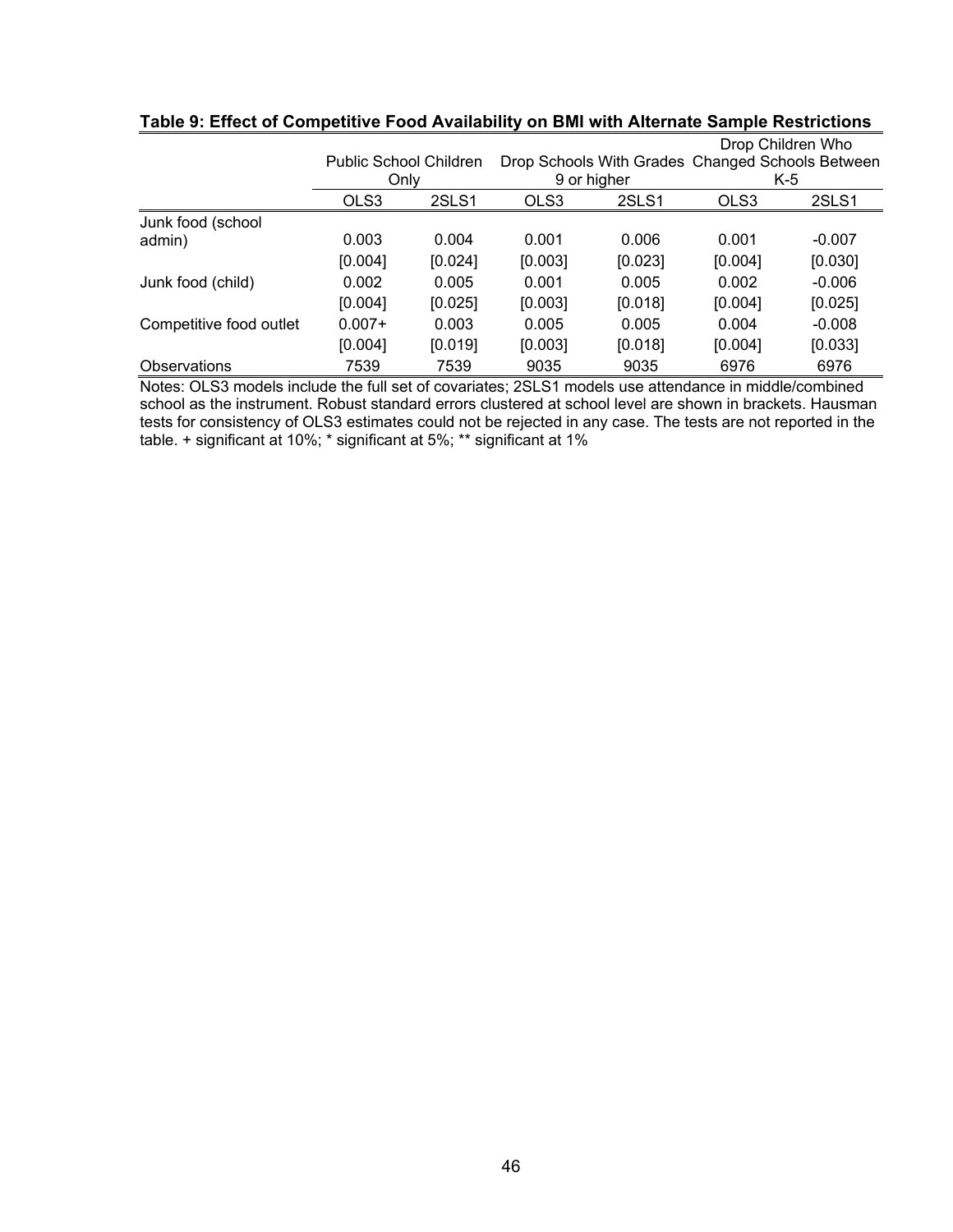|                                    |          | Log of Kindergarten BMI |
|------------------------------------|----------|-------------------------|
|                                    | OLS3     | 2SLS1                   |
| Junk Food Available (School Admin) | $0.005+$ | 0.005                   |
|                                    | [0.003]  | [0.021]                 |
| Junk Food Available (Child)        | $-0.001$ | 0.005                   |
|                                    | [0.003]  | [0.018]                 |
| <b>Competitive Food Outlet</b>     | 0.004    | 0.004                   |
|                                    | [0.003]  | [0.018]                 |
| Observations                       | 9378     | 9378                    |
| Mean(std dev) of dept var          |          | 16.37(2.19)             |

## **Table 10: Effect of Competitive Food Availability in 5th Grade on Kindergarten BMI**

Notes: Each estimate represents a separate regression. All models include the full set of covariates. Robust standard errors clustered at school level are shown in brackets. + significant at 10%; \* significant at 5%; \*\* significant at 1%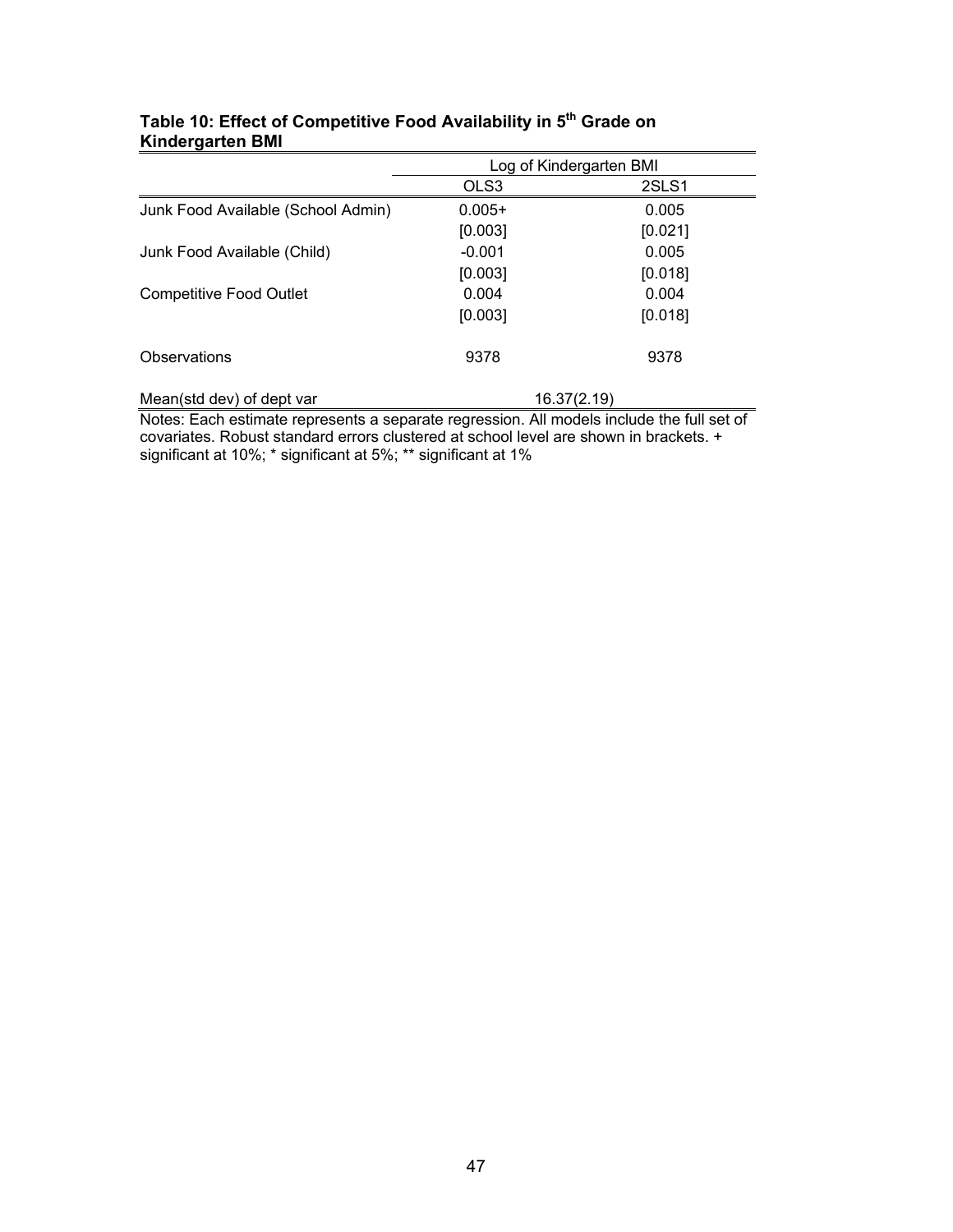|                                                                                                                                                                            | Dependent Variable (Purchased junk food in school) |                            |                 |
|----------------------------------------------------------------------------------------------------------------------------------------------------------------------------|----------------------------------------------------|----------------------------|-----------------|
|                                                                                                                                                                            | Bought any foods<br>with sugar                     | Bought any<br>salty snacks | Bought any soda |
|                                                                                                                                                                            | OLS3                                               | OLS3                       | OLS3            |
| <b>Explanatory Variable</b>                                                                                                                                                | (1)                                                | (2)                        | (3)             |
| A. Competitive Food Availability<br>Measure                                                                                                                                |                                                    |                            |                 |
| Junk food available (school                                                                                                                                                |                                                    |                            |                 |
| admin)                                                                                                                                                                     | $0.175**$                                          | $0.113**$                  | $0.079**$       |
|                                                                                                                                                                            | [0.012]                                            | [0.011]                    | [0.011]         |
| Junk food available (child)                                                                                                                                                | $0.264**$                                          | $0.191**$                  | $0.160**$       |
|                                                                                                                                                                            | [0.009]                                            | [0.008]                    | [0.007]         |
| Competitive food outlet                                                                                                                                                    | $0.111**$                                          | $0.110**$                  | $0.087**$       |
|                                                                                                                                                                            | [0.013]                                            | [0.011]                    | [0.011]         |
| <b>B. Reduced Form Regression</b>                                                                                                                                          |                                                    |                            |                 |
| Attends a combined school                                                                                                                                                  | $0.051**$                                          | $0.066**$                  | $0.092**$       |
|                                                                                                                                                                            | [0.017]                                            | [0.017]                    | [0.018]         |
| Observations                                                                                                                                                               | 9378                                               | 9378                       | 9378            |
| Notes: Each estimate represents a separate regression. Dependent variables in columns<br>(1)-(6) are dichotomous and capture whether any purchase of that item was made in |                                                    |                            |                 |

## **Table 11: Effects of Competitive Food Availability in School on Junk Food Purchases in School**

school during the last week. All regressions include the full set of covariates. Robust standard errors clustered at school level are shown in brackets. + significant at 10%; \* significant at 5%; \*\* significant at 1%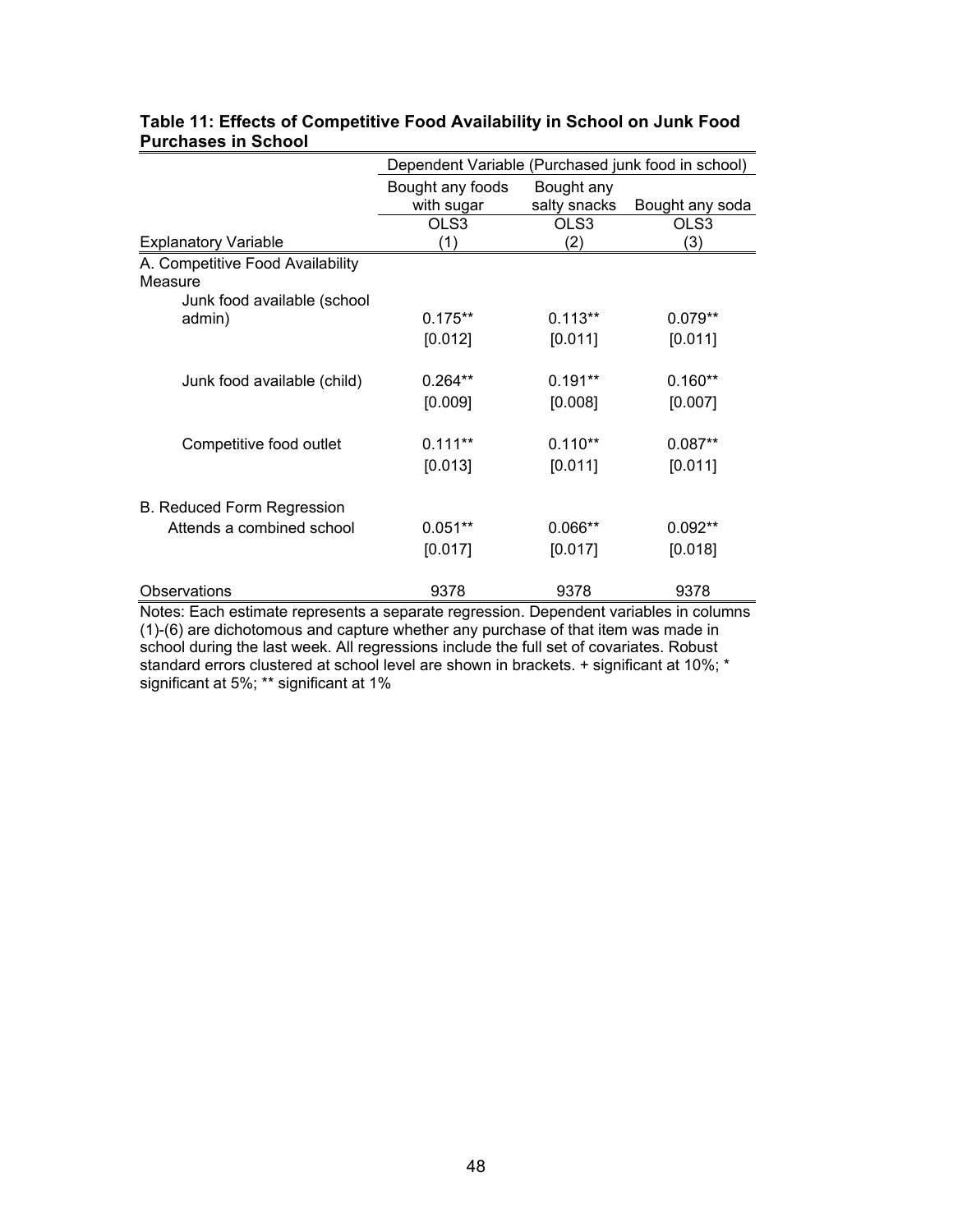|                                          | Dependent Variable (Total Consumption) |            |  |
|------------------------------------------|----------------------------------------|------------|--|
|                                          | Soda                                   | Fast food  |  |
|                                          | OLS3                                   | OLS3       |  |
| <b>Explanatory Variable</b>              | (1)                                    | (2)        |  |
| A. Competitive Food Availability Measure |                                        |            |  |
| Junk food available (school admin)       | $-0.077$                               | $-0.057$   |  |
|                                          | [0.188]                                | [0.119]    |  |
| Junk food available (child)              | $-0.720**$                             | $-0.318**$ |  |
|                                          | [0.177]                                | [0.115]    |  |
| Competitive food outlet                  | $-0.443*$                              | $-0.07$    |  |
|                                          | [0.174]                                | [0.109]    |  |
| <b>B. Reduced Form Regression</b>        |                                        |            |  |
| Attends a combined school                | $-0.193$                               | $-0.109$   |  |
|                                          | [0.266]                                | [0.146]    |  |
| Observations                             | 9378                                   | 9378       |  |
| Median of dept var                       | $\overline{2}$                         | 2          |  |
| Mean (std dev) of dept var               | 6.14(7.58)                             | 2.9(4.7)   |  |

## **Table 12: Effect of Competitive Food Availability in School on Total Consumption of Selected Junk Foods**

Notes: Each estimate represents a separate regression. Dependent variable captures the number of times the food or beverage item was consumed during the last 7 days. All models include the full set of covariates. Robust standard errors clustered at school level are shown in brackets. + significant at 10%; \* significant at 5%; \*\* significant at 1%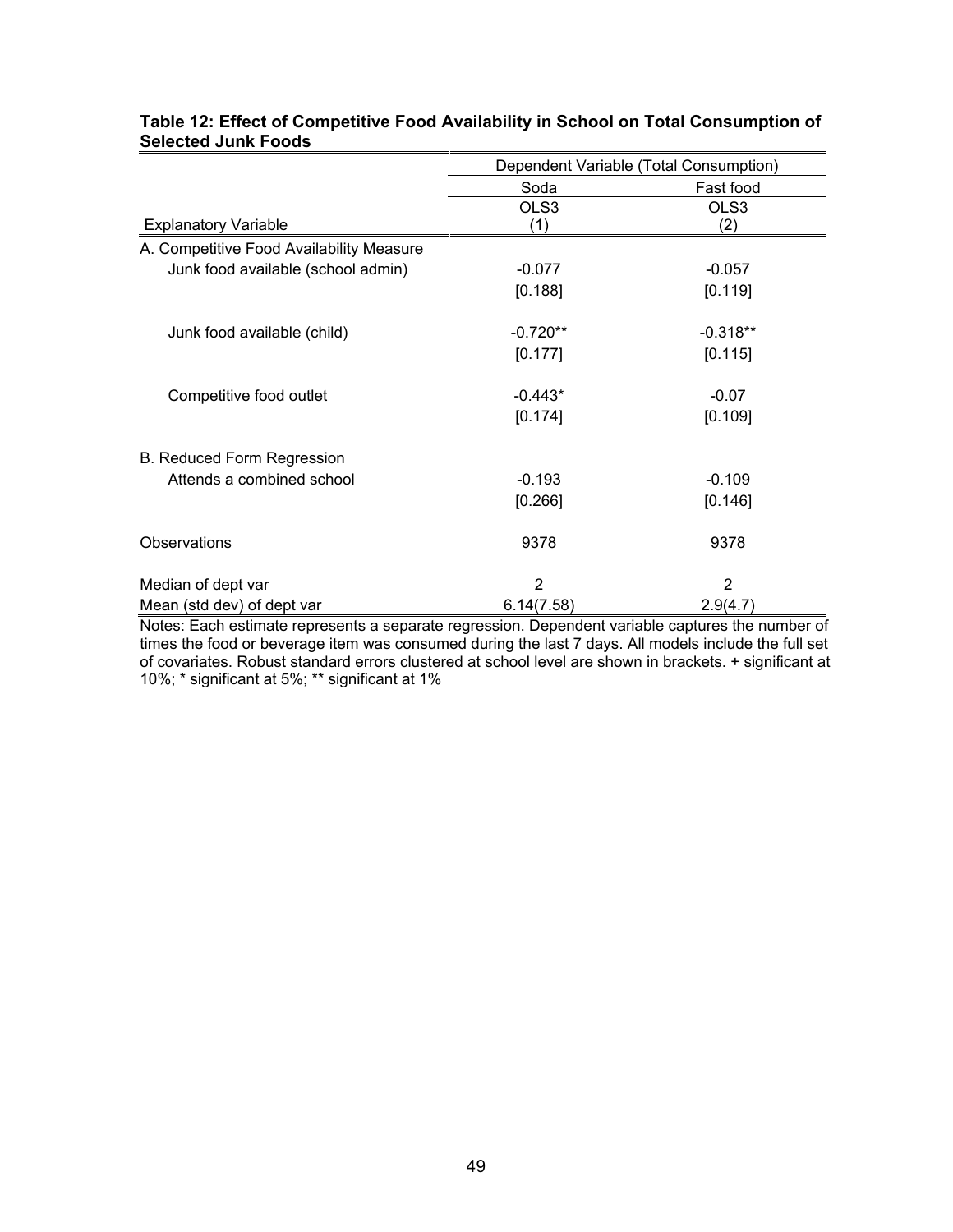|                                          | Dependent Variable (Total Consumption) |                |                |                |                  |            |
|------------------------------------------|----------------------------------------|----------------|----------------|----------------|------------------|------------|
|                                          | <b>Milk</b>                            | Green salad    | Carrots        | Potatoes       | Other vegetables | Fruits     |
|                                          | OLS3                                   | OLS3           | OLS3           | OLS3           | OLS3             | OLS3       |
| <b>Explanatory Variable</b>              | (1)                                    | (2)            | (3)            | (4)            | (5)              | (6)        |
| A. Competitive Food Availability Measure |                                        |                |                |                |                  |            |
| Junk food available (school admin)       | $-0.264$                               | 0.075          | $-0.212$       | $-0.135$       | $-0.285+$        | $-0.314$   |
|                                          | [0.219]                                | [0.105]        | [0.132]        | [0.084]        | [0.156]          | [0.202]    |
| Junk food available (child)              | 0.351                                  | 0.004          | $-0.15$        | $-0.159+$      | $-0.324*$        | $-0.683**$ |
|                                          | [0.231]                                | [0.105]        | [0.142]        | [0.083]        | [0.155]          | [0.197]    |
| Competitive food outlet                  | 0.087                                  | 0.146          | $-0.067$       | $-0.105$       | $-0.189$         | $-0.333+$  |
|                                          | [0.214]                                | [0.096]        | [0.126]        | [0.077]        | [0.144]          | [0.184]    |
| <b>B. Reduced Form Regression</b>        |                                        |                |                |                |                  |            |
| Attends a combined school                | $-0.251$                               | 0.15           | $-0.073$       | $-0.051$       | $-0.006$         | $-0.088$   |
|                                          | [0.305]                                | [0.126]        | [0.105]        | [0.156]        | [0.202]          | [0.238]    |
| Observations                             | 9378                                   | 9378           | 9378           | 9378           | 9378             | 9378       |
| Median of dept var                       | 7                                      | $\overline{2}$ | $\overline{2}$ | $\overline{2}$ | 2                | 5          |
| Mean(std dev) of dept var                | 10.72(9.40)                            | 2.28(4.20)     | 2.97(5.53)     | 1.91(3.49)     | 5.19(6.36)       | 7.82(8.16) |

## **Table 13: Effect of Competitive Food Availability in School on Total Consumption of Selected Healthy Foods**

Notes: Each estimate represents a separate regression. Dependent variable captures the number of times the food or beverage item was consumed during the last 7 days. All models include the full set of covariates. Robust standard errors clustered at school level are shown in brackets. + significant at 10%; \* significant at 5%; \*\* significant at 1%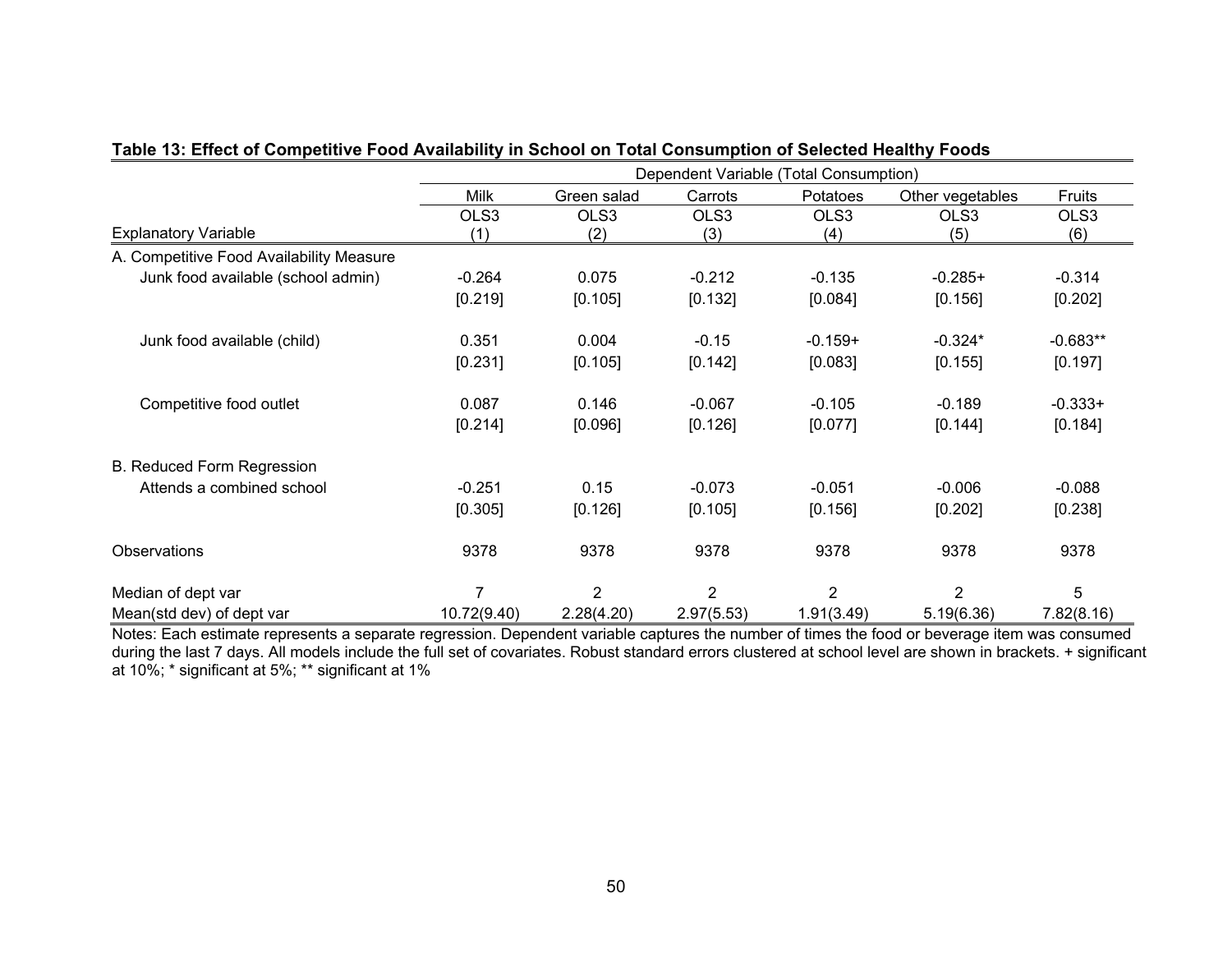|                                                                                 | Dependent Variable                                       |                                                                    |  |  |
|---------------------------------------------------------------------------------|----------------------------------------------------------|--------------------------------------------------------------------|--|--|
|                                                                                 | Parent-Reported Days/Week of<br><b>Physical Activity</b> | Minutes/Week of Physical<br><b>Education Instruction in School</b> |  |  |
|                                                                                 | OLS3<br>(1)                                              | OLS3<br>(2)                                                        |  |  |
| A. Competitive Food Availability Measure                                        |                                                          |                                                                    |  |  |
| Junk food available (school admin)                                              | $\mathbf 0$                                              | 0.788                                                              |  |  |
|                                                                                 | [0.050]                                                  | [1.757]                                                            |  |  |
| Junk food available (child)                                                     | $-0.02$                                                  | 0.508                                                              |  |  |
|                                                                                 | [0.047]                                                  | [1.256]                                                            |  |  |
| Competitive food outlet                                                         | $-0.005$                                                 | $-0.366$                                                           |  |  |
|                                                                                 | [0.049]                                                  | [1.502]                                                            |  |  |
| B. Reduced Form Regression                                                      |                                                          |                                                                    |  |  |
| Attends a combined school                                                       | $0.120+$                                                 | 3.013                                                              |  |  |
|                                                                                 | [0.072]                                                  | [2.753]                                                            |  |  |
| Observations                                                                    | 8653                                                     | 9010                                                               |  |  |
| Mean(std dev) of dept var<br>Nistes: Feel estimate proposante a concurto propos | 3.7(1.9)<br>All see state is studented a full and af-    | 77.6(31.3)                                                         |  |  |

## **Table 14: Effect of Competitive Food Availability on Children's Physical Activity in Fifth Grade**

Notes: Each estimate represents a separate regression. All models include the full set of covariates. Robust standard errors clustered at school level are shown in brackets. + significant at 10%; \* significant at 5%; \*\* significant at 1%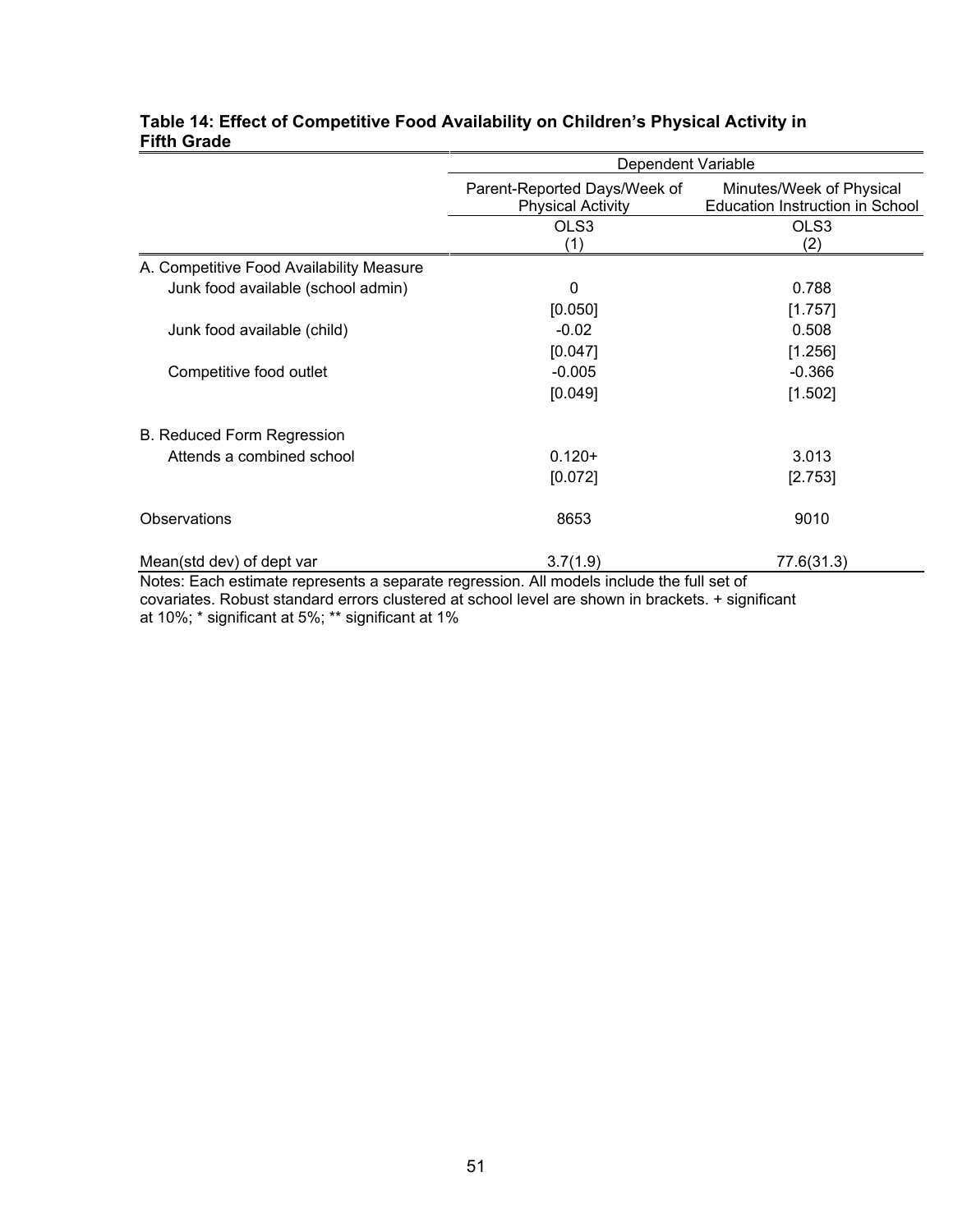|                                          |                                             |                                      | Dependent Variable                                            |                          |                              |
|------------------------------------------|---------------------------------------------|--------------------------------------|---------------------------------------------------------------|--------------------------|------------------------------|
|                                          | Grade 5<br><b>Externalizing BP</b><br>Score | Grade 5<br>Internalizing BP<br>Score | Grade 5 Self-<br>Control/Interpersonal<br><b>Skills Score</b> | Grade 5<br>Reading Score | Grade 5<br><b>Math Score</b> |
|                                          | OLS3<br>(1)                                 | OLS3<br>(2)                          | OLS3<br>(3)                                                   | OLS3<br>(4)              | OLS3<br>(5)                  |
| A. Competitive Food Availability Measure |                                             |                                      |                                                               |                          |                              |
| Junk food available (school admin)       | 0.017                                       | $-0.001$                             | 0.012                                                         | 0.825                    | 0.264                        |
|                                          | [0.018]                                     | [0.017]                              | [0.021]                                                       | [0.515]                  | [0.452]                      |
| Junk food available (child)              | $-0.006$                                    | 0.004                                | 0.003                                                         | $2.161**$                | $0.931*$                     |
|                                          | [0.016]                                     | [0.016]                              | [0.017]                                                       | [0.474]                  | [0.434]                      |
| Competitive food outlet                  | $-0.007$                                    | $-0.009$                             | 0.004                                                         | 0.622                    | 0.041                        |
|                                          | [0.017]                                     | [0.017]                              | [0.019]                                                       | [0.493]                  | [0.442]                      |
| <b>B. Reduced Form Regression</b>        |                                             |                                      |                                                               |                          |                              |
| Attends a combined school                | $0.060*$                                    | 0.043                                | $-0.043$                                                      | 0.34                     | 0.511                        |
|                                          | [0.025]                                     | [0.029]                              | [0.026]                                                       | [0.681]                  | [0.571]                      |
| Observations                             | 8146                                        | 7962                                 | 7688                                                          | 8609                     | 8609                         |
| Mean(std dev) of dept var                | 1.63(0.57)                                  | 1.63(0.54)                           | 3.16(0.58)                                                    | 140(22.7)                | 114(20.8)                    |

#### **Table 15: Effect of Competitive Food Availability on Children's Test Scores and Social-Behavioral Outcomes in Fifth Grade**

Notes: Each estimate represents a separate regression. All models include the full set of covariates. Robust standard errors clustered at school level are shown in brackets. For reading, math, and self control/interpersonal skills, higher scores indicate better outcomes. For externalizing and internalizing behavior problems, higher scores indicate worse outcomes. + significant at 10%; \* significant at 5%; \*\* significant at 1%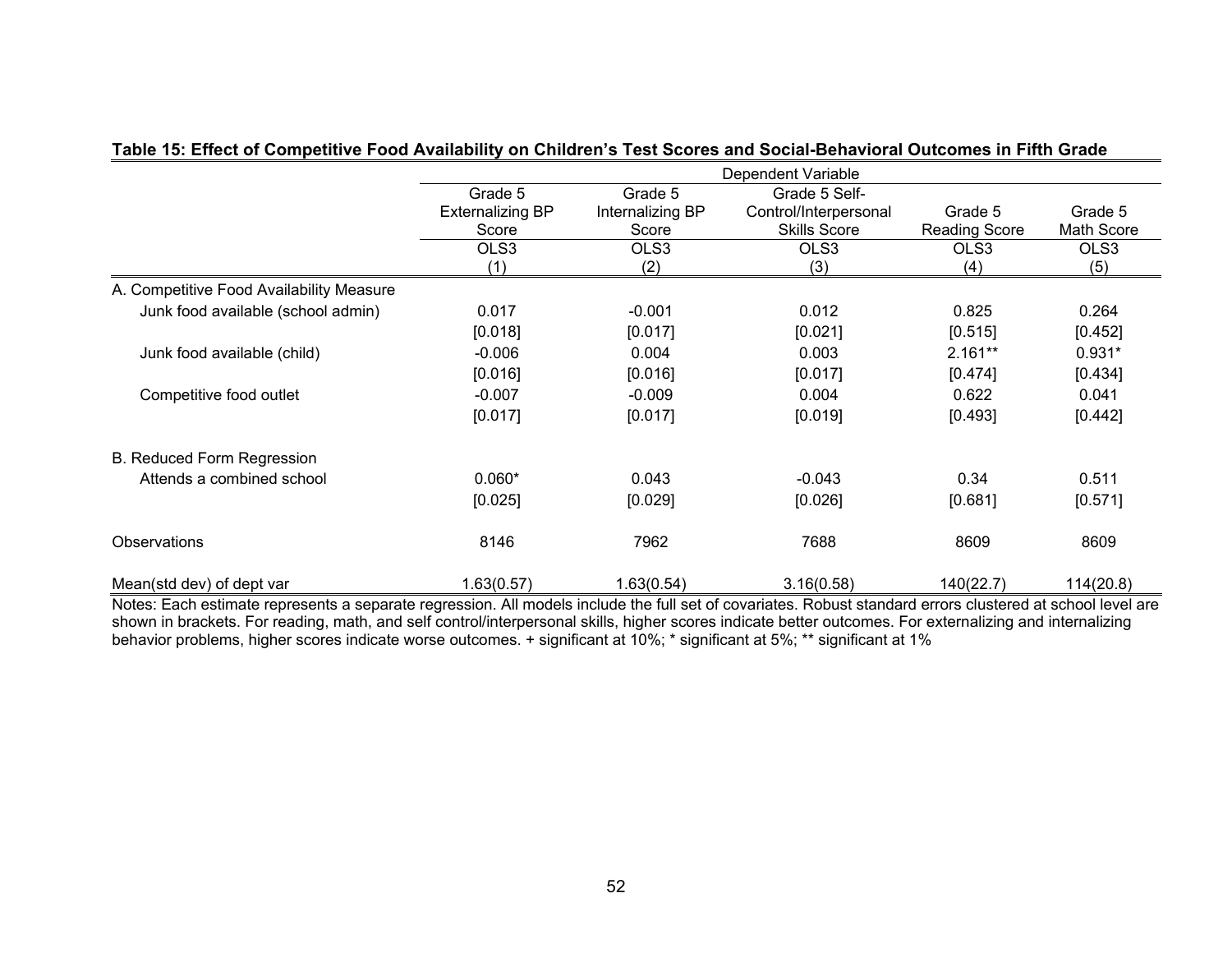|                                                                                               | Obese in 5 <sup>th</sup> Grade |                     |                     |                  |                                  |                     |                     |
|-----------------------------------------------------------------------------------------------|--------------------------------|---------------------|---------------------|------------------|----------------------------------|---------------------|---------------------|
|                                                                                               | OLS1                           | OLS <sub>2</sub>    | OLS3                | 2SLS1            | 2SLS2                            | BVP1                | BVP <sub>2</sub>    |
| (1) Junk food available (school admin)                                                        | $0.019*$<br>[0.009]            | 0.009<br>[0.010]    | $-0.001$<br>[0.007] | 0.004<br>[0.046] | 0.022<br>[0.037]                 | $-0.031$<br>[0.045] | $-0.002$<br>[0.034] |
| First-stage F-Stat for instruments<br>p-value<br>Overidentification test statistic<br>p-value |                                |                     |                     | 22.7<br>0.000    | 21.56<br>0.000<br>0.015<br>0.902 |                     |                     |
| (2) Junk food available (child)                                                               | 0.008<br>[0.009]               | $-0.003$<br>[0.010] | $-0.001$<br>[0.008] | 0.003<br>[0.041] | 0.027<br>[0.043]                 | $-0.003$<br>[0.041] | $-0.003$<br>[0.039] |
| First-stage F-Stat for instruments<br>p-value<br>Overidentification test statistic<br>p-value |                                |                     |                     | 65.96<br>0.000   | 38.76<br>0.000<br>0.002<br>0.969 |                     |                     |
| (3) Competitive food outlet                                                                   | $0.025**$<br>[0.009]           | 0.015<br>[0.009]    | 0.008<br>[0.007]    | 0.003<br>[0.039] | 0.021<br>[0.034]                 | $-0.012$<br>[0.051] | 0.000<br>[0.043]    |
| First-stage F-Stat for instruments<br>p-value<br>Overidentification test statistic<br>p-value |                                |                     |                     | 28.3<br>0.000    | 25.79<br>0.000<br>0.016<br>0.899 |                     |                     |
| Covariates<br>Child, family & school                                                          |                                |                     |                     |                  |                                  |                     |                     |
| characteristics                                                                               | Y                              | Y                   | Y                   | Y                | Y                                | Y                   | Y                   |
| State & urbanicity dummies                                                                    | N                              | Y                   | Y                   | Y                | Y                                | Y                   | Y                   |
| <b>Baseline BMI</b>                                                                           | N                              | N                   | Y                   | Υ                | Υ                                | Y                   | Υ                   |
| Observations                                                                                  | 9378                           | 9378                | 9378                | 9378             | 9378                             | 9378                | 9378                |

## **APPENDIX 1: Effect of Competitive Food Availability on Obesity Status**

Notes: All coefficient estimates are marginal effects. Figures in brackets are robust standard errors clustered at the school level. 2SLS1 and BVP1 models use only one instrument (indicator for whether 5th grader is in elementary or combined/middle school) whereas 2SLS2 and BVP2 models use two instruments (highest and lowest grade level in the school).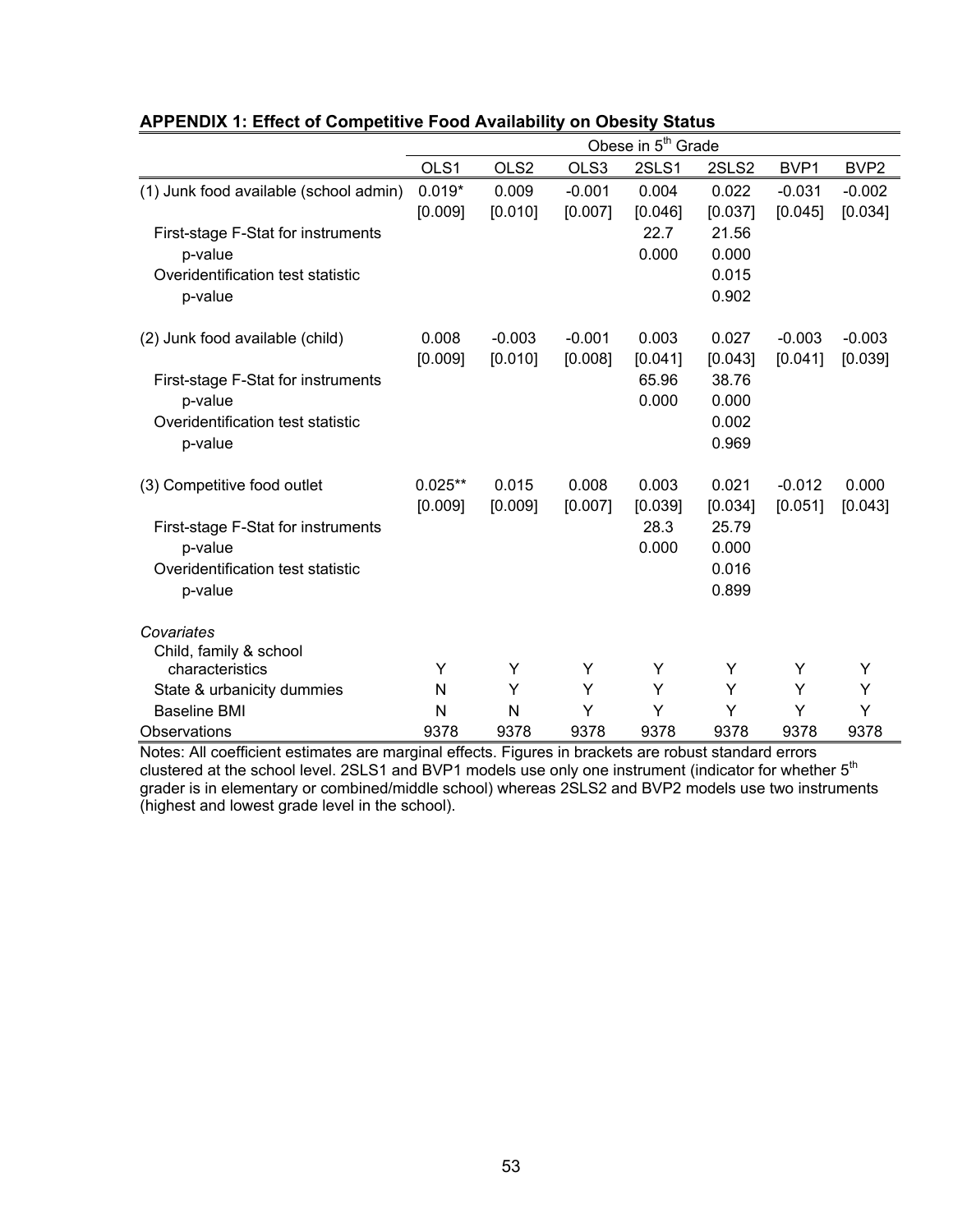|                                 | Without IV       | With IV          |
|---------------------------------|------------------|------------------|
| Junk food available (Sch Admin) |                  |                  |
| 10 <sup>th</sup>                | $0.001$ [0.004]  | $0.011$ [0.023]  |
| 25 <sup>th</sup>                | $0.002$ [0.004]  | 0.013[0.025]     |
| 50 <sup>th</sup>                | $-0.001$ [0.004] | $0.021$ [0.028]  |
| 75 <sup>th</sup>                | $0.001$ [0.006]  | 0.036[0.034]     |
| 90 <sup>th</sup>                | $0.005$ [0.007]  | 0.038[0.045]     |
| Junk food available (Kid)       |                  |                  |
| 10 <sup>th</sup>                | $0.000$ [0.004]  | 0.005[0.025]     |
| 25 <sup>th</sup>                | $0.003$ [0.003]  | $0.006$ [0.028]  |
| 50 <sup>th</sup>                | $0.000$ [0.004]  | $0.01$ [0.033]   |
| 75 <sup>th</sup>                | $-0.002$ [0.005] | $0.01$ [0.036]   |
| 90 <sup>th</sup>                | $0.003$ [0.007]  | $0.017$ [0.039]  |
| Competitive food outlet         |                  |                  |
| 10 <sup>th</sup>                | $-0.001$ [0.004] | $-0.003[0.021]$  |
| 25 <sup>th</sup>                | $0.002$ [0.003]  | $-0.002$ [0.024] |
| 50 <sup>th</sup>                | $0.003$ [0.004]  | $-0.001$ [0.030] |
| $75^{\text{th}}$                | $0.010$ [0.005]  | 0.007 [0.038]    |
| 90 <sup>th</sup>                | $0.013$ [0.007]  | $0.009$ [0.038]  |
| Observations                    | 9,378            | 9,378            |

| <b>APPENDIX 2: Effect of Competitive Food Availability on Quantiles of BMI</b> |  |  |
|--------------------------------------------------------------------------------|--|--|
|--------------------------------------------------------------------------------|--|--|

cases. Figures in brackets are standard errors. Standard errors in quantile regressions without instruments are obtained by bootstrapping and are adjusted for clustering at school level. Standard errors in quantile regressions with instruments are not adjusted for clustering. The estimates and standard errors from IV models are obtained using the Abadie, Angrist, and Imbens (2002) Quantile Treatment Effects (IV-QTE) estimator that is coded in Stata by Froelich and Melly (2008). The IV-QTE regressions include only region fixed effects (versus state fixed effects included in the OLS, 2SLS, and quantile regressions) due to program limitations in Froelich and Melly's program. However, an alternative IV quantile regression approach using the estimator proposed in Chernozhukov and Hansen (2005) (written in Stata by Le Wang) was also estimated that allowed us to include state fixed effects, and the results were similar. . \* significant at 5%; \*\* significant at 1%.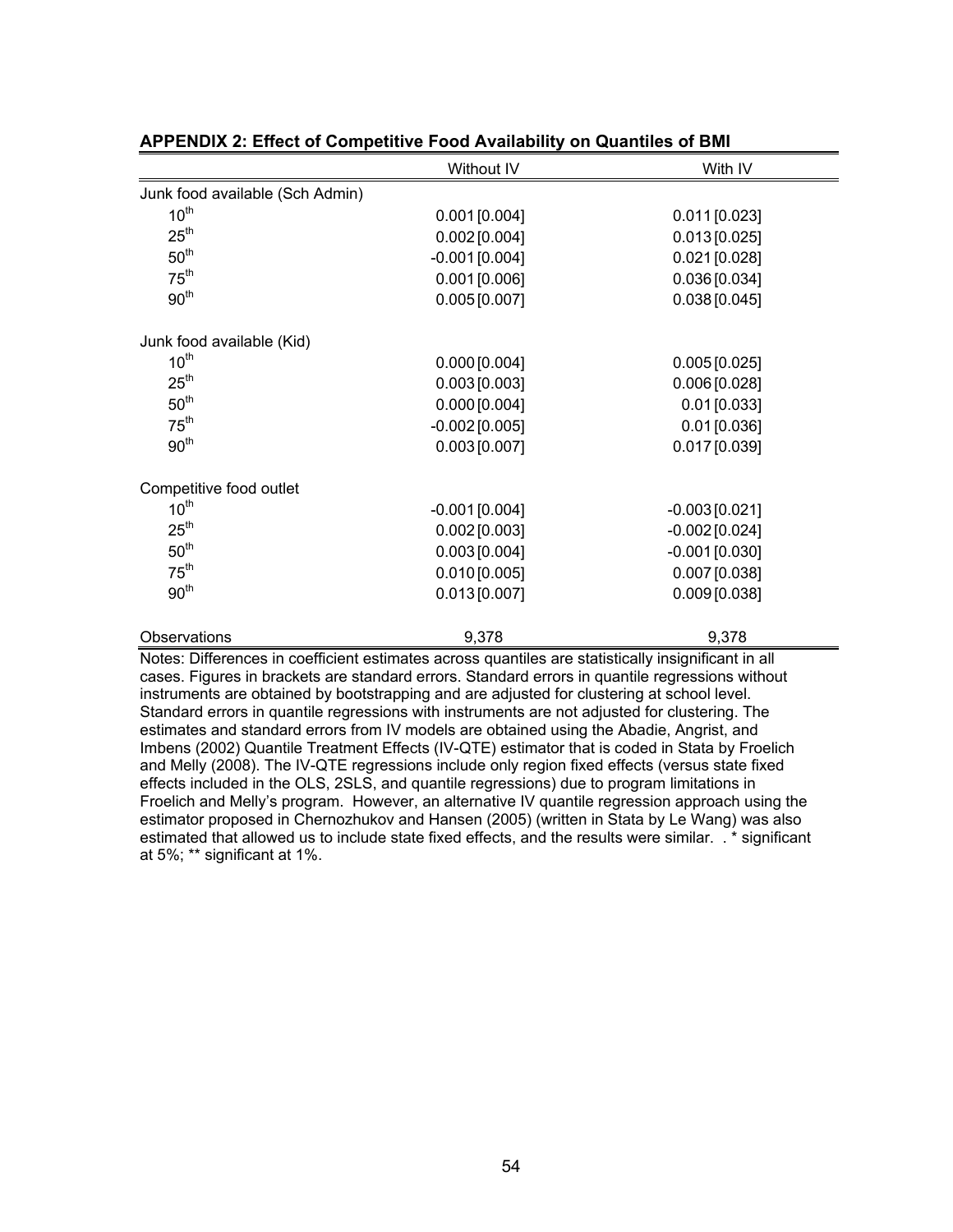## **APPENDIX 3: Junk Food Availability Questions in the ECLS-K Fifth Grade Wave**

## **(A). School Administrator Questionnaire:**

26. At this school, can students purchase food or beverages from: -

- a. One or more vending machines at the school? .................... Yes No
- b. A school store, canteen, or snack bar? ................................ Yes No

27. Does this school offer a la carte lunch or breakfast items to students, that is, items not sold as part of the NSLP School Lunch or the School Breakfast Program?

YES......................................................... 1 NO .......................................................... 2

28. Can students purchase, either from vending machines, school store, canteen, snack bar or a

la carte items from the cafeteria during school hours?

- a. Chocolate candy?
- b. Other kinds of candy?
- c. Cookies, crackers, cakes, pastries, or other baked goods that are not low in fat?
- d. Salty snacks that are not low in fat, such as regular potato chips?
- e. Ice cream or frozen yogurt that is not low in fat?
- f. 2% or whole milk?
- g. Fruits or vegetables, not juice?
- h. Low-fat cookies, crackers, cakes, pastries, or other low-fat baked goods?
- i. Salty snacks that are low in fat, such as pretzels, baked chips, or other low-fat chips?
- j. Bread sticks, rolls, bagels, pita bread, or other bread products?
- k. Low-fat or fat-free ice cream, frozen yogurt, or sherbet?
- l. Low-fat or non-fat yogurt?
- m. 1% or skim milk?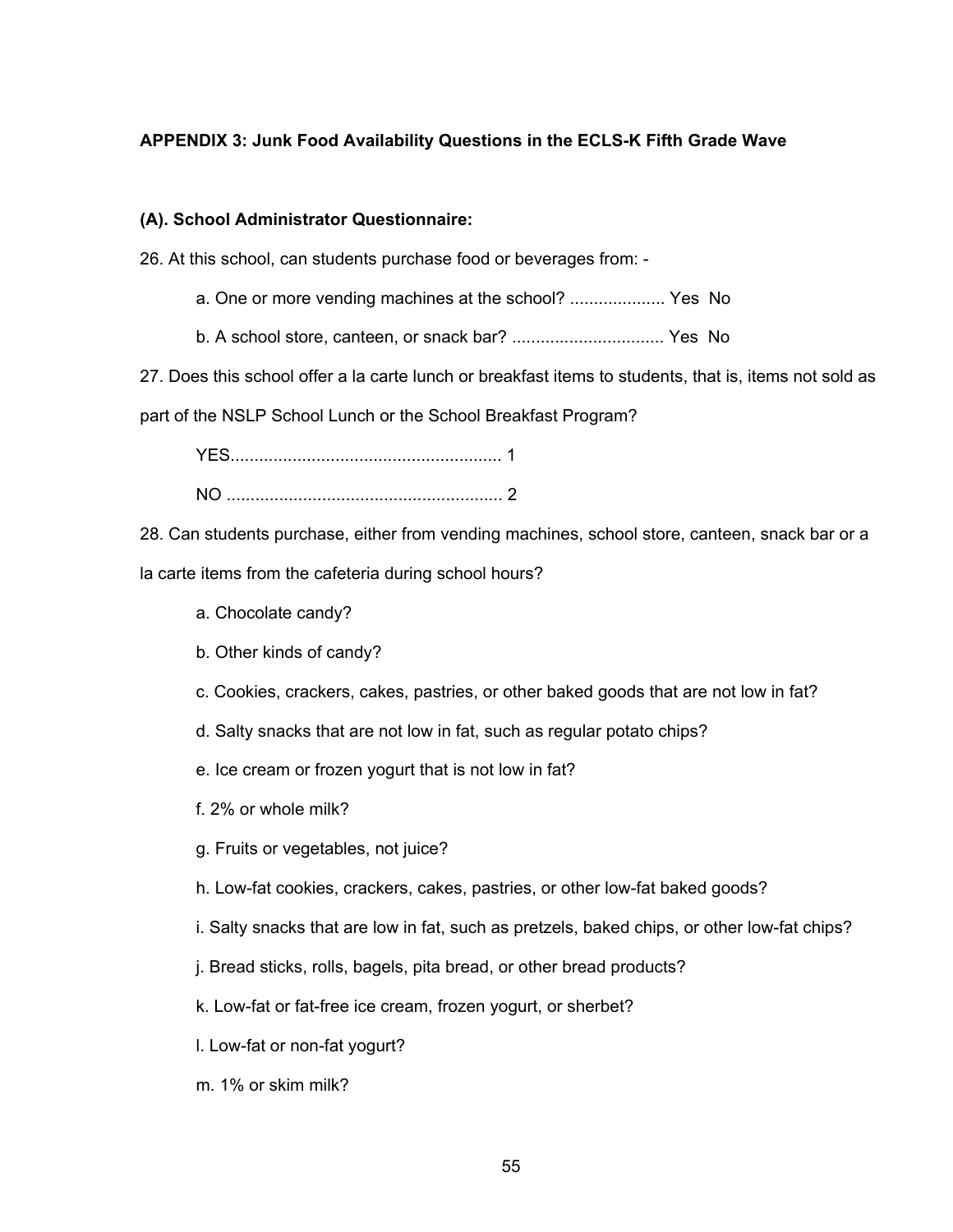- n. Bottled water?
- o. 100% fruit juice?
- p. 100% vegetable juice?
- q. Soda pop, sports drinks, or fruit drinks that are not 100% juice?

## **(B). Child Food Consumption Questionnaire:**

These questions are about buying food and drinks at your school. Please only think about buying things at school; do not think about eating at school.

1. In your school, can kids buy {FOOD} in the school?

2. If yes, during the last week that you were in school, how many times did you buy {FOOD} at school?

- a. I did not buy any at school during the last week.
- b. 1 or 2 times during the last week in school
- c. 3 or 4 times during the last week in school
- d. 1 time per day
- e. 2 times per day
- f. 3 times per day
- g. 4 or more times per day

The above set of questions was asked separately for 3 food/beverage groups:

- (i) Candy, ice cream, cookies, cakes, brownies or other sweets
- (ii) Potato chips, corn chips (Fritos, Doritos), Cheetos, pretzels, popcorn, crackers or other salty snack foods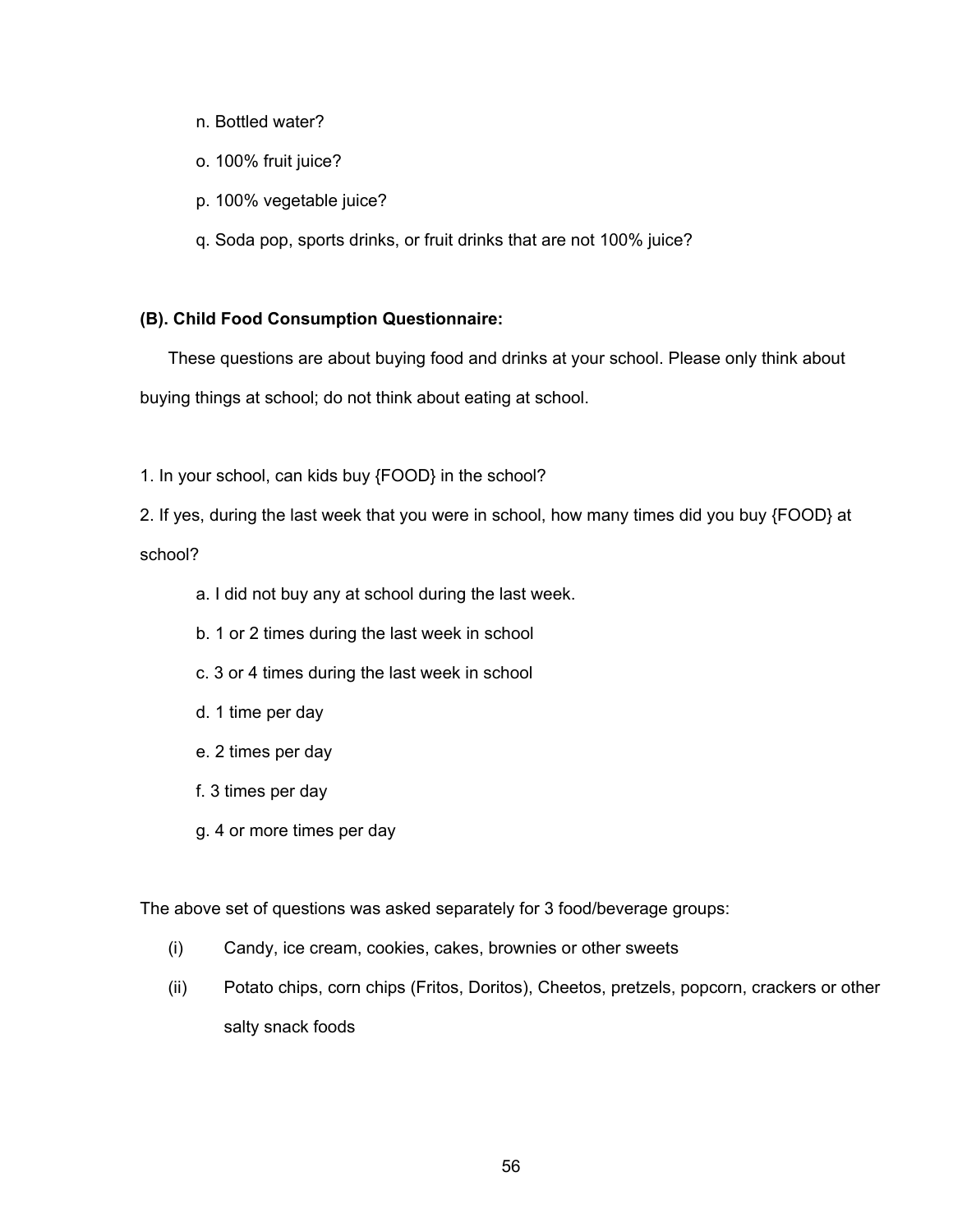(iii) Soda pop (EXAMPLES Coke, Pepsi, Mountain Dew), sports drinks (EXAMPLE Gatorade), or fruit drinks that are not 100% fruit juice (EXAMPLES Kool-Aid, Hi-C, Fruitopia, Fruitworks)

The next questions ask about food you ate or drank during the past 7 days. Think about all the meals and snacks you had from the time you got up until you went to bed. Be sure to include food you ate at home, at school, at restaurants, or anywhere else.

- 1. During the past 7 days, how many times did you eat/drink {FOOD}?
	- a. I did not eat/drink {FOOD} during the past 7 days
	- b. 1 to 3 times during the past 7 days
	- c. 4 to 6 times during the past 7 days
	- d. 1 time per day
	- e. 2 times per day
	- f. 3 times per day
	- g. 4 or more times per day

The above question was asked separately for 7 food groups:

- 1. Milk Milk question was asked in terms of glasses of milk consumed in last 7 days. This included all types of milk, including cow's milk, soy milk or any other kind of milk; includes the milk {CHILD} drank in a glass or cup, from a carton, or with cereal. The half pint of milk served at school was counted as one glass.
- 2. Green salad
- 3. Potatoes (not counting French fries, fried potato, or potato chips)
- 4. Carrots
- 5. Other vegetables
- 6. Fruits (not counting juice)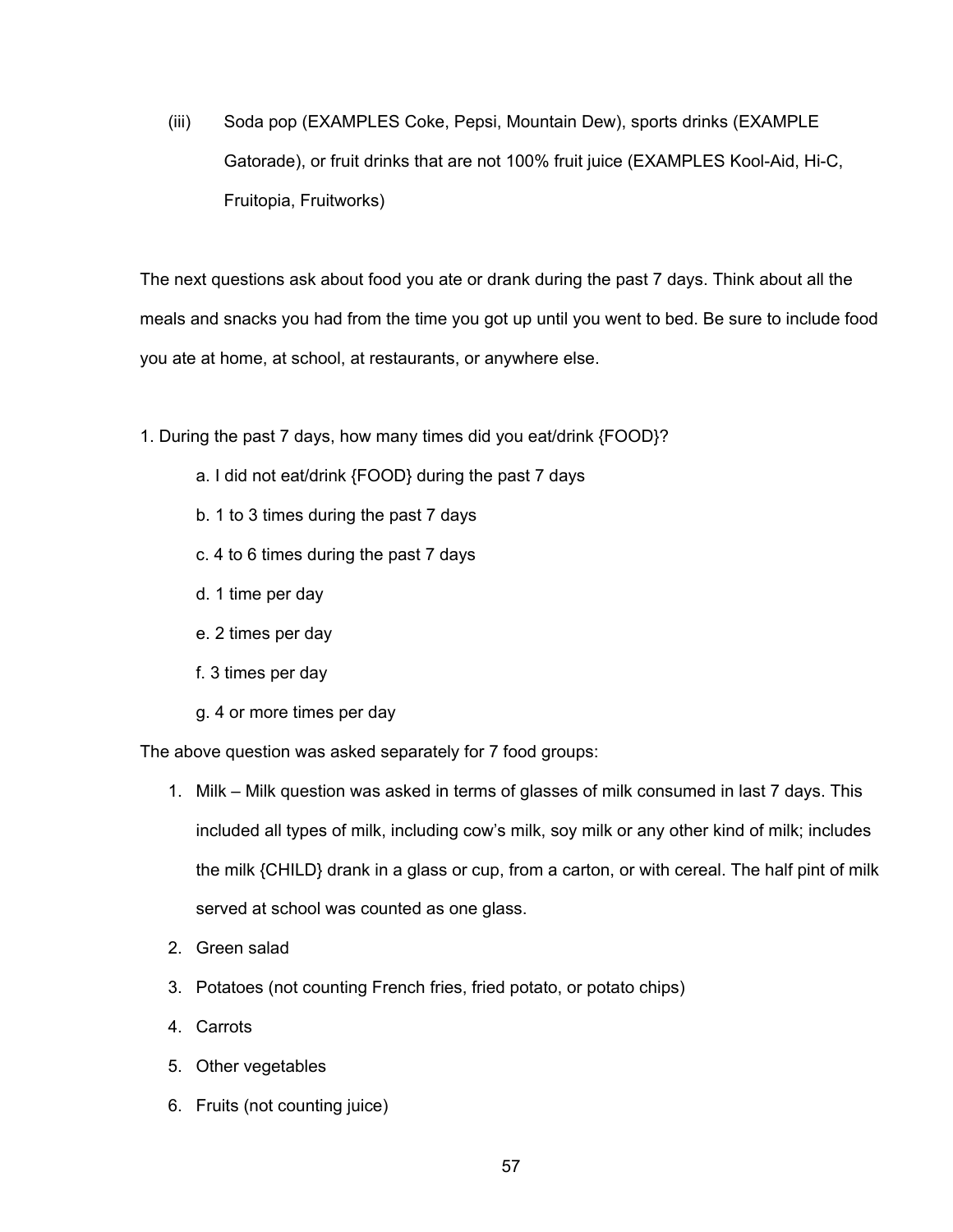7. Fast food – meal or snack from a fast food restaurant such as McDonald's, Pizza Hut, Burger King, KFC (Kentucky Fried Chicken), Taco Bell, Wendy's etc.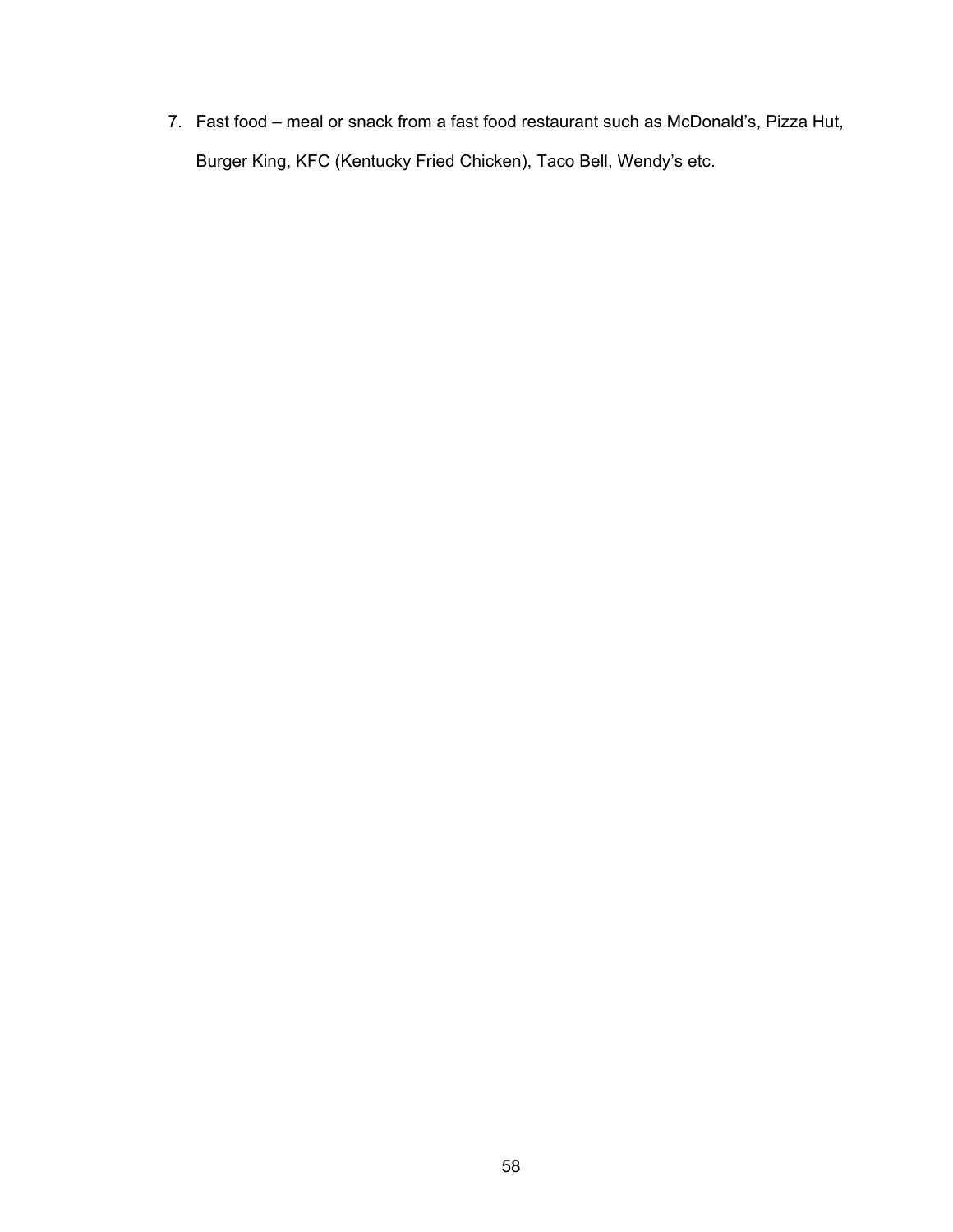#### **APPENDIX 4: Description of School Outcome Variables**

**Test Scores:** Children surveyed in the ECLS-K were given individually administered math and reading assessments at each data collection point. In each subject area, assessments consisted of a two-stage assessment. In the first stage, children received a 12 to 20 item routing test. Performance on the routing items guided the selection of one of the several alternative secondstage tests. The second stage test contained items of appropriate difficulty for the level of ability indicated by the routing test. Since not all children took the exact same test, Item Response Theory (IRT) scale scores were computed for all children. Reading (math) IRT scores represent estimates of the number of items students would have answered correctly if they had taken all of the questions in the first and second stage reading (math) forms. These scores are comparable across students within a wave and also across waves enabling comparison of children's performance over time. The reliability of test scores was very high—0.93 for reading and 0.92 for math. Touranganeau et al (2006) provides more detailed information about the tests administered.

**Social-behavioral outcomes:** Measures of children's social and behavioral outcomes in school are based on the teacher-reported Social Rating Scale (SRS) administered in each wave of the ECLS-K. The SRS scale is adapted from the Social Skills Rating System (SSRS) Instrument developed by Gresham and Elliot (1990), which is a well-established and useful tool in assessing and targeting social skills deficits and competing problem behaviors. The teacher SRS is a selfadministered questionnaire consisting of two scales externalizing and internalizing behavior problems. The externalizing scale includes information on acting out behaviors of children and is based on 5 items that rate the frequency with which a child argues, fights, gets angry, acts impulsively and disturbs ongoing activities. The internalizing behavior problem scale consists of 4 items that ask about the apparent presence of anxiety, loneliness, low self-esteem, and sadness in the child. The teacher SRS also includes two scales on positive behaviors such as self-control

59 - Santa Barat, amerikan pendudukan kemajaran 1990an (nombor).<br>Sejarah pendudukan pendudukan pendudukan pendudukan pendudukan pendudukan pendudukan pendudukan pendudukan pe